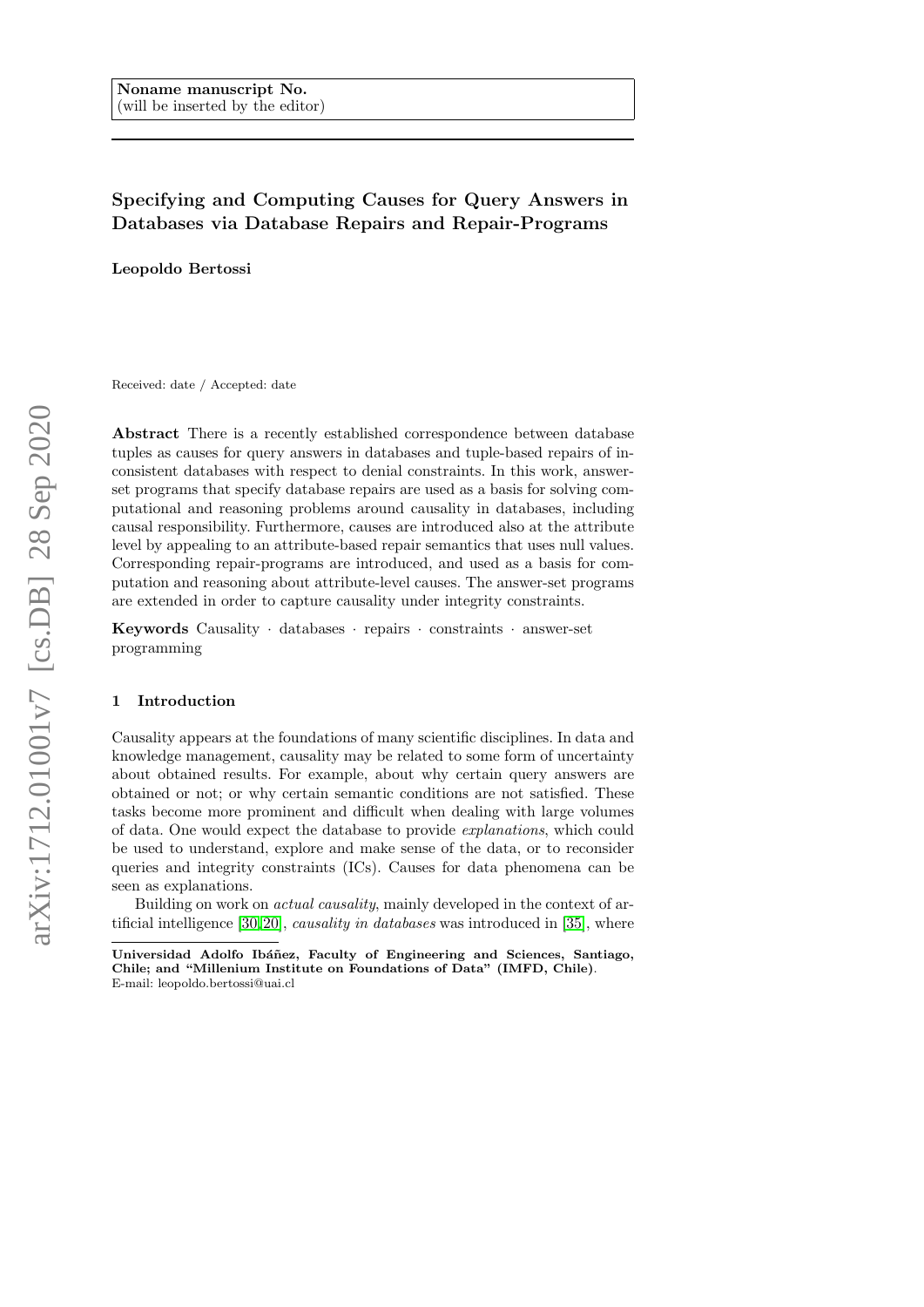the notions of counterfactual intervention and structural model are applied. More specifically, [\[35\]](#page-31-2) introduces the notions of: (a) a database tuple as an actual cause for a query result, (b) a contingency set for a cause, as a set of tuples that must accompany the cause for it to be such, and (c) the responsibility of a cause as a numerical measure of its strength.

<span id="page-1-0"></span>Example 1 Consider the relational database below, with table Store representing official stores, and table Receives, for stores receiving goods from other stores:

| Receives | R.1   | R.2   | <b>Store</b> |       |
|----------|-------|-------|--------------|-------|
|          | $s_2$ | $s_1$ |              | $s_2$ |
|          | $s_3$ | $s_3$ |              | $s_3$ |
|          | $s_4$ | $s_3$ |              | $s_4$ |

The tables include attribute names. For accounting purposes, a store could be its own supplier, as shown by the tuple  $Receives(s_3, s_3)$ . The query asking if there are pairs of official stores in a receiving relationship is true in the database. The question is about the tuples that cause this query to be true, and how strong they are as causes. In this case, we would expect the tuples  $Receives(s_3, s_3)$  and  $Receives(s_4, s_3)$  to be causes.

Most of our research on causality in databases has been motivated by an attempt to understand causality in data and knowledge management from different perspectives, and profiting from the established connections between them. In [\[9\]](#page-30-0), precise reductions between causality in databases, database repairs, and consistency-based diagnosis were established; and the relationships were investigated and exploited. In [\[10\]](#page-30-1), causality in databases was related to view-based database updates and abductive diagnosis. These are all interesting and fruitful connections among several forms of non-monotonic reasoning; each of them reflecting some form of uncertainty about the information at hand. In the case of database repairs [\[6\]](#page-30-2), uncertainty due the non-satisfaction of given ICs, and it is represented by a class of possible repairs of the inconsistent database.

Database repairs can be specified by means of answer-set programs (or disjunctive logic programs with stable model semantics) [\[15,](#page-31-3) [29,](#page-31-4) [28\]](#page-31-5), the so-called repair-programs. Cf. [\[19,](#page-31-6) [6\]](#page-30-2) for details on repair-programs and additional references. In this work we exploit the reduction from database causality to database repairs established in [\[9\]](#page-30-0), by taking advantage of repair-programs for specifying and computing causes, their contingency sets, and their responsibility degrees. We show that the resulting *causality-programs* have the necessary and sufficient expressive power to capture and compute not only causes, which can be done with less expressive programs [\[35\]](#page-31-2), but also minimal contingency sets and responsibilities, which provably requires higher expressive power. Causality programs can also be used for reasoning about causes.

As a finer-granularity alternative to tuple-based causes, we introduce a particular form of attribute-based causes, namely null-based causes, capturing the intuition that an attribute value may be the cause for a query to become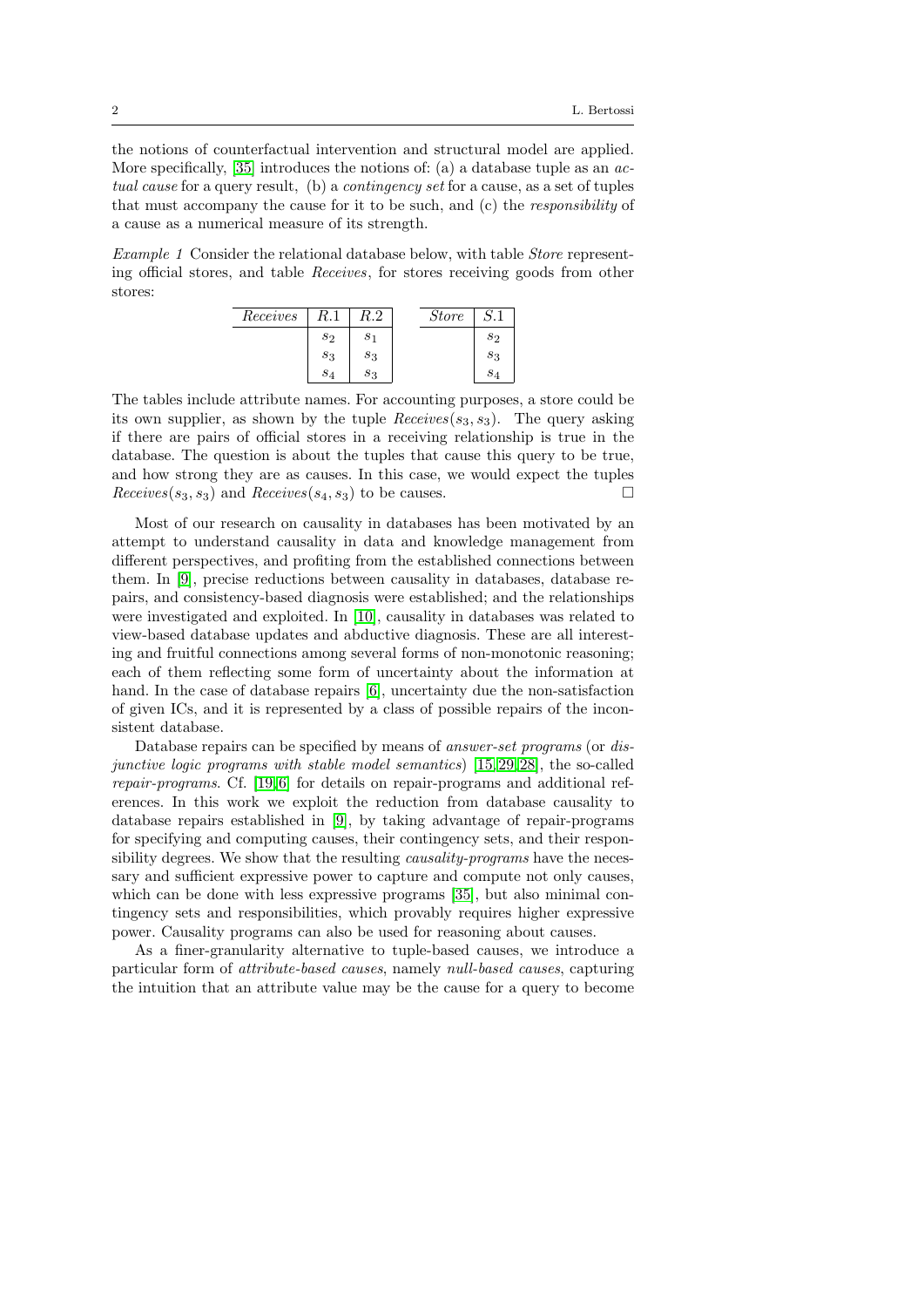true in the database. This is done by profiting from an abstract reformulation of the above mentioned relationship between tuple-based causes and tuplebased repairs. More specifically, we appeal to null-based repairs, which are a particular kind of attribute-based repairs. According to null-based repairs, the inconsistencies of a database are solved by minimally replacing attribute values in tuples by (a properly formalized version of) NULL, the null-value used in SQL databases (with an SQL semantics). We also define the corresponding attribute-based notions of contingency set and responsibility. We introduce repair (answer-set) programs for null-based repairs, so that the newly defined causes can be computed and reasoned about.

Finally, we briefly show how causality-programs can be adapted to give an account of other forms of causality in databases that are connected to other possible repair-semantics for databases.

More specifically, we make the following contributions:

- 1. We start from a characterization of actual causes for query answers in terms of minimal repairs that are based on tuple deletions from a database that does not satisfy certain denial constraints. Next, we propose an abstract notion of actual cause that depends on an abstract repair semantics.
- 2. The abstract notion of cause is specialized by appealing to minimal repairs that are obtained through changes of attribute values by NULL, a null value that is treated as in SQL databases. In this way, we introduce a notion of actual cause at the attribute level (as opposed to tuple level, as is usually the case). $<sup>1</sup>$  $<sup>1</sup>$  $<sup>1</sup>$ </sup>
- 3. We present answer-set programs (ASPs) for the specification and computation of causes and their responsibilities. They are extensions of repair ASPs, both at the tuple- and the attribute-level. In particular, we show how extensions of ASPs with sets, aggregations and weak program constraints can be used for the computation of maximum-responsibility actual causes.
- 4. The ASPs can be easily modified to accommodate endogenous and exogenous tuples, as considered under actual causality [\[35\]](#page-31-2). The former are somehow under our control, and can be subjected to further analysis. Only they can be actual causes. The latter are external tuples, beyond our control, and taken as given. They are not considered as possible causes or contingent companions of causes. The notion of database repair with these two classes of tuples was introduced in [\[9\]](#page-30-0). Writing and using ASPs for this kind of repairs is a rather straightforward extension of the programs we consider in this work, where all tuples are considered to be endogenous.
- 5. We show several ASPs as examples, and their execution with the DLV and DLV-Complex systems [\[31,](#page-31-7) [17,](#page-31-8) [18\]](#page-31-9).
- 6. We elaborate on the notion of actual cause under given integrity constraints, and show how they can be computed via ASPs.

<span id="page-2-0"></span><sup>1</sup> We appeal to an SQL semantics for null values, but this not crucial. What matters is that a null value cannot be used to satisfy a join or make true a comparison that uses a built-in predicate. Any other semantics that is compatible with these assumptions could be used instead.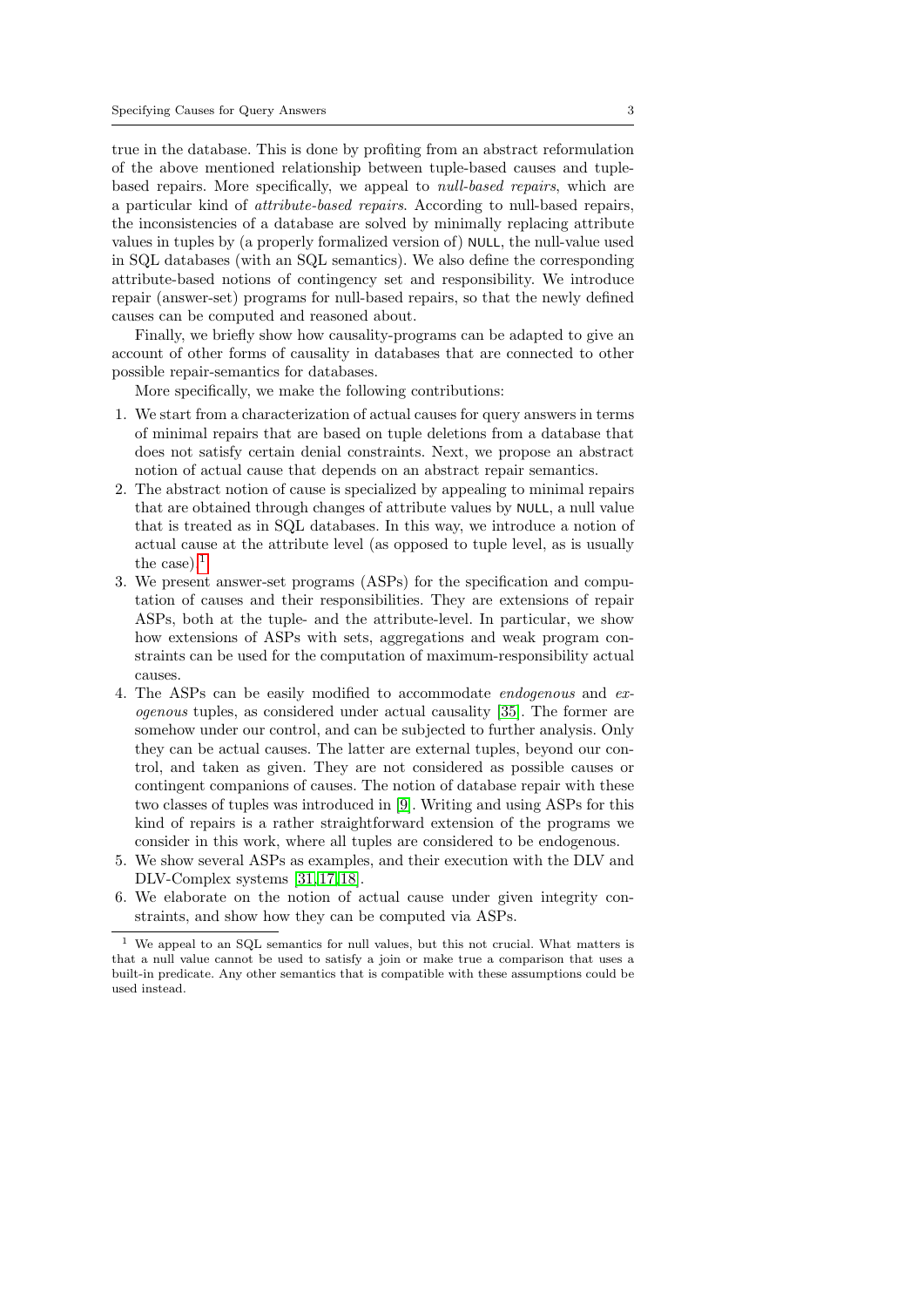## 7. We introduce several topics for relevant discussions and further research.

The results obtained in this work are significant for several reasons. First of all, declarative specifications of causes in databases enable logical reasoning about causes and their responsibilities in combination with data. This can be done at the same level of the data, which, as facts, become elements of an answer-set program. Using an ASP system such as DLV makes this possible without having to export the data as facts outside the database. After having an ASP taking care of the base specification of causes, one can consider combining it with additional domain knowledge or semantic information, in the form of additional rules or constraints, or in combination with ontologies [\[25\]](#page-31-10). One can also rather easily perform some forms of hypothetical reasoning about causes, by almost dynamically activating or disabling database tuples, or making some of them, or classes of them, exogenous, which means they cannot be considered as causes, and, on the repair side, cannot be considered for restoring consistency of the database.

Furthermore, the ASP paradigm is expressive enough to solve the intrinsically complex algorithmic tasks behind responsibility computation, in particular, of most responsible causes, without overkilling the problem. ASPs have exactly the required computational complexity for these tasks (c.f. Section [8\)](#page-28-0). In this same direction, ASP systems have become particulary efficient, and are being used for solving hard combinatorial problems. In our case, we could do the actual computations directly using the ASP engines, without having to export the data to some external environment where ad hoc algorithms are implemented and run. Finally, the ASPs we propose can be used to specify an abstract notion of cause (c.f. Section [3.1\)](#page-10-0), from which specific forms of causes, such as tuple- and attribute-based causes can be obtained; and the generic ASPs can be easily adapted for those specific forms of causes, and others.

This paper is structured as follows. Section [2](#page-4-0) provides background material on relational databases, database causality, database repairs, and answer-set programming. Section [3](#page-7-0) establishes correspondences between causes and repairs, and introduces an abstract notion of cause on the basis of an abstract repair-semantics. Section [4](#page-11-0) introduces null-based repairs and causes. Section [5](#page-16-0) presents repair-programs for tuple-based causality computation and reasoning. Section [6](#page-22-0) presents answer-set programs for null-based repairs and null-based causes. Section [7](#page-27-0) introduces actual causes in the presence of ICs, and illustrates the corresponding repair-programs that can be used for causality computation. Finally, Section [8,](#page-28-0) in more speculative terms, contains a discussion about research subjects that would naturally extend this work. Appendices [A](#page-32-0) and [B](#page-36-0) show ASPs written and run in DLV. This paper is a revised and extended version of  $[11]$ <sup>[2](#page-3-0)</sup> Its extended version  $[12]$  contains additional examples with DLV.

<span id="page-3-0"></span><sup>2</sup> This version contains a reformulated definition and presentation of null-based repairs, of attribute-based causes, several examples with programs in DVL, and the treatment of causes under integrity constraints.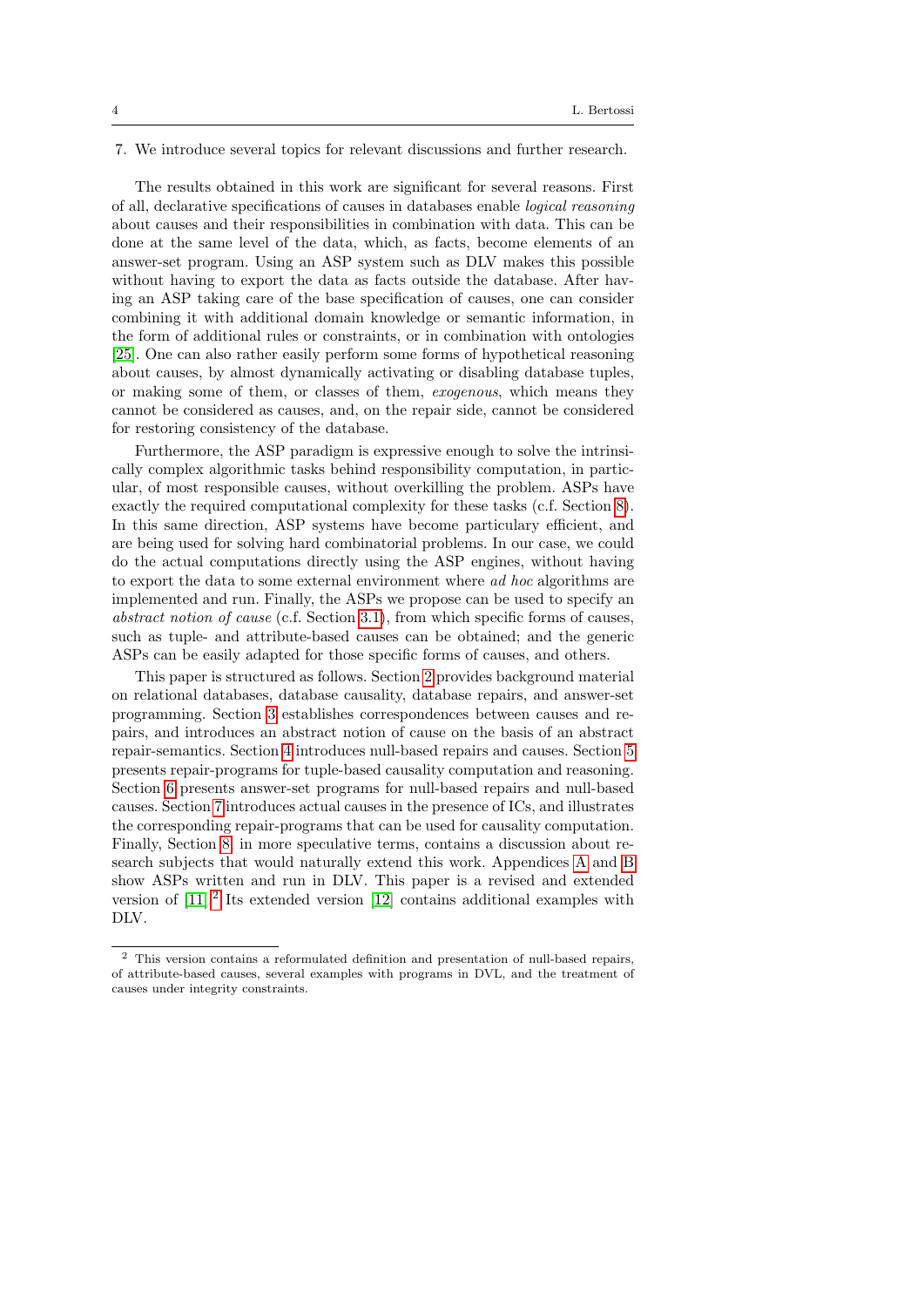# <span id="page-4-0"></span>2 Background

### 2.1 Relational databases

A relational schema  $R$  contains a domain,  $C$ , of constants and a set,  $P$ , of predicates of finite arities. R gives rise to a language  $\mathfrak{L}(\mathcal{R})$  of first-order (FO) predicate logic with built-in equality, =. Variables are usually denoted by  $x, y, z, \dots$ , and sequences thereof by  $\bar{x}, \dots$ ; and constants with  $a, b, c, \dots$ , and sequences thereof by  $\bar{a}, \bar{c}, \ldots$  An *atom* is of the form  $P(t_1, \ldots, t_n)$ , with *n*-ary  $P \in \mathcal{P}$  and  $t_1, \ldots, t_n$  terms, i.e. constants, or variables. An atom is ground, a.k.a. a tuple, if it contains no variables. Tuples are denoted with  $\tau$ ,  $\tau$ <sub>1</sub>, ... A database instance,  $D$ , for schema  $\mathcal R$  is a finite set of ground atoms; and it serves as a (Herbrand) interpretation structure for language  $\mathfrak{L}(\mathcal{R})$  [\[32\]](#page-31-13) (cf. also Section [2.4\)](#page-7-1).

A conjunctive query (CQ) is a FO formula of the form  $\mathcal{Q}(\bar{x})$ :  $\exists \bar{y}$   $(P_1(\bar{x}_1) \wedge$  $\cdots \wedge P_m(\bar{x}_m)$ , with  $P_i \in \mathcal{P}$ , and (distinct) free variables  $\bar{x} := (\bigcup \bar{x}_i) \setminus \bar{y}$ . If Q has n free variables,  $\bar{c} \in \mathcal{C}^n$  is an answer to Q from D if  $D \models \mathcal{Q}[\bar{c}]$ , i.e.  $Q[\bar{c}]$  is true in D when the variables in  $\bar{x}$  are componentwise replaced by the values in  $\bar{c}$ .  $\mathcal{Q}(D)$  denotes the set of answers to  $\mathcal Q$  from D.  $\mathcal Q$  is a *Boolean conjunctive query* (BCQ) when  $\bar{x}$  is empty. When it is *true* in D, by definition  $Q(D) := \{true\}$ . Otherwise, if it is *false*,  $Q(D) := \emptyset$ . A *view* is predicate defined by means of a query, whose contents can be computed, if desired, by computing all the answers to the defining query.

<span id="page-4-2"></span>Example 2 (ex. [1](#page-1-0) cont.) The relational schema contains two predicates,  $\mathcal{R} =$  ${Store(\cdot)}$ ,  $Receives(\cdot, \cdot)$ . A database D compatible with this schema is shown in Example [1.](#page-1-0) We will usually present a relational database as the set of its true atoms, i.e. the tuples in the tables with their predicates. In this case,  $D = \{Receives(s_4, s_3), Receives(s_2, s_1), Receives(s_3, s_3), Store(s_4), Store(s_2),\}$  $Store(s_3)$ .

The query in Example [1,](#page-1-0) asking as to whether there are official stores, such one receives goods from another, is a BCQ that can be written as

 $\mathcal{Q}: \exists x \exists y (Store(x) \land Receives(x, y) \land Store(y)).$ 

The query is true in D, denoted  $D \models Q$ .

In this work we consider integrity constraints (ICs), i.e. sentences of  $\mathfrak{L}(\mathcal{R})$ , that are: (a) denial constraints (DCs), i.e. of the form

$$
\kappa\colon \neg\exists\bar{x}(P_1(\bar{x}_1)\wedge\cdots\wedge P_m(\bar{x}_m))
$$

where  $P_i \in \mathcal{P}$ , and  $\bar{x} = \bigcup \bar{x}_i$ ; and (b) functional dependencies (FDs), i.e. of the form

 $\varphi: \neg \exists \bar{x}(P(\bar{v}, \bar{y}_1, z_1) \wedge P(\bar{v}, \bar{y}_2, z_2) \wedge z_1 \neq z_2).$ Here,  $\bar{x} = \bar{y}_1 \cup \bar{y}_2 \cup \bar{v} \cup \{z_1, z_2\}$ , and  $z_1 \neq z_2$  is an abbreviation for  $\neg z_1 = z_2$ .<sup>[3](#page-4-1)</sup> An inclusion dependency is an IC of the form

 $\psi: \ \forall \bar{x}(P(\bar{x}) \rightarrow \exists \bar{y}S(\bar{x}', \bar{y})),$ 

with  $P, S \in \mathcal{P}$ , and  $\bar{x}' \subseteq \bar{x}$ .

<span id="page-4-1"></span><sup>3</sup> The variables in the atoms do not have to occur in the indicated order, but their positions should be in correspondence in the two atoms.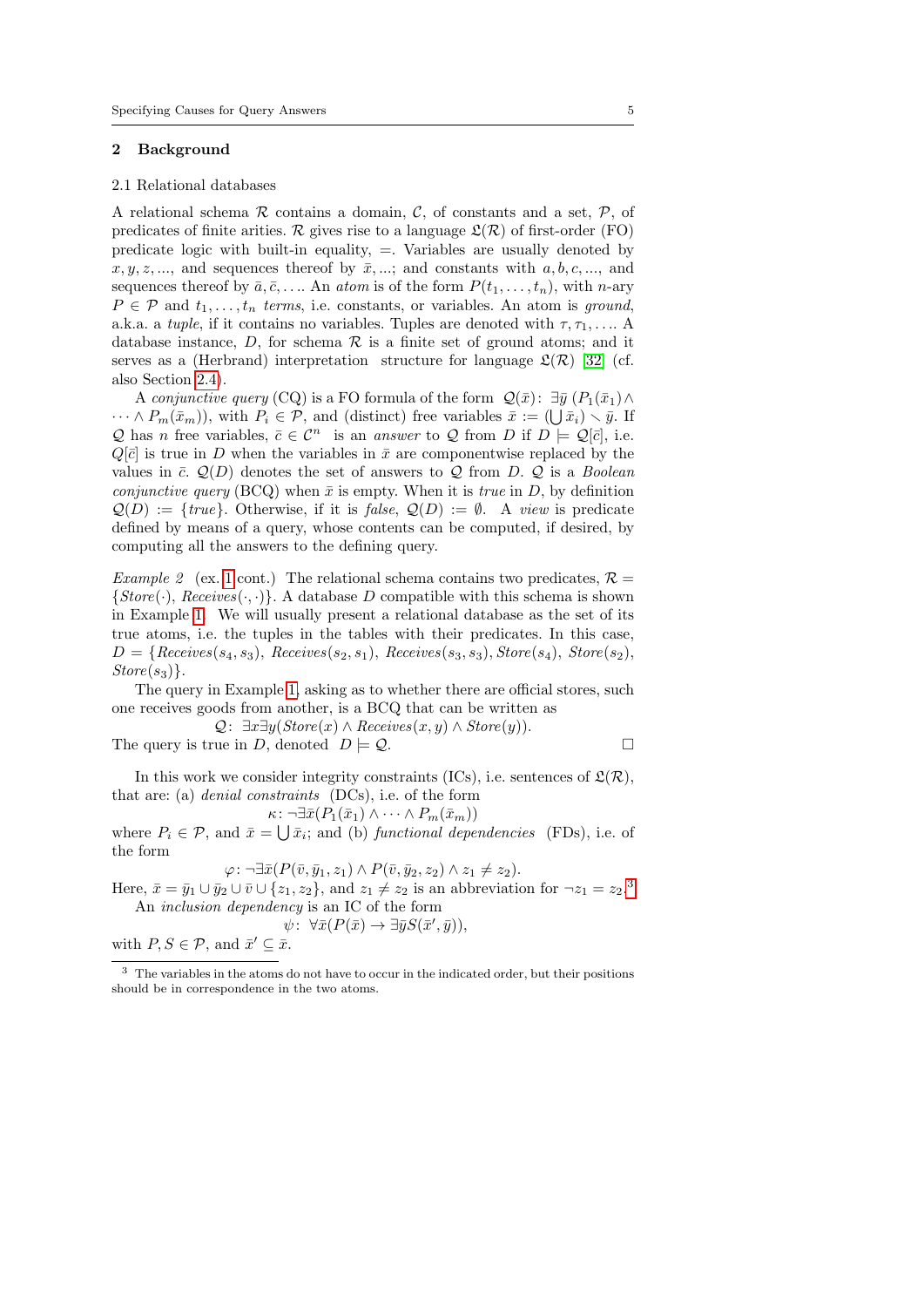*Example 3* (ex. [2](#page-4-2) cont.) For schema  $\mathcal{R}$ , the following is a denial constraint:  $\kappa$  :  $\neg \exists x \exists y (Store(x) \land Receives(x, y) \land Store(y)),$ 

and the following is a functional dependency, of the second attribute upon the first, on predicate Receives:

 $\varphi$ : ¬ $\exists x \exists y \exists z (Receives(x, y) \land Receives(x, z) \land y \neq z).$ The following is an inclusion dependency:  $\psi: \forall x \forall z (Store(x) \rightarrow \exists y Receives(x, y))$ 

The constraint  $\kappa$  is not satisfied by D, but  $\varphi$  and  $\psi$  are.

A given schema may come with its set of ICs, and its instances are expected to satisfy them. If an instance does not satisfy them, we say it is inconsistent. In this work we concentrate mostly on DCs. See [\[1\]](#page-30-3) for more details and background material on relational databases.

## <span id="page-5-0"></span>2.2 Causality in databases

A notion of cause as an explanation for a query result was introduced in [\[35\]](#page-31-2), as follows. For a relational instance  $D = D^n \cup D^x$ , where  $D^n$  and  $D^x$  denote the mutually exclusive sets of *endogenous* and *exogenous* tuples, a tuple  $\tau \in D^n$ is called a *counterfactual cause* for a BCQ Q, if  $D \models Q$  and  $D \setminus \{\tau\} \not\models Q$ . Now,  $\tau \in D^n$  is an *actual cause* for Q if there exists  $\Gamma \subseteq D^n$ , called a *contin*gency set for  $\tau$ , such that  $\tau$  is a counterfactual cause for  $\mathcal{Q}$  in  $D \setminus \Gamma$ . This definition is based on [\[30\]](#page-31-0).

The notion of responsibility reflects the relative degree of causality of a tuple for a query result [\[35\]](#page-31-2) (based on [\[20\]](#page-31-1)). The responsibility of an actual cause  $\tau$  for  $\mathcal{Q}$ , is  $\rho(\tau) := \frac{1}{|\Gamma|+1}$ , where  $|\Gamma|$  is the size of a smallest contingency set for  $\tau$ . If  $\tau$  is not an actual cause,  $\rho(\tau) := 0$ . Intuitively, tuples with higher responsibility provide stronger explanations.

The partition of the database into endogenous and exogenous tuples. Exogenous tuples are accepted as given, which may happen because we trust them, or we have little control on them, or are obtained from an external, trustable and indisputable data source, etc. Endogenous tuples are subject to experimentation and questioning, in particular, about their role in query answering or violation of ICs. The partition is application dependent, and we may not even have exogenous tuples. Actually, in the following we will assume all the tuples in a database instance are endogenous. (Cf. [\[9\]](#page-30-0) for the general case, and Section [8](#page-28-0) for additional discussions.)

The notion of cause as defined above can be equally applied to answers to open CQs, say a cause for obtaining  $\bar{a}$  as an answer to a CQ  $\mathcal{Q}(\bar{x})$ , i.e. a cause for  $D \models \mathcal{Q}[\bar{a}]$ . Actually, it can be applied to monotonic queries in general, i.e. whose sets of answers may only grow when the database grows [\[9\]](#page-30-0). For example, CQs, unions of CQs (UCQs) and Datalog queries are monotonic. Causality for these queries was investigated in  $(9, 10)$ . In this work we concentrate mostly on conjunctive queries, possibly with built-in comparisons, such as  $\neq$ .

<span id="page-5-1"></span>*Example 4* (ex. [2](#page-4-2) cont.) We recall that the query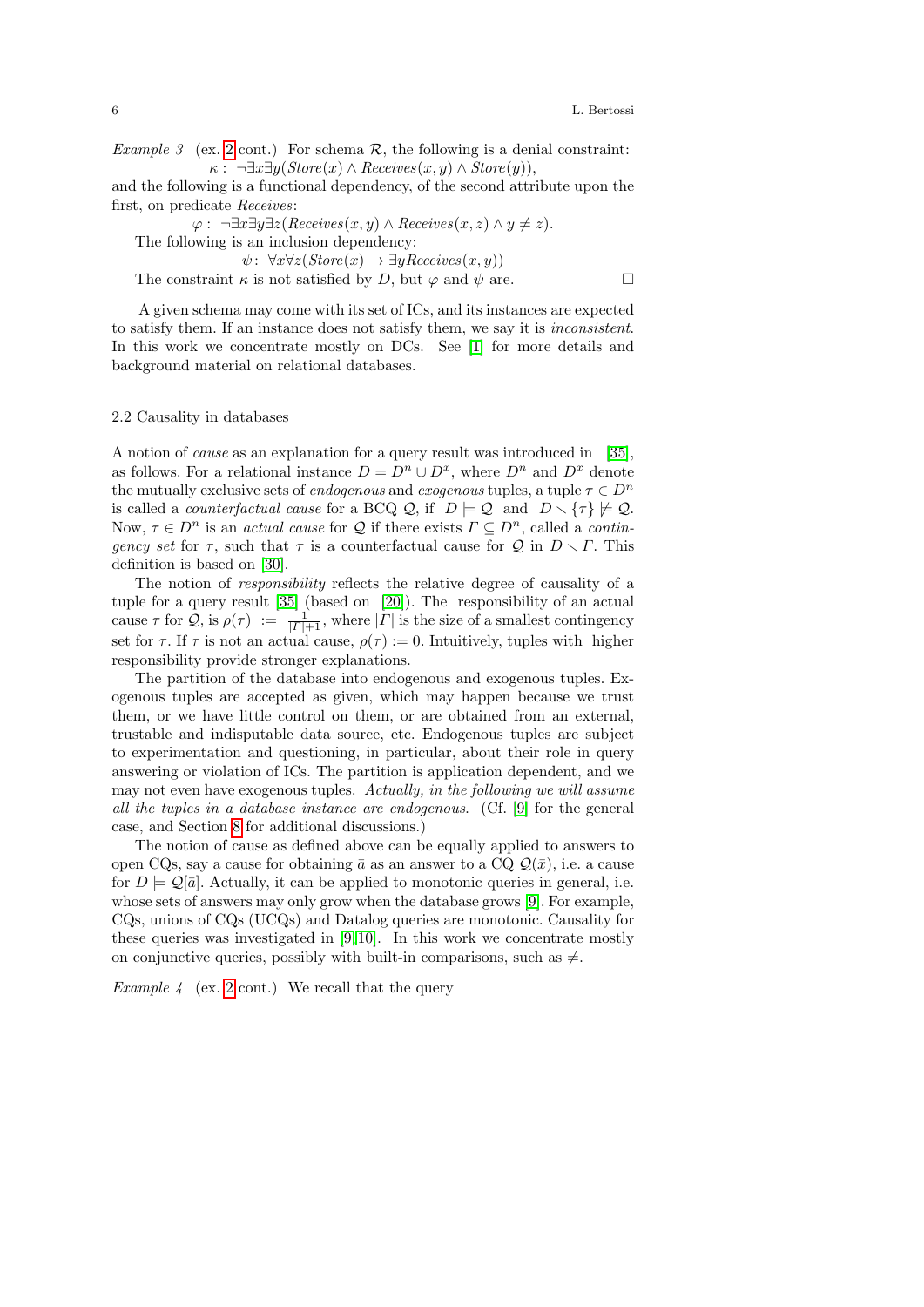$\mathcal{Q}: \exists x \exists y (Store(x) \land Receives(x, y) \land Store(y))$ 

is true in  $D$ , for which we want to identify causes.

Tuple  $Store(s_3)$  is a counterfactual cause for  $Q$ : if  $Store(s_3)$  is removed from  $D, Q$  is no longer true. So, it is an actual cause with empty contingency set; and its responsibility is 1. Receives( $s_4, s_3$ ) is an actual cause for Q with contingency set  $\{Receives(s_3, s_3)\}\$ : if  $Receives(s_4, s_3)$  is removed from D, Q is still true, but further removing the contingent tuple  $Receives(s_3, s_3)$  makes  $Q$ false. The responsibility of  $Receives(s_4, s_3)$  is  $\frac{1}{2}$ .  $Receives(s_3, s_3)$  and  $Store(s_4)$ are actual causes, with responsibility  $\frac{1}{2}$ .

## <span id="page-6-0"></span>2.3 Database repairs

We introduce the main ideas behind *database repairs* by means of an example. If only deletions and insertions of tuples are admissible updates, the ICs we consider in this work can be enforced only by deleting tuples from the database, not by inserting tuples (we consider repairs via updates of attribute-values in Section [4\)](#page-11-0).

<span id="page-6-1"></span>Example 5 Database  $D = \{Pricey(a), Pricey(e), Supplement(a, v), Supplement(d, s),\}$  $Resold(a, t), Resold(d, v)$ , shown in tabular form as

| Pricey |          | Supplied | $\cup$ .1 | റ പ<br>$\cup \cdot \triangle$ | Resold | 1 t.a    |  |
|--------|----------|----------|-----------|-------------------------------|--------|----------|--|
|        | $\bm{u}$ |          | u         |                               |        | $\bm{u}$ |  |
|        |          |          |           |                               |        | w        |  |

is inconsistent with respect to (w.r.t.) the set of DCs  $\Sigma = {\kappa_1, \kappa_2}$ , with

<span id="page-6-2"></span>
$$
\kappa_1: \quad \neg \exists x \exists y (Pricey(x) \land Supplied(x, y)), \tag{1}
$$

$$
\kappa_2: \quad \neg \exists x \exists y (Pricey(x) \land Resold(x, y)), \tag{2}
$$

which require that pricey products cannot be supplied or resold. That is,  $D \not\models \Sigma$ ; and we have to consider possible repairs for D.

A subset-repair, in short an S-repair, of D w.r.t.  $\Sigma$  is a  $\subseteq$ -maximal subset of D that is consistent w.r.t.  $\Sigma$ , i.e. no proper superset is consistent. The following are the S-repairs:

$$
D_1 = \{Pricey(e), Supplement(a, v), Supplement(d, s), Resold(a, t), Resold(d, v) \},
$$
  

$$
D_2 = \{ Pricey(e), Pricey(a), Supplement(d, s), Resold(d, v) \}.
$$

A cardinality-repair, in short a C-repair, of D w.r.t.  $\Sigma$  is a maximum-cardinality S-repair of D w.r.t.  $\Sigma$ .  $D_1$  is the only C-repair.

For an instance  $D$  and a set  $\Sigma$  of DCs, the sets of S-repairs and C-repairs are denoted with  $Srep(D, \Sigma)$  and  $Crep(D, \Sigma)$ , resp.

The definitions of S- and C-repairs can be generalized to sets  $\Sigma$  of arbitrary ICs, for which both tuple deletions and insertions can be used as repair updates. This is the case, for example, for inclusion dependencies. In these cases, repairs do not have to be subinstaces of the inconsistent instance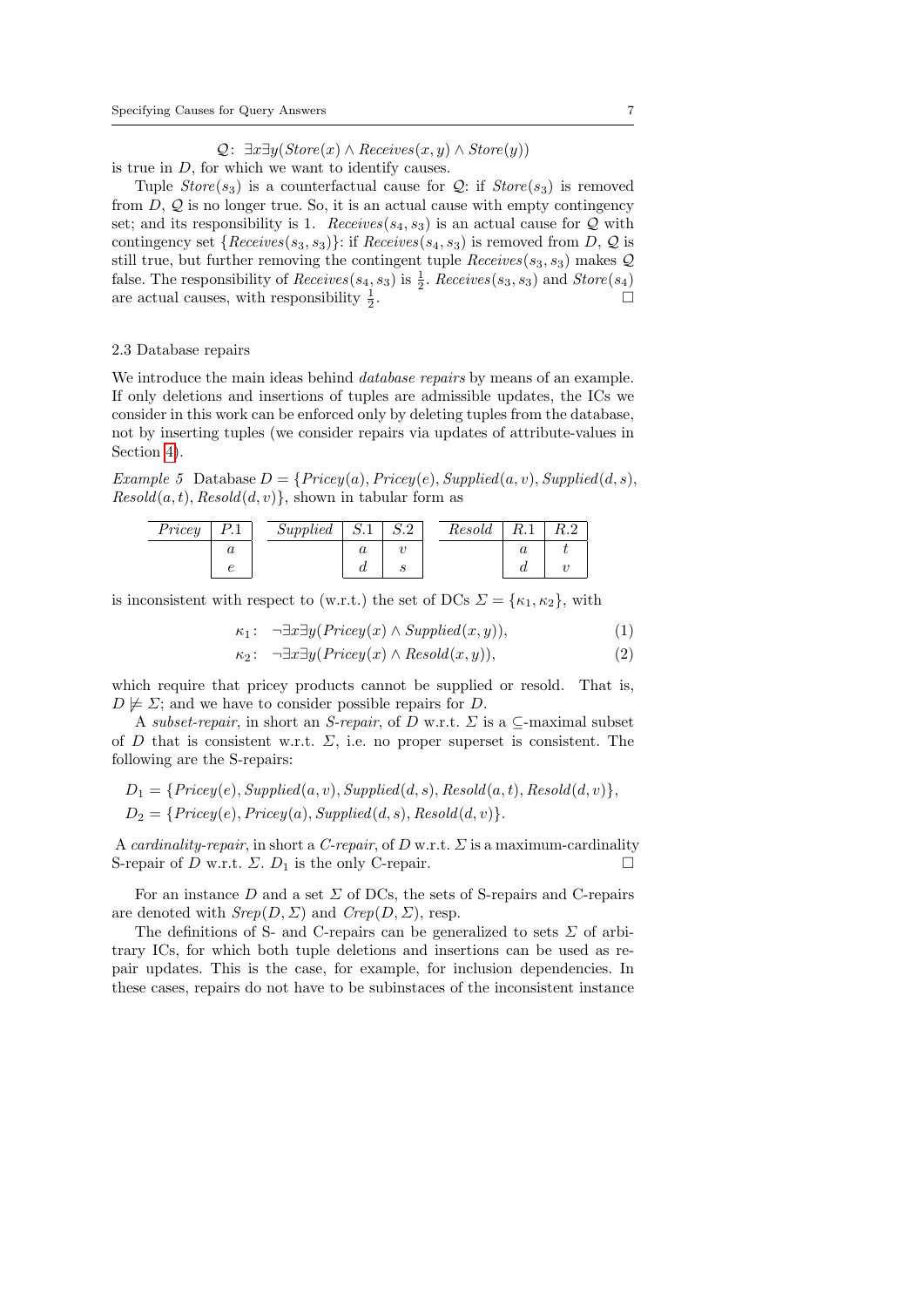at hand, D. Accordingly, one considers the symmetric difference,  $D\Delta D' :=$  $(D \setminus D') \cup (D' \setminus D)$ , between D and a potential repair D'. On this basis, an S-repair is an instance  $D'$  that is consistent with  $\Sigma$ , and makes  $D\Delta D'$  minimal under set inclusion. Furthermore,  $D'$  is a C-repair if it is an S-repair that also minimizes  $|D\Delta D'|$ . Cf. [\[6\]](#page-30-2) for a survey of database repairs.

## <span id="page-7-1"></span>2.4 Disjunctive answer-set programs

We consider disjunctive Datalog programs  $\Pi$  with stable model semantics [\[24\]](#page-31-14), a particular class of answer-set programs (ASPs) [\[15\]](#page-31-3). They consist of a set E of ground atoms, called the extensional database, and a finite number of rules of the form

<span id="page-7-2"></span>
$$
A_1 \vee \ldots A_n \leftarrow P_1, \ldots, P_m, \text{ not } N_1, \ldots, \text{ not } N_k,\tag{3}
$$

with  $0 \leq n, m, k$ , and the  $A_i, P_j, N_s$  are positive atoms. The arguments in these atoms are constants or variables. The variables in the  $A_i, N_s$  appear all among those in the  $P_i$ .

The constants in program  $\Pi$  form the (finite) Herbrand universe  $U$  of the program. The ground version of program  $\Pi$ ,  $gr(\Pi)$ , is obtained by instantiating the variables in  $\Pi$  with all possible combinations of values from  $U$ . The Herbrand base,  $HB(\Pi)$ , of  $\Pi$  consists of all the possible ground atoms obtained by instantiating the predicates in  $\Pi$  on  $U$ . A subset  $M$  of  $HB(\Pi)$ is a (Herbrand) model of  $\Pi$  if it contains E and satisfies  $gr(\Pi)$ , that is: For every ground rule  $A_1 \vee \ldots A_n \leftarrow P_1, \ldots, P_m$ , not  $N_1, \ldots, n$  not  $N_k$  of  $gr(\Pi)$ , if  $\{P_1, \ldots, P_m\} \subseteq M$  and  $\{N_1, \ldots, N_k\} \cap M = \emptyset$ , then  $\{A_1, \ldots, A_n\} \cap M \neq \emptyset$ . M is a minimal model of  $\Pi$  if it is a model of  $\Pi$ , and no proper subset of M is a model of  $\Pi$ . MM $(\Pi)$  denotes the class of minimal models of  $\Pi$ . This definition applies in particular to positive programs, i.e. that do not contain negated atoms in rule bodies (i.e. the antecedents of the implications).

Now, take  $S \subseteq HB(\Pi)$ , and transform  $gr(\Pi)$  into a new, positive program  $gr(\Pi) \downarrow S$  (i.e. without not), as follows: Delete every ground instantiation of a rule [\(3\)](#page-7-2) for which  $\{N_1, \ldots, N_k\} \cap S \neq \emptyset$ . Next, transform each remaining ground instantiation of a rule [\(3\)](#page-7-2) into  $A_1 \vee \ldots A_n \leftarrow P_1, \ldots, P_m$ . By definition, S is a stable model of  $\Pi$  iff  $S \in MM(qr(\Pi) \downarrow S)$ . A program  $\Pi$  may have none, one or several stable models; and each stable model is a minimal model (but not necessarily the other way around) [\[29\]](#page-31-4).

Disjunctive answer-set programs have been used to specify database repairs [\[4,](#page-30-4) [19,](#page-31-6) [6\]](#page-30-2). We will use them in Section [5.](#page-16-0)

## <span id="page-7-0"></span>3 Causes and Database Repairs

In this section we concentrate first on tuple-based causes as introduced in Section [2.2,](#page-5-0) and establish a reduction to the tuple-based database repairs of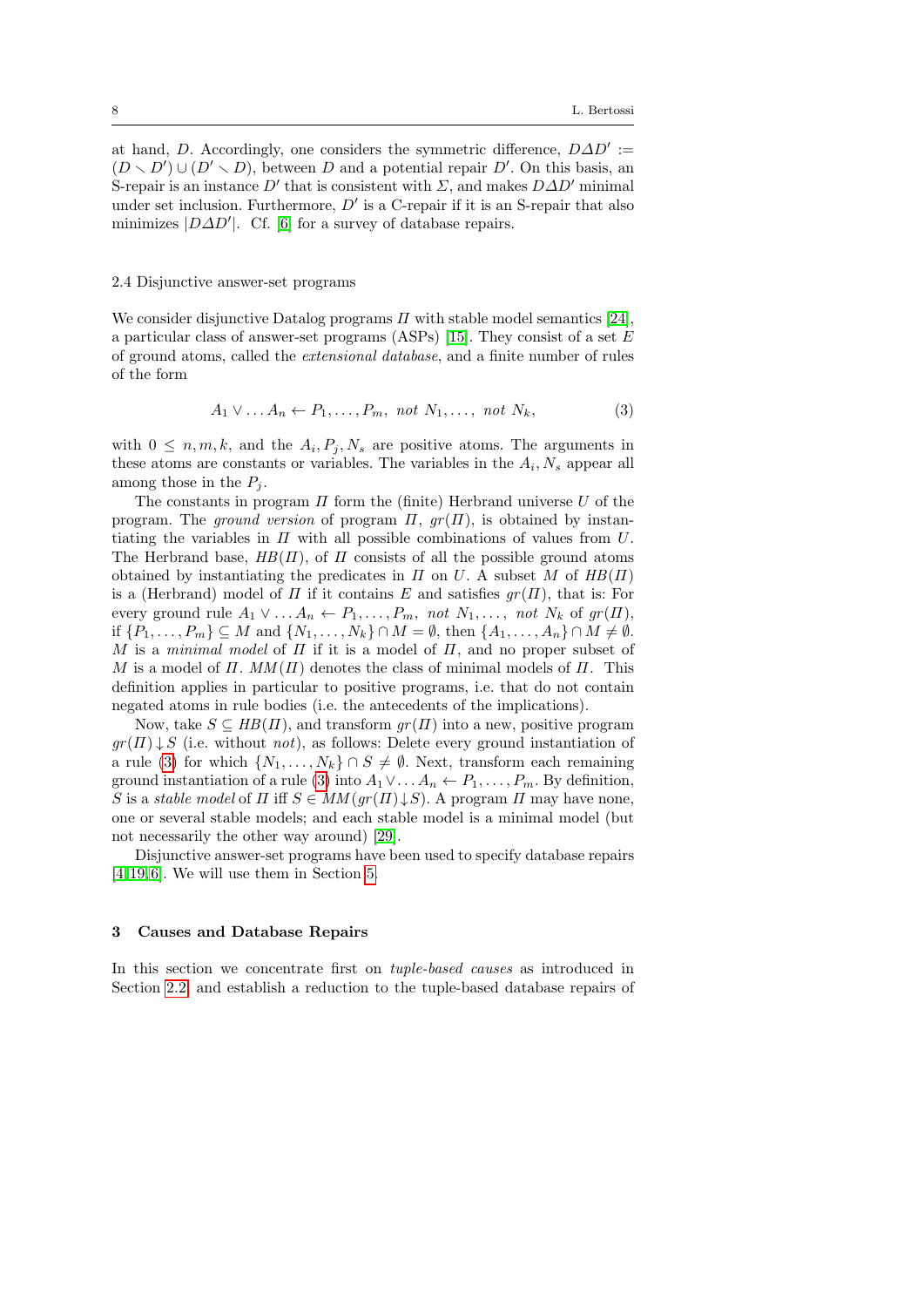Section [2.3.](#page-6-0) In Section [3.1,](#page-10-0) we provide an abstract definition of cause on the basis of an abstract repair-semantics.

Before proceeding in more technical terms, it is worth giving a general idea about what we do next. First, it is well-known that checking an integrity constraint (IC) on a database can be done by posing an associated query, or by defining a so-called violation view and checking its contents. The IC is satisfied as long as the query does not have an answer, i.e. it is false, or, equivalently, when the view has an empty contents. In this way, repairs of the database w.r.t. the IC can be put in correspondence with causes for query answers (or view contents): If there is a violation of the IC by a tuple (or a combination thereof), then there is a cause (with a contingency set) for a query answer (that exists due to the IC violation); and vice versa. In this direction, we establish next the right correspondence between tuples that are left outside a repair, with some companion tuples (for participating in a violation of the IC) and tuples that are causes for the query answer, with some contingent companion tuples.

Now we show in precise terms how causes (represented by database tuples) for queries can be obtained from database repairs [\[9\]](#page-30-0). Consider the BCQ

$$
Q: \exists \bar{x}(P_1(\bar{x}_1) \wedge \cdots \wedge P_m(\bar{x}_m))
$$

that is (possibly unexpectedly) true in  $D: D \models \mathcal{Q}$ . Actual causes for  $\mathcal{Q}$ , their contingency sets, and responsibilities can be obtained from database repairs. First,  $\neg Q$  is logically equivalent to the denial constraint:

$$
\kappa(\mathcal{Q}): \quad \neg \exists \bar{x} (P_1(\bar{x}_1) \wedge \dots \wedge P_m(\bar{x}_m)). \tag{4}
$$

So, if Q is true in D, D is inconsistent w.r.t.  $\kappa(Q)$ , giving rise to repairs of D w.r.t.  $\kappa(Q)$ .

Next, we build differences, containing a tuple  $\tau$ , between D and S- or Crepairs:

- <span id="page-8-0"></span>(a)  $Diff^s(D, \kappa(Q), \tau) = \{D \setminus D' \mid D' \in Step(D, \kappa(Q)), \tau \in (D \setminus D')\},$  (5)
- (b)  $Diff^c(D, \kappa(Q), \tau) = \{D \setminus D' \mid D' \in Crep(D, \kappa(Q)), \tau \in (D \setminus D')\}.$  (6)

<span id="page-8-2"></span>**Proposition 1** [\[9\]](#page-30-0) For an instance D, a BCQ Q, and its associated DC  $\kappa(Q)$ , it holds:

- (a)  $\tau \in D$  is an actual cause for  $\mathcal Q$  iff  $\text{Diff}^s(D,\kappa(\mathcal Q),\tau) \neq \emptyset$ .
- (b) For each S-repair D' with  $(D \setminus D') \in Diff^{s}(D, \kappa(\mathcal{Q}), \tau), (D \setminus (D' \cup \{\tau\}))$ is a subset-minimal contingency set for  $\tau$ .
- (c) If  $Diff^{s}(D \kappa(Q), \tau) = \emptyset$ , then  $\rho(\tau) = 0$ . Otherwise,  $\rho(\tau) = \frac{1}{|s|}$ , where  $s \in \text{Diff}^s(D, \kappa(Q), \tau)$  and there is no  $s' \in \text{Diff}^s(D, \kappa(Q), \tau)$  with  $|s'| <$  $|s|$ .
- <span id="page-8-1"></span>(d)  $\tau \in D$  is a most responsible actual cause for  $\mathcal Q$  iff  $Diff^c(D, \kappa(\mathcal Q), \tau) \neq \emptyset$ .
	- $\Box$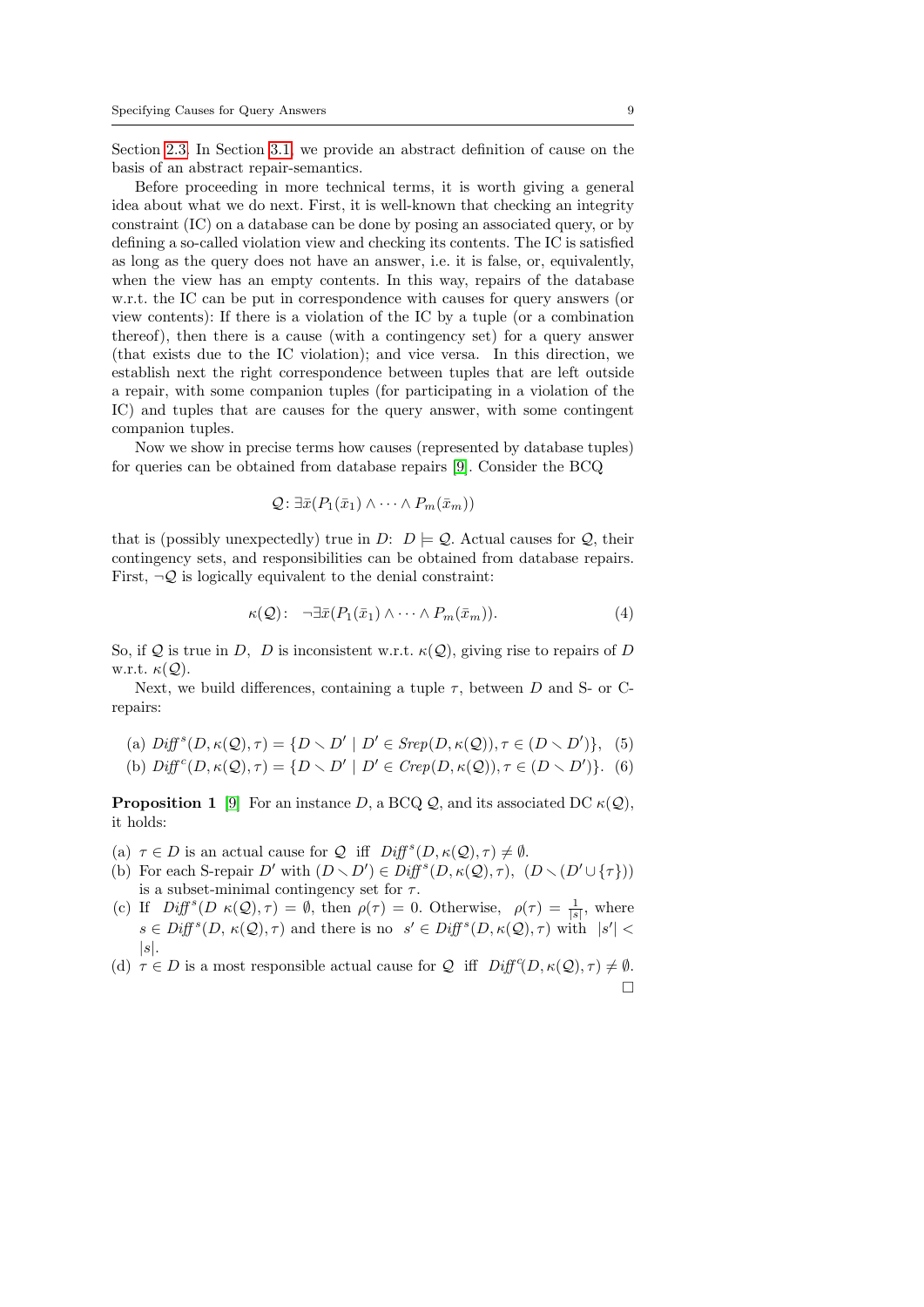Example 6 (ex. [4](#page-5-1) cont.) With the same instance D and query  $\mathcal{Q}$ , we consider the DC

 $\kappa(\mathcal{Q})$ : ¬ $\exists x \exists y (Store(x) \land Receives(x, y) \land Store(y)),$ which is not satisfied by D.

Here,  $Srep(D, \kappa(Q)) = \{D_1, D_2, D_3\}$  and  $Crep(D, \kappa(Q)) = \{D_1\}$ , with:

 $D_1 = \{ \mathit{Receives}(s_4, s_3), \mathit{Receives}(s_2, s_1), \mathit{Receives}(s_3, s_3), \mathit{Store}(s_4), \mathit{Store}(s_2) \},$ 

 $D_2 = \{Receives(s_2, s_1), Store(s_4), Store(s_2), Store(s_3)\},\$ 

 $D_3 = \{Receives(s_4, s_3), Receives(s_2, s_1), Store(s_2), Store(s_3)\}.$ 

For tuple  $Receives(s_4, s_3), Diff^s(D, \kappa(Q), Receives(s_4, s_3)) = \{D \setminus D_2\}$  $=\{\{Receives(s_4, s_3), Receives(s_3, s_3)\}\} = \{\{Receives(s_4, s_3)\}\cup \Gamma_2\},\$  with  $\Gamma_2 =$  ${Receives(s_3, s_3)}$  as a minimum-cardinality contingency set for  $Receives(s_4, s_3)$ , of size 1. So,  $Receives(s_4, s_3)$  is an actual cause, with responsibility  $\frac{1}{2}$ .

Similarly, Receives  $(s_3, s_3)$  is an actual cause, with responsibility  $\frac{1}{2}$ . For tuple  $Store(s_3)$ ,  $Diff^c(D, \kappa(Q), Store(s_3)) = {D \setminus D_1} = {{Store(s_3)}$ . So,  $Store(s<sub>3</sub>)$  is an actual cause, with responsibility 1, i.e. a most responsible cause.

Notice that  $Receives(s_4, s_3)$  is an actual cause whose minimum-cardinality contingency set  $\Gamma_2$  is associated to an S-repair,  $D_2$ , that is not a C-repair; whereas  $Store(s<sub>3</sub>)$  is a maximum-responsibility actual cause whose minimumcardinality contingency set, the empty set, is associated to the C-repair  $D_1$ .  $\Box$ 

This connection between repairs and actual causes with their responsibilities can be extended to include actual causes for Unions of Boolean Conjunctive Queries (UBCQs) and repairs wrt. sets of DCs.

Example  $\gamma$  (ex. [5](#page-6-1) cont.) With the same database D, consider the query (an UBCQs)  $\mathcal{Q} := \mathcal{Q}_1 \vee \mathcal{Q}_2$ , with

$$
Q_1
$$
:  $\exists x \exists y (Pricey(x) \land Supplied(x, y)),$   
 $Q_2$ :  $\exists x \exists y (Pricey(x) \land Resold(x, y)).$ 

It generates the set of DCs:  $\Sigma = {\kappa_1, \kappa_2}$ , with  $\kappa_1$  and  $\kappa_2$  as in [\(1\)](#page-6-2) and [\(2\)](#page-6-2), resp. Here,  $D \models Q$  and, accordingly, D is inconsistent w.r.t.  $\Sigma$ .

The actual causes for  $\mathcal{Q}$  in D are: Pricey(a), Supplied(a, v), and Resold(a, t), with  $Pricey(a)$  the most responsible cause. The only S-repairs for D are:

$$
D_1 = \{Pricey(a), Pricey(e), Supplement(d, s), Resold(d, v) \},
$$
  

$$
D_2 = \{ Pricey(e), Supplement(a, v), Supplement(d, s), Resold(a, t), Resold(d, v) \};
$$

and  $D_2$  is also the only C-repair.

It is also possible, the other way around, to characterize repairs in terms of causes and their contingency sets [\[9\]](#page-30-0). Actually this latter connection can be used to obtain complexity results for causality problems from repair-related computational problems [\[9\]](#page-30-0). Most computational problems related to repairs, especially C-repairs, which are related to most responsible causes, are provably hard. This is reflected in a high complexity for responsibility [\[9\]](#page-30-0) (cf. Section [8](#page-28-0) for some more details).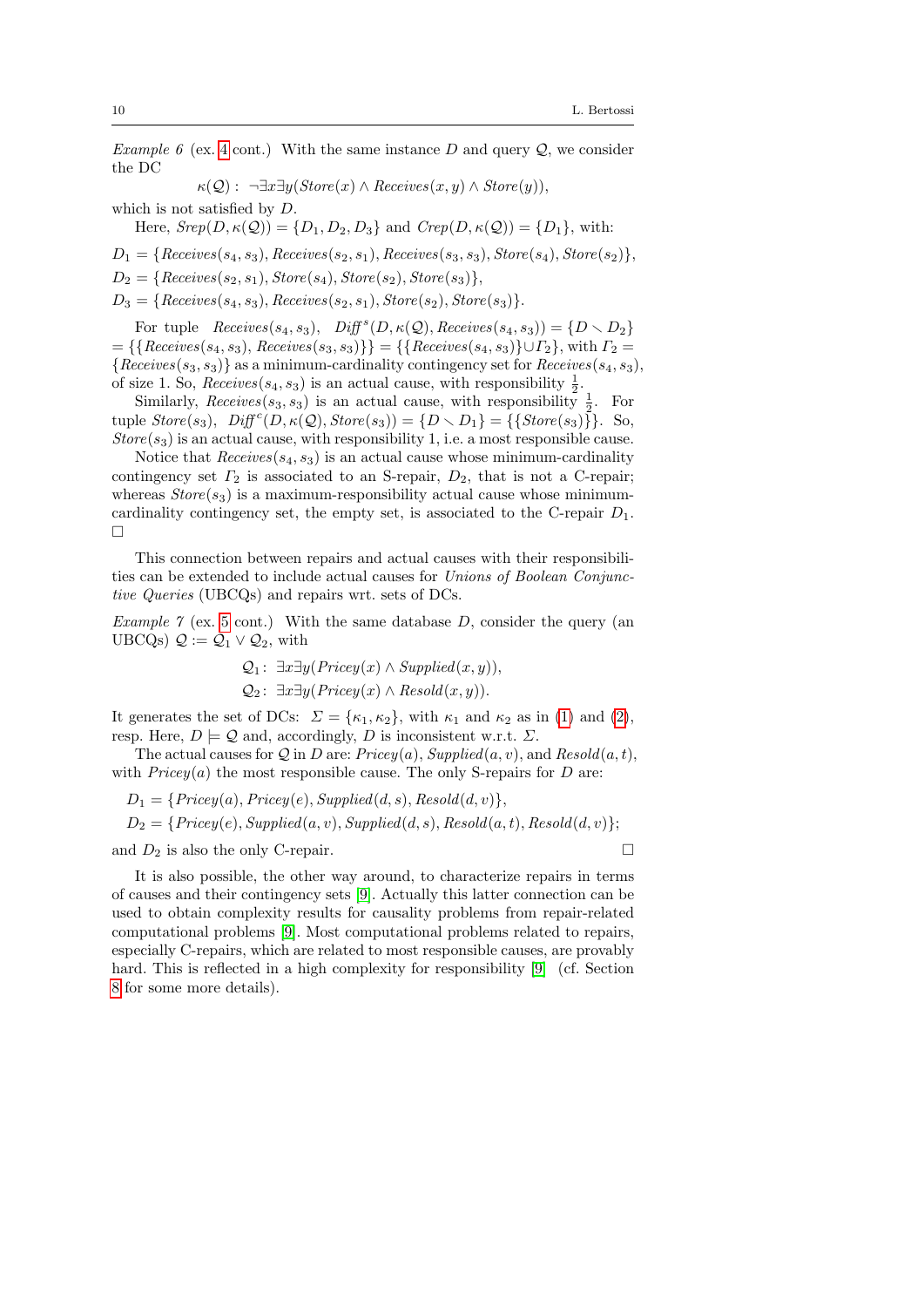#### <span id="page-10-0"></span>3.1 Abstract causes from abstract repairs

We can extrapolate from the characterization of causes in terms of repairs that we have shown in this section, by starting from an abstract repair-semantics,  $Rep<sup>S</sup>(D, \kappa(Q))$ , which identifies a class of intended repairs of instance D w.r.t. the DC  $\kappa(Q)$ . By definition,  $Rep^{\mathsf{S}}(D, \kappa(Q))$  contains instances for D's schema that satisfy  $\kappa(Q)$  and depart from D in an S-dependent minimal way [\[6\]](#page-30-2). The most common repair semantics w.r.t. DCs is that of S-repairs, which are all subinstances of D. However, the minimality criterion does not have to be based on set inclusion (as is the case for S-repairs). Even more, the repairs do not have to be subinstances of D, even for DCs, as we will see in Section [4.](#page-11-0)

More concretely, given a possibly inconsistent instance  $D$ , a general class of repair semantics can be characterized through an abstract partial-order relation,  $\leq_D, ^4$  $\leq_D, ^4$  on instances of D's schema that is parameterized by D.<sup>[5](#page-10-2)</sup> If we want to emphasize this dependence on the *priority relation*  $\prec_D$ , we define the corresponding class of repairs of D w.r.t. a set on ICs  $\Sigma$  as:

$$
Rep^{S^{\preceq}}(D, \Sigma) := \{ D' \mid D' \models \Sigma, \text{ and } D' \text{ is } \preceq_D\text{-minimal} \}. \tag{7}
$$

This definition is general enough to capture different classes of repairs, and in relation to different kinds of ICs, e.g. those that delete old tuples and introduce new tuples to satisfy inclusion dependencies, and also repairs that change attribute values. In particular, it is easy to verify that the classes of S- and C-repairs for DCs of Section [2.3](#page-6-0) are particular cases of this definition.

If we assume that the repairs provided by the abstract repair semantics  $Rep<sup>S</sup>(D, \kappa(Q))$  are all sub-instances of D, and we let us inspire by [\(5\)](#page-8-0), we can introduce:

<span id="page-10-3"></span>
$$
DiffS(D, \kappa(Q), \tau) := \{ D \setminus D' \mid D' \in RepS(D, \kappa(Q)), \ \tau \in (D \setminus D') \}.
$$
 (8)

<span id="page-10-4"></span>**Definition 1** For an instance D, a BCQ Q, and a class of repairs  $Rep^{\mathsf{S}}(D, \kappa(Q))$ : (a)  $\tau \in D$  is an actual S-cause for Q iff  $\text{Diff}^{\mathsf{S}}(D,\kappa(\mathcal{Q}),\tau) \neq \emptyset$ .

(b) For each  $D' \in Rep^{\mathsf{S}}(D,\kappa(Q))$  with  $(D \setminus D') \in Diff^s(D,\kappa(Q),\tau)$ ,  $(D \setminus$  $(D' \cup {\tau})$  is an S-contingency set for  $\tau$ .

(c) The S-responsibility of an actual S-cause is as in Section [2.2,](#page-5-0) but considering only the cardinalities of S-contingency sets  $\Gamma$ .

It should be clear that actual causes as defined in Section [3](#page-7-0) are obtained from this definition by using S-repairs. Furthermore, it is also easy to see that each actual S-cause accompanied by one of its S-contingency sets falsifies query Q in D.

This abstract definition can be instantiated with different repair-semantics, which leads to different notions of cause. It can also be modified in a natural

<span id="page-10-1"></span><sup>&</sup>lt;sup>4</sup> That is, satisfying reflexivity, transitivity and anti-symmetry, namely  $D_1 \preceq_D$  $D_2$  and  $D_2 \preceq_D D_1 \Rightarrow D_1 = D_2$ .

<span id="page-10-2"></span><sup>5</sup> These general prioritized repairs based on this kind of priority relations were introduced in [\[37\]](#page-32-1), where also different priority relations and the corresponding repairs were investigated.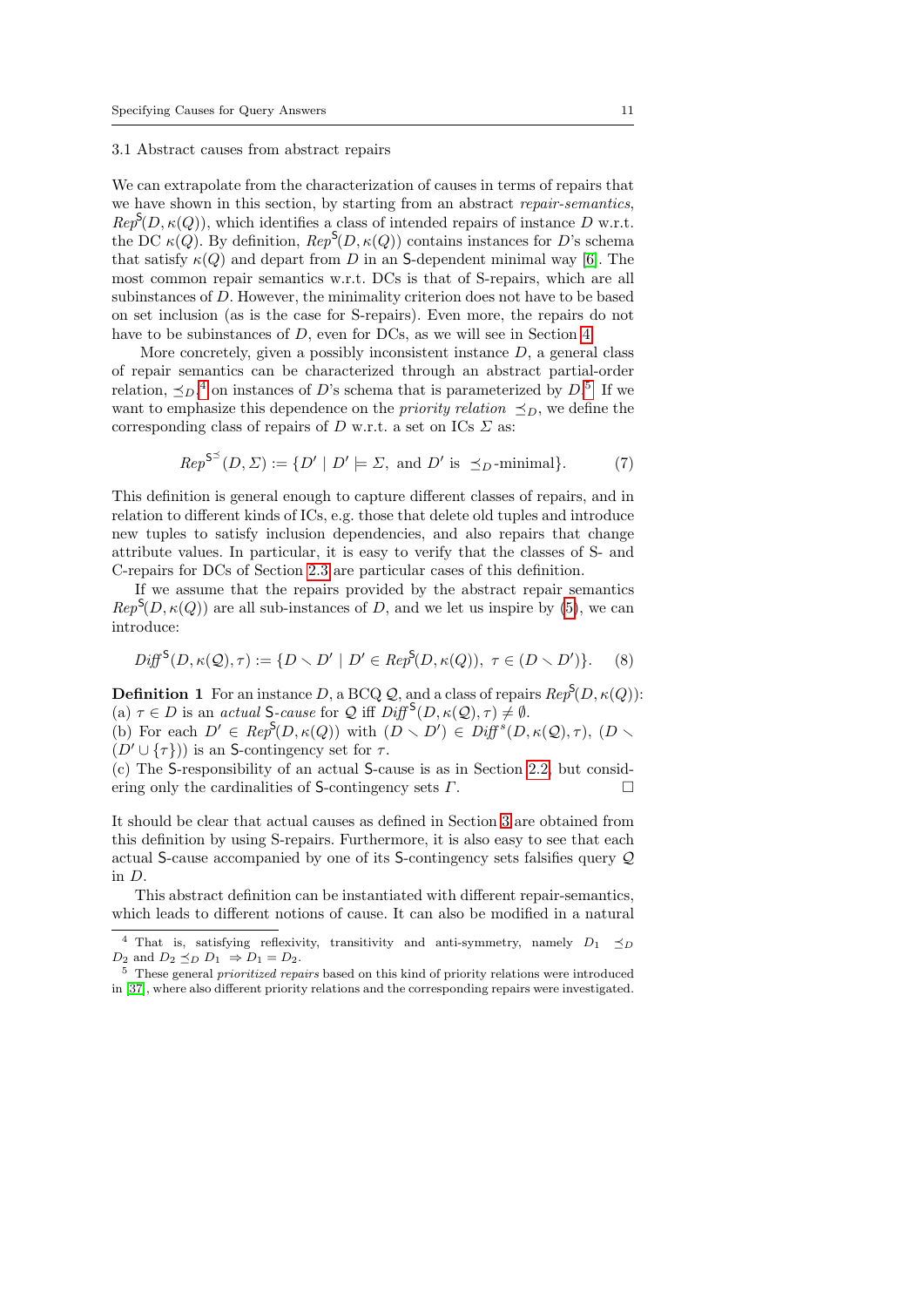way to define causes associated to repairs that may not be subinstances of the given instance. We will do this in the following subsection by appealing to attribute-based repairs that change attribute values in tuples by null, a null value that is assumed to be a special constant in the set  $\mathcal C$  of constants in the data domain associated to the database schema. This will allow us, in particular, to define causes at the attribute level (as opposed to tuple level) in a very natural manner.

A similar approach based on abstract repair semantics was taken in [\[13,](#page-31-15) [14\]](#page-31-16) in order to introduce an abstract inconsistency measure of a database w.r.t. a set on ICs. In Section [4,](#page-11-0) we instantiate the abstract semantics to define null-based causes from a particular but natural and practical notion of attribute-based repair.

## <span id="page-11-0"></span>4 Attribute-Based Causes

Causality in databases has been developed mostly in terms of tuples that are causes for query answers. However, this notion may suffer from a low level of granularity in that there could be certain attribute values in a tuple that may have more impact than others on a query answer. Defining attribute-level causes could be done directly. Instead, in this section, we appeal to the abstract notion of cause as related to an also abstract notion of repair, as we did in Section [3.1.](#page-10-0) In order to do this, we appeal again to the connection between IC violation and the existence of answers to a query (c.f. beginning of Section [3\)](#page-7-0). However, instead of considering repairs of the database that are obtained by deletions of full tuples, we consider repairs that modify attribute values in tuples.

The most "neutral", natural, and least arbitrary change on an attribute value one could attempt to eliminate a violation of an IC or a query answer (the idea behind actual causality) is the replacement of that value by a null value, in the spirit and the behavior of NULL in SQL databases. Accordingly, we first define repairs of databases in terms of changes of attribute values by a (unique and single) null value, and then we define causes at the attributevalue level, by identifying those attribute-values that are replaced by a null in a repair.

In order to identify attribute-values in tuples appearing in the original database, it is necessary to keep track of changes while having the capability to identify the original tuples. For this reason, we have to introduce unique, global and unchangeable identifiers in database tuples. Furthermore, since the only admissible changes are by a null value, it is good enough to identify the (attribute) position where such a change takes place. Only the value in the original tuple is relevant in the end. For this reason, in the following we represent values in tuples in the form  $PredictedName[tupleId; position], e.g.$  $R[t_4,3]$  for the tuple  $R(t_4, a, b, c, d)$  refers to the value c in the tuple (the identifier appears in the extra position 0). Since the tuples ids are global, we could dispense with the predicate name if we wanted.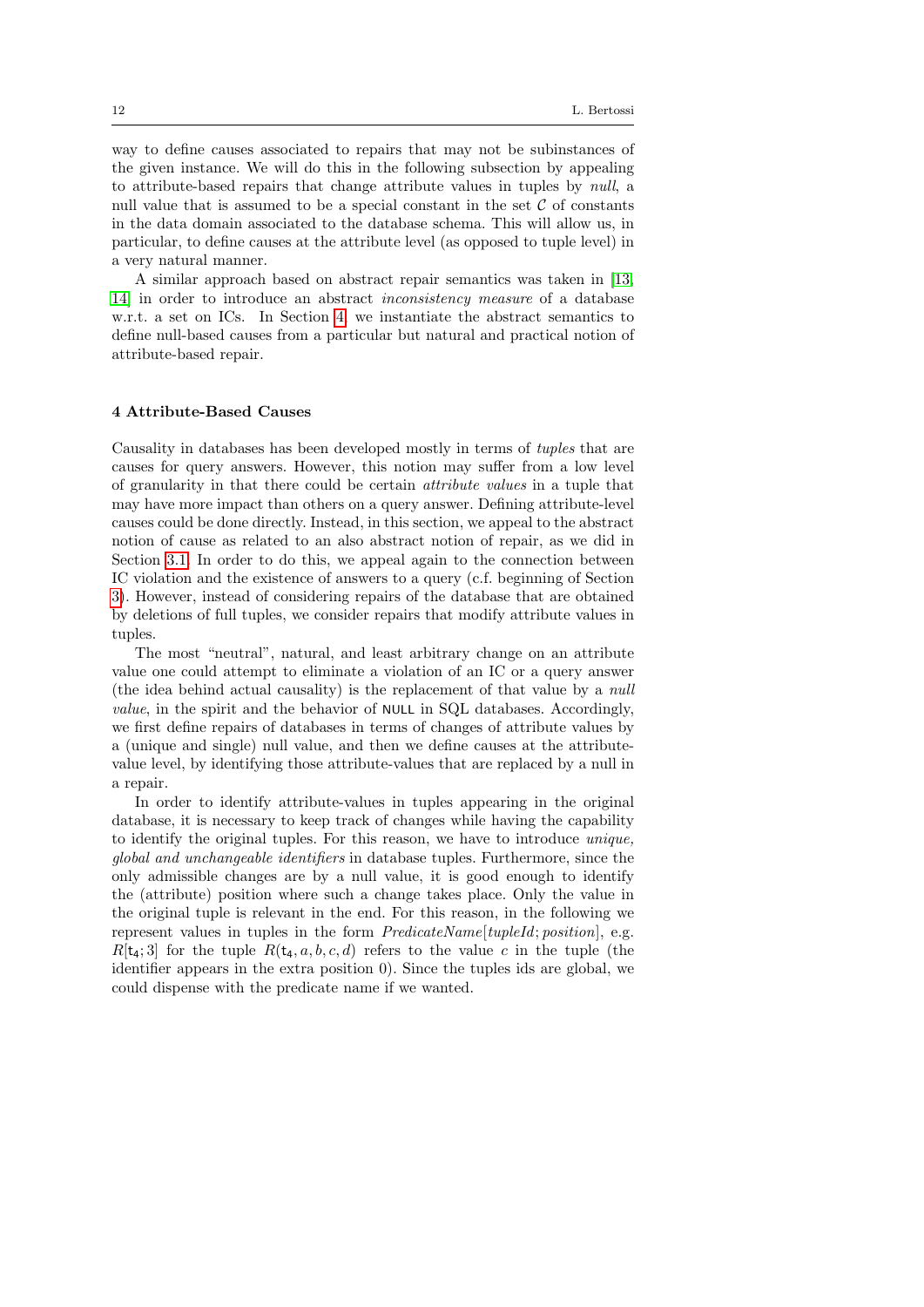Database repairs that are based on changes of attribute values in tuples have been considered in  $[6,3,5]$  $[6,3,5]$ , and implicitly in [\[7\]](#page-30-7) to hide sensitive information in a database  $D$  via minimal virtual modifications of  $D$ . In the rest of this section, we make explicit this latter approach and exploit it to define and investigate attribute-based causality (cf. also [\[9\]](#page-30-0)). First we provide a motivating example.

## <span id="page-12-2"></span>Example 8 Consider the database instance

 $D = \{Store(s_2), Store(s_3), receives(s_3, s_1), receives(s_3, s_4), receives(s_3, s_5)\},\}$ and the query

<span id="page-12-3"></span>
$$
Q: \exists x \exists y (Store(x) \land Receives(x, y)). \tag{9}
$$

D satisfies  $Q$ , i.e.  $D \models Q$ .

The three Receives-tuples in  $D$  are actual causes, but clearly the value  $s_3$ for the first attribute of  $R$  is what matters in them, because it enables the join, e.g.  $D \models Store(s_3) \land Receives(s_3, s_1)$ . This is only indirectly captured through the occurrence of different values accompanying  $s_3$  in the second attribute of Receives-tuples as causes for  $Q$ . Now, consider the instance

$$
D_1 = \{Store(s_2), Store(s_3), Receives(null, s_1), Receives(null, s_4),
$$
  
Receives(null, s\_5)\},

where *null* stands for the null value as used in SQL databases, which cannot be used to satisfy a join. Now,  $D_1 \not\models Q$ . The same occurs with the instances  $D_2 = \{Store(s_2), Store(null), receives(s_3, s_1), receives(s_3, s_4),\}$  $Receives(s_3, s_5)$ , and  $D_3 = {Store(s_2), Store(null), Receives(null, s_1),$  $Receives(null, s<sub>4</sub>),$   $Receives(null, s<sub>5</sub>)\}$ , among others that are obtained from D only through changes of attribute values by  $null<sup>6</sup>$  $\overline{6}$  $\overline{6}$  $\overline{6}$ 

In the following we will assume the special constant *null* may appear in database instances, and can be used to verify queries and constraints. We assume that all atoms with built-in comparisons, say null  $\theta$  null, and null  $\theta$  c, with c a non-null constant, are all false for  $\theta \in \{ =, \neq, \leq, >, \ldots \}$ . In particular, since a join, say  $R(\ldots,x) \wedge S(x,\ldots)$ , can be written as  $R(\ldots,x) \wedge S(x',\ldots) \wedge x =$  $x'$ , it can never be satisfied through *null*. This assumption is compatible with the use of NULL in SQL databases (cf. [\[3,](#page-30-5) sec. 4] for a detailed discussion, also [\[7,](#page-30-7) sec. 2]). However, it should be clear that these basic assumptions on "the logic" of null does not force us to bring SQL into our framework.

Consider an instance  $D = \{ \ldots, R(c_1, \ldots, c_n), \ldots \}$  that may be inconsistent with respect to a set of DCs. The allowed repair updates are changes of attribute values by null, which is a natural choice, because this is a deterministic solution that appeals to the generic data value used in SQL databases to reflect the uncertainty and incompleteness in/of the database that incon-sistency produces.<sup>[7](#page-12-1)</sup> As mentioned above, in order to keep track of changes,

<span id="page-12-0"></span><sup>6</sup> Cf. also [\[3,](#page-30-5) secs. 4, 5] for an alternative repair-semantics based on both null- and tuplebased repairs w.r.t. general sets of ICs and their repair-programs. They could also be used to define a corresponding notion of cause.

<span id="page-12-1"></span><sup>7</sup> Repairs based on updates of attribute values using other constants of the domain have been considered in [\[38\]](#page-32-2). We think the developments in this section could be applied to them.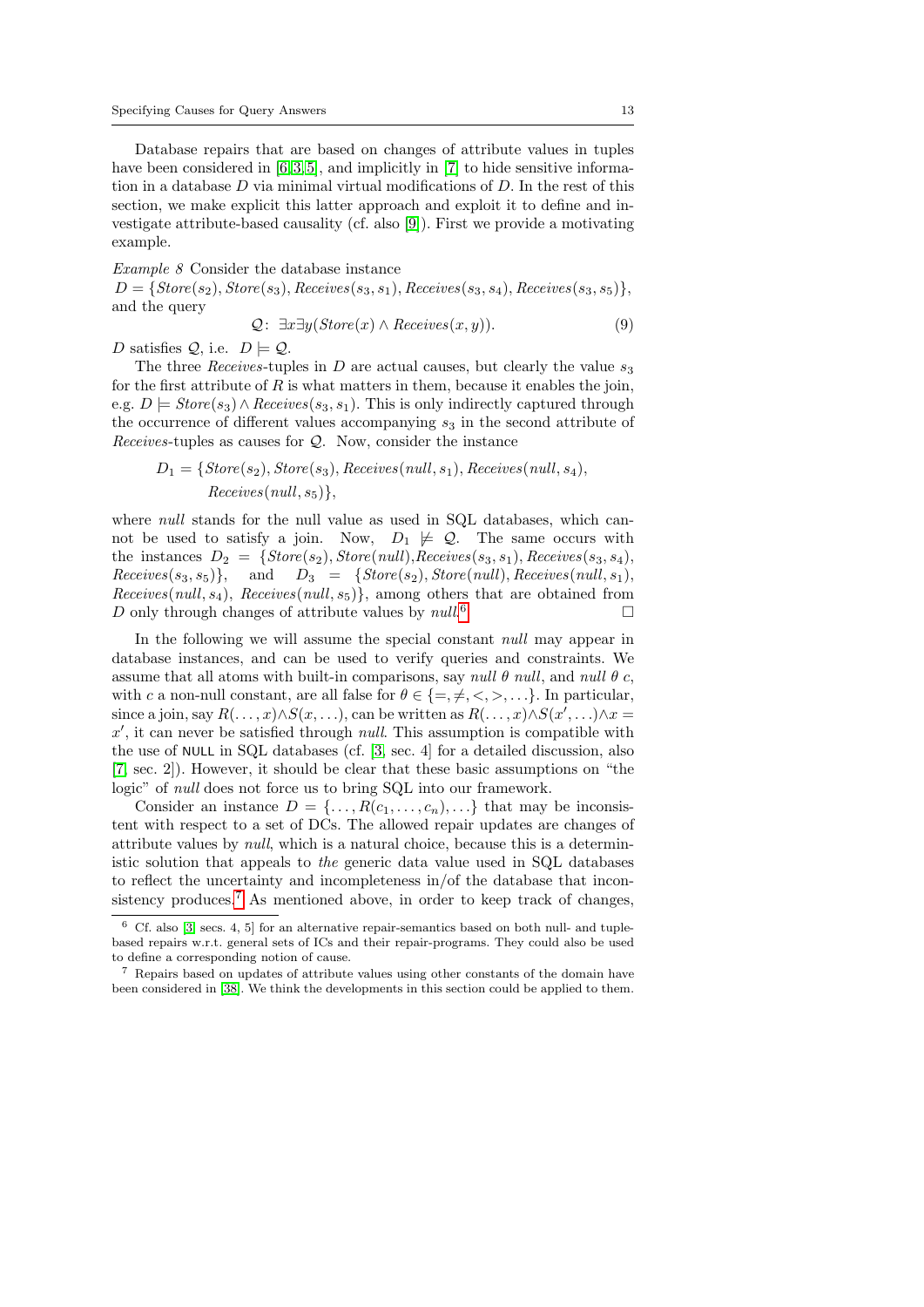we introduce numerical arguments in tuples as global, unique tuple identifiers (tids), in position 0. So, D becomes  $D = \{ \ldots, R(i; c_1, \ldots, c_n), \ldots \}$ , with  $i \in \mathbb{N}$ . With  $id(\tau)$  we denote the id of the tuple  $\tau \in D$ , i.e.  $id(R(i; c_1, \ldots, c_n)) = i$ .

If D is updated to  $D'$  by replacement of (non-tid) attribute values by null, and the value of the *j*-th attribute in R, with  $j > 0$ , is changed into *null*, then the change is captured as the string  $R[i; j]$ , which identifies that the change was made in the tuple with id  $i$  in the  $j$ -th *position* (or attribute) of predicate R.

More precisely, for a tuple  $R(i; \bar{a})$ ,  $R(i; \bar{a})$ <sub>j<sub>1</sub>,...,j<sub>k</sub></sup> denotes the the tuple</sub> that results from replacing the values in positions  $j_i$  by null in  $R(i; \bar{a})$ . For example, for  $R(8; a, b, a)$ ,  $R(8; a, b, a) \frac{null}{2,3} = R(8; a, null, null)$ .

These strings are collected in the set:<sup>[8](#page-13-0)</sup>

 $\Delta^{null}(D, D') := \{R[i; j] \mid \exists R(i; \bar{a}) \in D, \text{ with } R(i; \bar{a}) \frac{null}{\cdots}$  $\frac{1}{j_1,\cdots,j_k}\in D',$  $j \in \{j_1, \ldots, j_k\}$ , and  $s_j \neq null\}$ .

For example, if  $D = \{R(1; a, b), S(2; c, d), S(3; e, f)\}\$ is changed into  $D' =$  ${R(1; a, null), S(2; null, d), S(3; null, null)}$ , then  $\Delta^{null}(D, D') = {R[1; 2]}$ ,  $S[2; 1], S[3; 1], S[3; 2]$ .

The use of *null* is particularly useful to restore consistency w.r.t. DCs, which involve combinations of (unwanted) joins.

<span id="page-13-3"></span>Example 9 (ex. [8](#page-12-2) cont.) Still with the database instance

 $D = \{Store(s_2), Store(s_3), Receiver(s_3, s_1), Receiver(s_3, s_4), Receiver(s_3, s_5)\},$ 

consider the DC corresponding to the negation of query  $\mathcal Q$  in [\(9\)](#page-12-3):

 $\kappa$  :  $\neg \exists x \exists y (Store(x) \land Receives(x, z)).$ 

Since  $D \not\models \kappa$ , D is inconsistent. The updated instance

 $D_2 = \{Store(s_2), Store(null), receives(s_3, s_1), receives(s_3, s_4), receives(s_3, s_5)\}$ 

is consistent (among others obtained by updates with *null*), i.e.  $D_2 \models \kappa$ .  $\Box$ 

**Definition 2** A null-based repair of D with respect to a set of DCs  $\Sigma$  is a consistent instance D', such that  $\Delta^{null}(D, D')$  is minimal under set inclusion.<sup>[9](#page-13-1)</sup>  $Rep<sup>null</sup>(D, \Sigma)$  denotes the class of null-based repairs of D with respect to  $\Sigma<sup>10</sup>$  $\Sigma<sup>10</sup>$  $\Sigma<sup>10</sup>$ A cardinality-null-based repair D' minimizes  $|\Delta^{null}(D, D')|$ .

<span id="page-13-0"></span><sup>&</sup>lt;sup>8</sup> The condition  $s_i \neq null$  in its definition is needed in case the initially given instance already contain nulls.

<span id="page-13-2"></span><span id="page-13-1"></span><sup>9</sup> An alternative, but equivalent formulation can be found in [\[7\]](#page-30-7).

<sup>10</sup> Our setting allows for a uniform treatment of general and combined DCs, including those with (in)equality and other built-ins, FDs, and key constraints (KCs). However, for KCs in SQL databases, it is common that NULL is disallowed as a value for a key-attribute, among other issues. This prohibition, that we will ignore in this work, can be accommodated in our definition. For a detailed treatment of repairs w.r.t. sets of ICs that include FDs, see [\[8,](#page-30-8) secs. 4,5].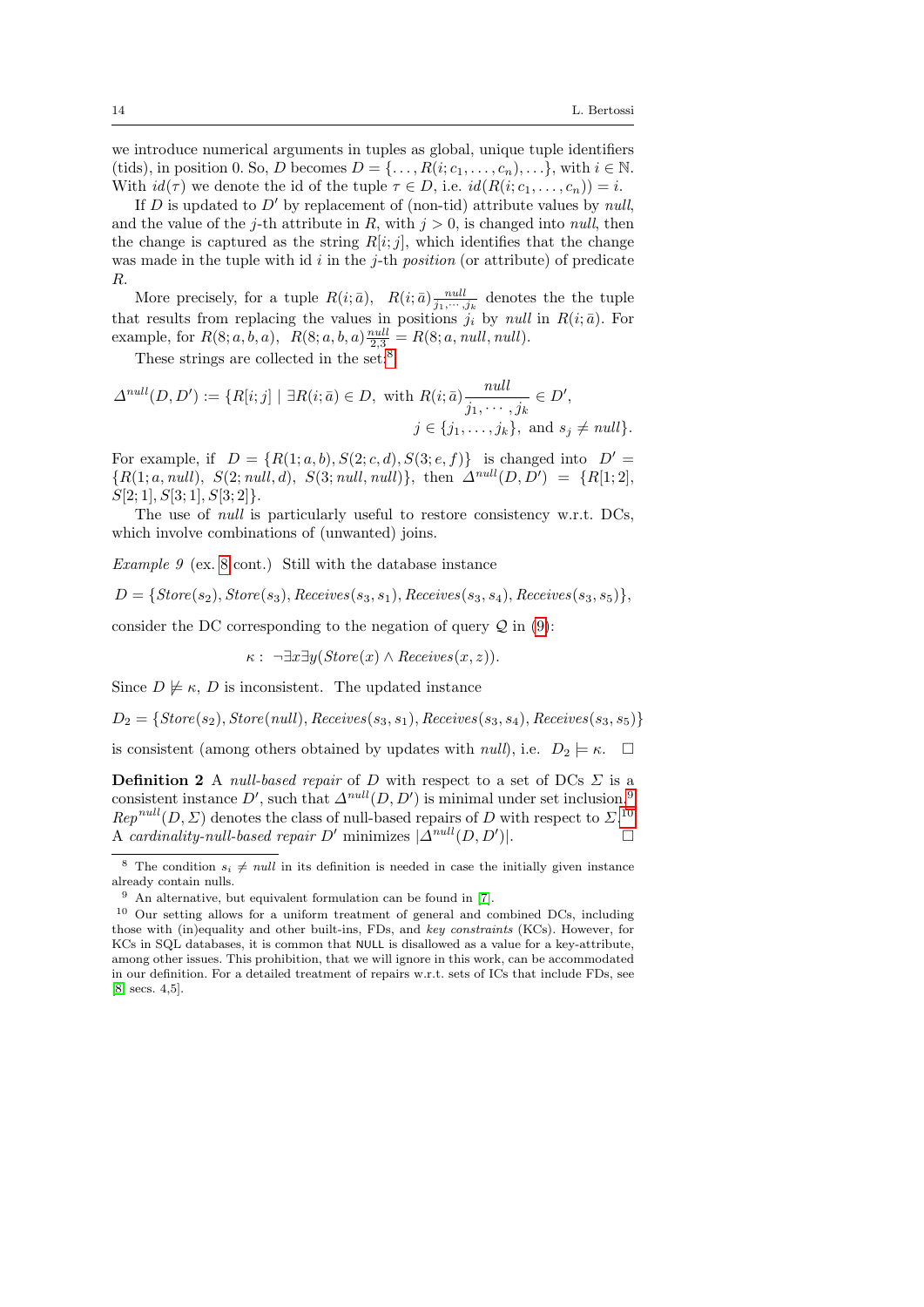We can see that the null-based repairs are the minimal elements of the partial order between instances defined by:  $D_1 \leq_D^{null} D_2$  iff  $\Delta^{null}(D, D_1) \subseteq$  $\Delta^{null}(D, D_2)$ .

<span id="page-14-1"></span>Example 10 (ex. [6](#page-8-1) cont.) Consider instance  $D$  with tuple ids now:

| Receives | R.1               |       | <b>Store</b> |       |
|----------|-------------------|-------|--------------|-------|
|          | $s_2$             |       |              | $s_2$ |
|          | $s_3$             | $s_3$ | G            | $s_3$ |
|          | $S_{\mathcal{A}}$ | $s_3$ |              | $s_4$ |

Equivalently,  $D = \{Receives(1; s_2, s_1), Receives(2; s_3, s_3), Receives(3; s_4, s_3),\}$ Store $(4; s_2)$ , Store $(5; s_3)$ , Store $(6; s_4)$ . It is inconsistent w.r.t. the DC:

 $\kappa$ : ¬ $\exists xy(Store(x) \wedge Receives(x, y) \wedge Store(y)).$ 

Using just  $R$  for  $Receives$ , and  $S$  for  $Store$ , to keep the presentation more compact, the class of null-based repairs,  $\mathbb{R}e^{null}(D, \kappa)$ , consists of:

 $D_1 = \{R(1; s_2, s_1), R(2; s_3, s_3), R(3; s_4, s_3), S(4; s_2), S(5; null), S(6; s_4)\},\$  $D_2 = \{R(1; s_2, s_1), R(2; null, s_3), R(3; s_4, null), S(4; s_2), S(5; s_3), S(6; s_4)\},\$  $D_3 = \{R(1; s_2, s_1), R(2; null, s_3), R(3; s_4, s_3), S(4; s_2), S(5; s_3), S(6; null)\},\$  $D_4 = \{R(1; s_2, s_1), R(2; s_3, null), R(3; s_4, null), S(4; s_2), S(5; s_3), S(6; s_4)\},\$  $D_5 = \{R(1; s_2, s_1), R(2; s_3, null), R(3; null, s_3), S(4; s_2), S(5; s_3), S(6; s_4)\},\$  $D_6 = \{R(1; s_2, s_1), R(2; s_3, null), R(3; s_4, s_3), S(4; s_2), S(5; s_3), S(6; null)\}.$ 

Then,  $\Delta^{null}(D, D_2)$  = {Receives[2; 1], Receives[3; 2]},  $\Delta^{null}(D, D_3)$  =  ${Receives}[2; 1], Store[6; 1]$  and  $\Delta^{null}(D, D_1) = {Store[5; 1]}$ . The latter is a cardinality-null-based repair.

According to the motivation provided at the beginning of this section, and drawing inspiration from the generic construction in [\(8\)](#page-10-3), we can now define causes using as a concrete repair semantics the class of null-based repairs of D. Since repair actions in this case are attribute-value changes, causes can be defined at both the tuple- and attribute-levels; and the same applies to the definition of responsibility. In order to do both, we first need to refine [\(8\)](#page-10-3), which captures how repairs differ from the original instance.

**Definition 3** Consider an instance D, a tuple  $\tau$ :  $R(i; c_1, \ldots, c_n) \in D$ , a BCQ Q, and the associated DC  $\kappa(Q)$ : (a)  $R[i;j]^D$  denotes the attribute value that appears in the j<sup>th</sup> position of the R-tuple in  $D$  with tid i. (b) For an attribute value  $\nu = R[i;j]^{D}$ :

<span id="page-14-0"></span>
$$
Diffnull(D, \kappa(Q), \nu) := \{ \Delta^{null}(D, D') \mid D' \in Repnull(D, \kappa(Q)), \quad (10)
$$

$$
R[i;j] \in \Delta^{null}(D, D')\}.
$$

<span id="page-14-2"></span>Notice that [\(10\)](#page-14-0) is not a particular case of [\(8\)](#page-10-3), because it does not contain full tuples. In (a) we have "positioned" attribute values. For example, for  $R(4; a, c, a) \in D$ ,  $R[4; 1]^D = a$ ,  $R[4; 2]^D = c$  and  $R[4; 3]^D = a$ . So, there are two different attribute values a, because they appear in different positions.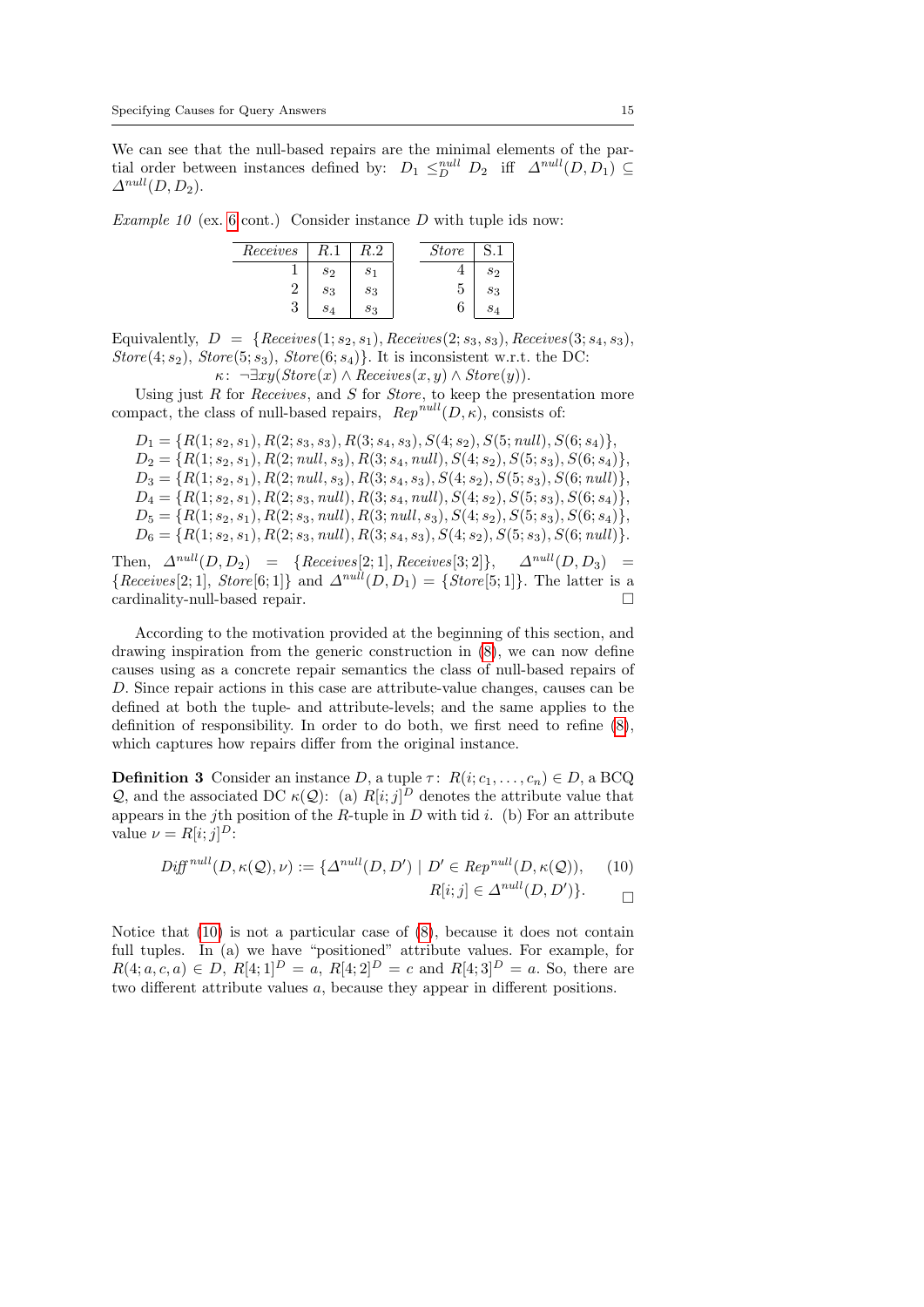**Definition 4** For instance D, a BCQ Q, and  $\nu = R[i;j]^{D}$ :

- (a) Value  $\nu$  is an *attribute-null-based (actual) cause* for  $Q$  iff  $Diff<sup>null</sup>(D,$  $\kappa(Q), \nu) \neq \emptyset$ , i.e.  $\nu$  is a cause if it is changed into a null in some repair. When there is  $D' \in Rep^{null}(D, \kappa(Q))$  with  $\Delta^{null}(D, D') = \{R[i; j]\}, \nu$  is called a counterfactual attribute-null-based cause.
- (b) Tuple  $\tau \in D$ , with  $i' = id(\tau)$ , is a *tuple-null-based (actual) cause* for Q if some  $S[i';j']^D$  is an *attribute-null-based cause* for  $\mathcal{Q}$ , i.e. the whole tuple  $\tau$  is a cause if at least one of its attribute values is changed into a null in some repair.
- (c) The responsibility,  $\rho^{a-null}(\nu)$ , of an attribute-null-based cause  $\nu$  for  $\mathcal{Q}$ , is the inverse of  $min\{|\Delta^{null}(D, D')| : R[i, j] \in \Delta^{null}(D, D')\}$ , and  $D' \in$  $Rep<sup>null</sup>(D, \kappa(Q))$ . Otherwise, if  $\nu$  is not an attribute-null-based cause, its responsibility is 0.
- (d) The responsibility,  $\rho^{t-null}(\tau)$ , of a tuple-null-based cause  $\tau$  for  $\mathcal{Q}$ , is the inverse of  $min\{|\Delta^{null}(D, D')| : i' = id(\tau), S[i'; j'] \in \Delta^{null}(D, D'), \text{ for some }$ S, j', and  $D' \in Rep^{null}(D, \kappa(Q))\}$ . Otherwise, if  $\tau$  is not a tuple-null-based cause, its responsibility is 0.

In cases (c) and (d) we minimize over the number of changes in a repair. However, in case (d), of a tuple-cause, any change made in one of its attributes is considered in the minimization. For this reason, the minimum may be smaller than the one for a fixed attribute value change; and so the responsibility at the tuple level may be greater than that at the attribute level. More precisely, if  $\tau = R(i; c_1, \ldots, c_n) \in D$ , and  $c_j = R[i; j]^D$  is an attribute-null-based cause, then:  $\rho^{a\text{-}null}(R[i;j]^D) \leq \rho^{t\text{-}null}(\tau)$ .

Example 11 (ex. [10](#page-14-1) cont.) Consider  $Receives(2; s_3, s_3) \in D$ . Its projection on its first (non-id) attribute,  $s_3 = Receives[2;1]^D$ , is an attribute-null-based cause since  $Receives[2;1] \in \Delta^{null}(D, D_2)$ . Also  $Receives[2;1] \in \Delta^{null}(D, D_3)$ .

Since  $|\Delta^{null}(D, D_2)| = |\Delta^{null}(D, D_3)| = 2$ , it holds  $\rho^{a-null}(Receives[2, 1]^D)$  $=\frac{1}{2}$ . Furthermore, Receives(2; s<sub>3</sub>, s<sub>3</sub>) is a tuple-null-based cause for  $Q$ , with  $\rho^{t-null}(Receives(2; s_3, s_3)) = \frac{1}{2}$ .

<span id="page-15-0"></span>Example 12 (ex. [9](#page-13-3) cont.) The instance with tids is  $D = \{Store(1; s_2),\}$  $Store(2; s_3),$   $Receives(3; s_3, s_1),$   $Receives(4; s_3, s_4),$   $Receives(5; s_3, s_5)\}.$  The null-based repairs are  $D_1$  and  $D_2$ , with  $\Delta^{null}(D, D_1) = \{Receives[3;1],$  $Receives[4;1], Receives[5;1]$ } and  $\Delta^{null}(D, D_2) = \{Store[2;1]\}.$ 

The values  $s_3 = Receives[3;1]^D$ ,  $s_3 = Receives[4;1]^D$ ,  $s_3 = Receives[5;1]^D$ ,  $s_3 = Store[2; 1]^D$  are all attribute-null-based causes for Q.

Notice that  $\rho^{a-null}(Receives[3;1]^D) = \rho^{a-null}(Receives[4;1]^D) =$  $\rho^{a-null} (Receives[5;1]^D)$  $a\text{-}null(Receives[5;1]^D) = \frac{1}{3}$ , while  $\rho^{a\text{-}null}(Receives[3;2]^D) =$  $\rho^{a-null}(Receives[4;2]^D) = \rho^{a-null}(Receives[5;2]^D) = 0$ , and that the value  $(s_3)$ in the first argument of the Receives-tuples has a non-zero responsibility, while the values in the second argument have responsibility 0.  $\Box$ 

Notice that the definition of tuple-level responsibility, i.e. case (d) in Def-inition [4,](#page-14-2) does not take into account that a same id,  $i$ , may appear several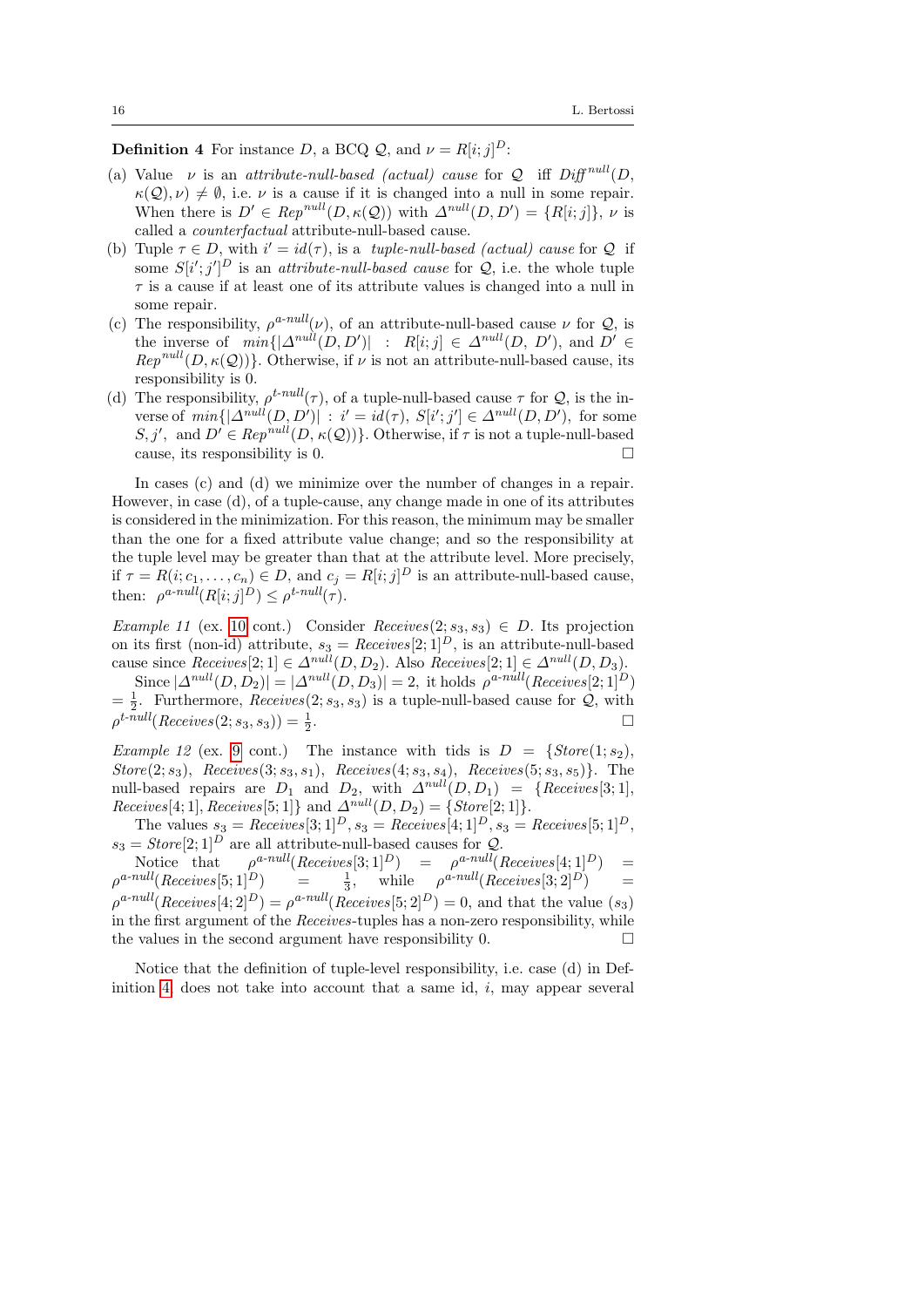times in a  $\Delta^{null}(D, D')$ . In order to do so, we could redefine the size of the latter by taking into account those multiplicities. For example, if we decrease the size of the  $\Delta$  by one with every repetition of the id, the responsibility for a cause may (only) increase, which makes sense.

It is not difficult to define attribute-based causality in direct counterfactual terms as in Section [2.2.](#page-5-0) Such a characterization is implicity given in Proposition [2](#page-16-1) below, for which we need some notation.

**Definition 5** Consider a database  $D$  with unique tids. (a) An attribute-nullbased update for D is a set U with elements of the form  $R[i; j]$ , where R is a relational predicate of arity  $n + 1$ , i is the tid appearing in D in a tuple's 0th-position, and  $j \in \{1, ..., n\}$ . The result applying U to D is the database instance  $U \circ D$  defined by:

$$
U \circ D := \{ \tau \in D \mid id(\tau) \text{ does not appear in } U \} \cup
$$

$$
\{ R(i; \bar{a}) \frac{null}{j_1, \dots, j_k} \mid R(i; \bar{a}) \in D \text{ and } R[i; j_1], \dots, R[i; j_k] \in U \}.
$$

That is,  $U \circ D$  is obtained from D and U by keeping all tuples of D whose tids do not appear in  $U$ , and the other tuples in  $D$  are kept, but when  $R[i; j] \in U$ , the attribute value in position j of tuple with tid i is replaced by null.

<span id="page-16-2"></span>Example 13 (ex. [12](#page-15-0) cont.) For the instance  $D = \{Store(1; s_2), Store(2; s_3),\}$  $Receives(3; s_3, s_1),$   $Receives(4; s_3, s_4),$   $Receives(5; s_3, s_5)$ } and  $U =$  ${Receives}[3; 1], Receives[4; 1], Receives[5; 1]}, \ U \circ D = {Store(1; s_2), Store(2; s_3)},$  $Receives(3; null, s_1),$   $Receives(4; null, s_4),$   $Receives(5; null, s_5)\}.$ 

<span id="page-16-1"></span>**Proposition 2** For a database D with tids, a BCQ  $\mathcal{Q}$ , and an attribute value  $\nu = R[i;j]^{D}$ : (a)  $\nu$  is a counterfactual attribute-null-based cause for Q in D iff for the update  $U = \{R[i;j]\}$  for  $D: D \models Q$ , but  $U \circ D \not\models Q$ . (b)  $\nu$  is an actual attribute-null-based cause for  $Q$  iff there is an update U of D with  $R[i; j] \notin U$ , such that  $\nu$  is a counterfactual attribute-null-based cause for Q in  $U \circ D$ .

In Section [6](#page-22-0) we will provide repair-programs for null-based repairs, which can be used as a basis for specifying and computing attribute-null-based causes.

#### <span id="page-16-0"></span>5 Specifying Tuple-Based Causes

Given a database D, it is possible to specify the S-repairs of D w.r.t. a set  $\Sigma$  of DCs by means of an ASP  $\Pi(D, \Sigma)$ , in the sense that the set,  $Mod(\Pi(D, \Sigma))$ , of its stable models is in one-to-one correspondence with  $Srep(D, \Sigma)$  [\[19,](#page-31-6)4] (cf. [\[6\]](#page-30-2) for more references). In this section we will show that these repair-programs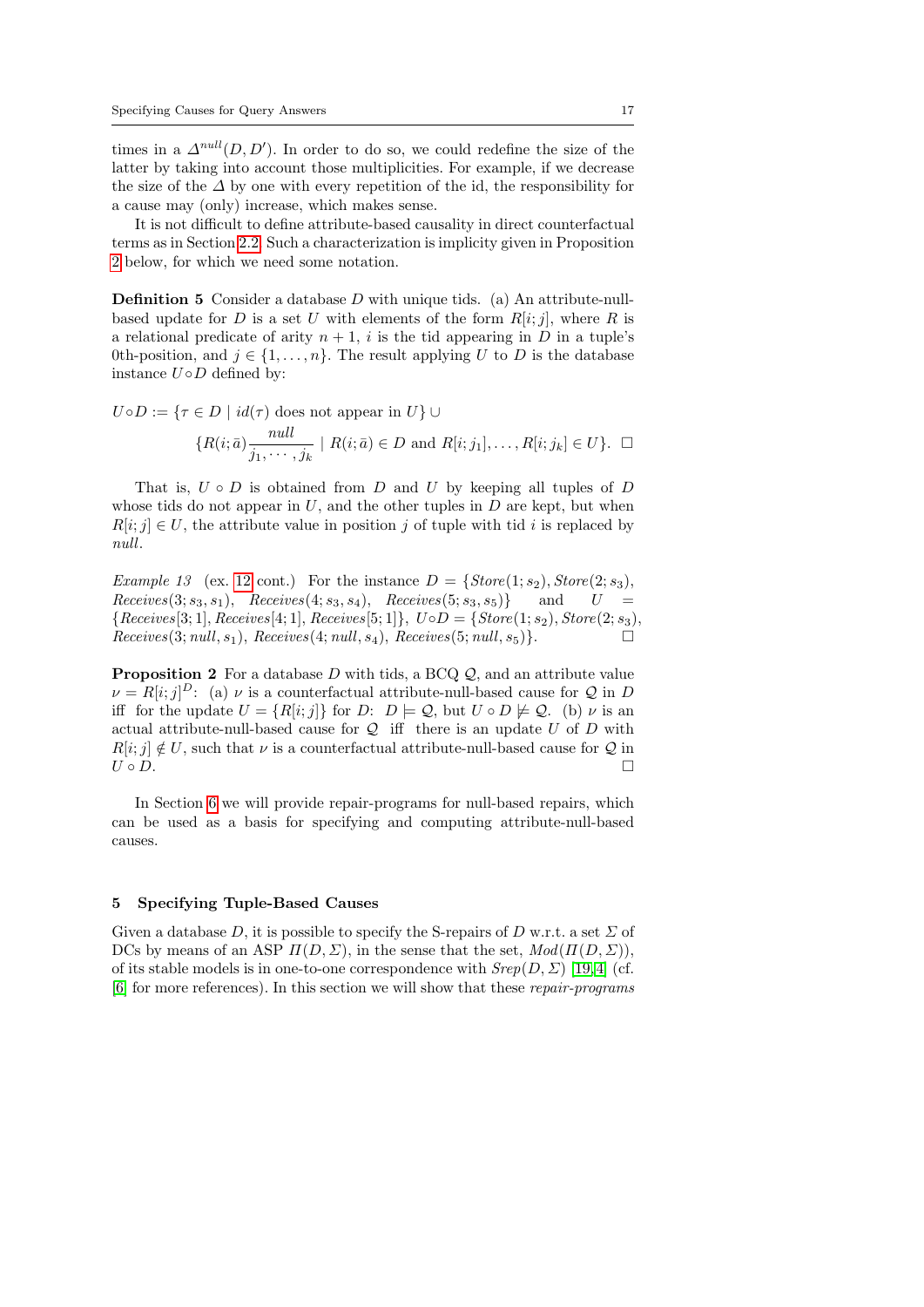can be used as a basis for causality-related specifications and computations. However, to ease the presentation, we consider a single denial constraint<sup>[11](#page-17-0)</sup>

<span id="page-17-1"></span>
$$
\kappa: \neg \exists \bar{x} (P_1(\bar{x}_1) \land \dots \land P_m(\bar{x}_m)). \tag{11}
$$

Although necessary for attribute-based repairs but not for S-repairs, it is useful on the causality side to assume, as we did in Section [4,](#page-11-0) that tuples have unique, global tuple identifiers (tids), i.e. every tuple  $R(\bar{c})$  in D is represented as  $R(t; \bar{c})$  for some integer t in an extra, 0th position, that is not used by any other tuple in D. Furthermore, for the repair-program we introduce a nickname predicate R' for every predicate  $R \in \mathcal{R}$  that has (yet) an extra, last positioned attribute to hold an annotation from the set  $\{d, s\}$ , for "delete" and "stays", resp. Nickname predicates are used to represent and compute repairs.

The repair-program,  $\Pi(D, \{\kappa\})$ , for D and  $\kappa$  contains all the tuples in D as facts (with tids), plus the following rules:

<span id="page-17-2"></span>
$$
P'_1(t_1; \bar{x}_1, \mathbf{d}) \vee \cdots \vee P'_m(t_n; \bar{x}_m, \mathbf{d}) \leftarrow P_1(t_1; \bar{x}_1), \dots, P_m(t_m; \bar{x}_m). \tag{12}
$$

 $P'_{i}(t_{i};\bar{x}_{i},\mathsf{s}) \leftarrow P_{i}(t_{i};\bar{x}_{i}), \text{ not } P'_{i}(t_{i};\bar{x}_{i},\mathsf{d}), \text{ } i=1,\cdots,m,$ 

where the  $t_i, \bar{x}_i$  are all variables. Here, the first rule captures in its body a violation of DC  $\kappa$ , see [\(11\)](#page-17-1); and the head, i.e. the consequent, offers all the alternative tuples deletions that can solve that violation. The second (set of) rule(s) basically captures inertia: the repairs keep the original tuples that have not been deleted.

A stable model M of the program determines a repair  $D'$  of  $D$ :  $D' :=$  $\{P(t; \bar{c}) \mid P'(t; \bar{c}, s) \in M\}$ , and every repair can be obtained in this way [\[19\]](#page-31-6). The semantics of stable model semantics ensures that only a minimal set of tuples are deleted.

For an FD, say  $\varphi$ :  $\neg \exists xyz_1z_2vw(R(x, y, z_1, v) \wedge R(x, y, z_2, w) \wedge z_1 \neq z_2),$ which makes the third attribute functionally depend upon the first two, the repair-program contains the rules:

$$
R'(t_1; x, y, z_1, v, d) \vee R'(t_2; x, y, z_2, w, d) \leftarrow R(t_1; x, y, z_1, v), R(t_2; x, y, z_2, w),
$$
  

$$
z_1 \neq z_2.
$$
  

$$
R'(t; x, y, z, v, s) \leftarrow R(t; x, y, z, v), not R'(t; x, y, z, v, d).
$$

For sets of DCs and FDs, the repair-program can be made non-disjunctive by moving all the disjuncts but one, in turns, in negated form to the body of the rule [\[19,](#page-31-6)4]. For example, the rule  $P(a) \vee R(b) \leftarrow Body$ , can be written as the two rules  $P(a) \leftarrow Body, notR(b)$  and  $R(b) \leftarrow Body, notP(a)$ . Still the resulting program may be *non-stratified* if there is recursion via negation [\[29\]](#page-31-4), as in the case of FDs, and DCs with self-joins.

<span id="page-17-3"></span><span id="page-17-0"></span><sup>&</sup>lt;sup>11</sup> It is possible to consider combinations of DCs and FDs, corresponding to UCQs, possibly with  $\neq$ , by appealing to the extensions presented in [\[9\]](#page-30-0).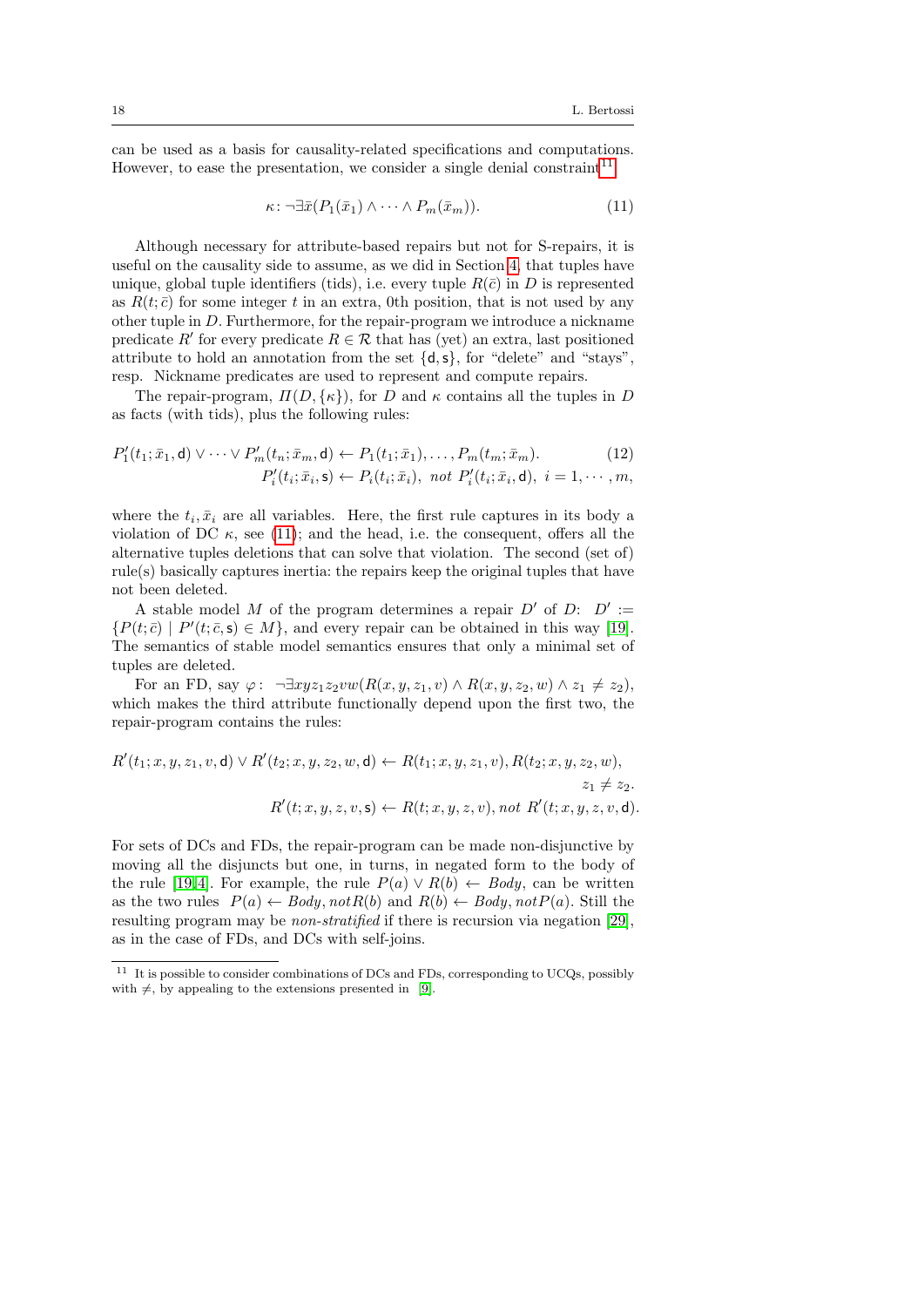*Example 14* (ex. [6](#page-8-1) cont.) For the DC

 $\kappa(Q)$ : ¬ $\exists x \exists y (Store(x) \land Receives(x, y) \land Store(y)),$ 

the repair-program contains the facts (with tids):  $Receives(1; s<sub>4</sub>, s<sub>3</sub>),$  $Receives(2; s_2, s_1),$   $Receives(3; s_3, s_3),$   $Store(4; s_4),$   $Store(5; s_2),$   $Store(6; s_3);$ and the rules:

<span id="page-18-1"></span>
$$
Store'(t_1; x, d) \lor Receives'(t_2; x, y, d) \lor Store'(t_3; y, d) \leftarrow
$$
  
\n
$$
Store(t_1; x), Receives(t_2; x, y), Store(t_3; y).
$$
 (13)  
\n
$$
Store'(t; x, s) \leftarrow Store(t; x), not Store'(t; x, d).
$$
 etc.

This repair-program has three stable models,  $M_1, M_2, M_3$ ; with repair  $D_1$  corresponding to the stable model

$$
M_1 = \{ \text{Receives}'(1; s_4, s_3, \mathsf{s}), \text{Receives}'(2; s_2, s_1, \mathsf{s}), \text{Receives}'(3; s_3, s_3, \mathsf{s}), \\ \text{Store}'(4; s_4, \mathsf{s}), \text{Store}'(5; s_2, \mathsf{s}), \text{Store}'(6; s_3, \mathsf{d}) \} \cup D.
$$

The repair  $D_1$  is read off from  $M_1$  by keeping only tuples annotated with s.  $\Box$ 

If there are more that one DC or FD, one can build the repair-program exactly as above by introducing one rule of the form [\(12\)](#page-17-2) per DC or FD (cf. Example [17\)](#page-21-0).

Now, in order to specify causes for a  $CQ \mathcal{Q}$  by means of a repair-program, we move on to the associated DC  $\kappa(Q)$ , and we concentrate, according to [\(5\)](#page-8-0), on the differences between D and its repairs w.r.t.  $\kappa(Q)$ . These differences become represented by  $\{P(t;\bar{c}) \mid P(t;\bar{c},d) \in M\}$ , the deleted tuples, with M a stable model of the repair-program. They are used to compute actual causes and their ⊆-minimal contingency sets, both expressed in terms of tids.

The actual causes for the query can be represented by their tids, and can be obtained by posing simple queries to the program under the uncertain or brave semantics that makes true what is true in *some* model of the repair-program.<sup>[12](#page-18-0)</sup> That is, the query is about the values for tids  $t$  that are consequences of the program under the brave semantics, i.e. for which  $\Pi(D, \{\kappa(Q)\}) \models_{brane}$ Cause(t) holds. Here, the Cause predicate has to be defined on top of  $\Pi(D)$ ,  $\{\kappa(Q)\}\$ . In the case of Example [14,](#page-17-3) by the rules:

<span id="page-18-2"></span>
$$
Cause(t) \leftarrow R'(t; x, y, d) \tag{14}
$$

$$
Cause(t) \leftarrow S'(t; x, \mathsf{d}).\tag{15}
$$

In order to represent contingency sets for a cause, given the repair-program for a DC  $\kappa(Q)$ , a new binary predicate  $CauCont(\cdot, \cdot)$  is introduced, which will contain a tid for cause in its first argument, and a tid for a tuple belonging to its contingency set. Intuitively,  $CauCont(t, t')$  says that t is an actual cause, and  $t'$  accompanies t as a member of the former's contingency set (as captured by the repair at hand or, equivalently, by the corresponding stable model). More precisely, for each pair of predicates  $P_i, P_j$  in  $\kappa(Q)$  (not necessarily different;

<span id="page-18-0"></span> $12$  As opposed to the *skeptical or cautious* semantics that sanctions as true what is true in all models. Both semantics as supported by the DLV system [\[31\]](#page-31-7).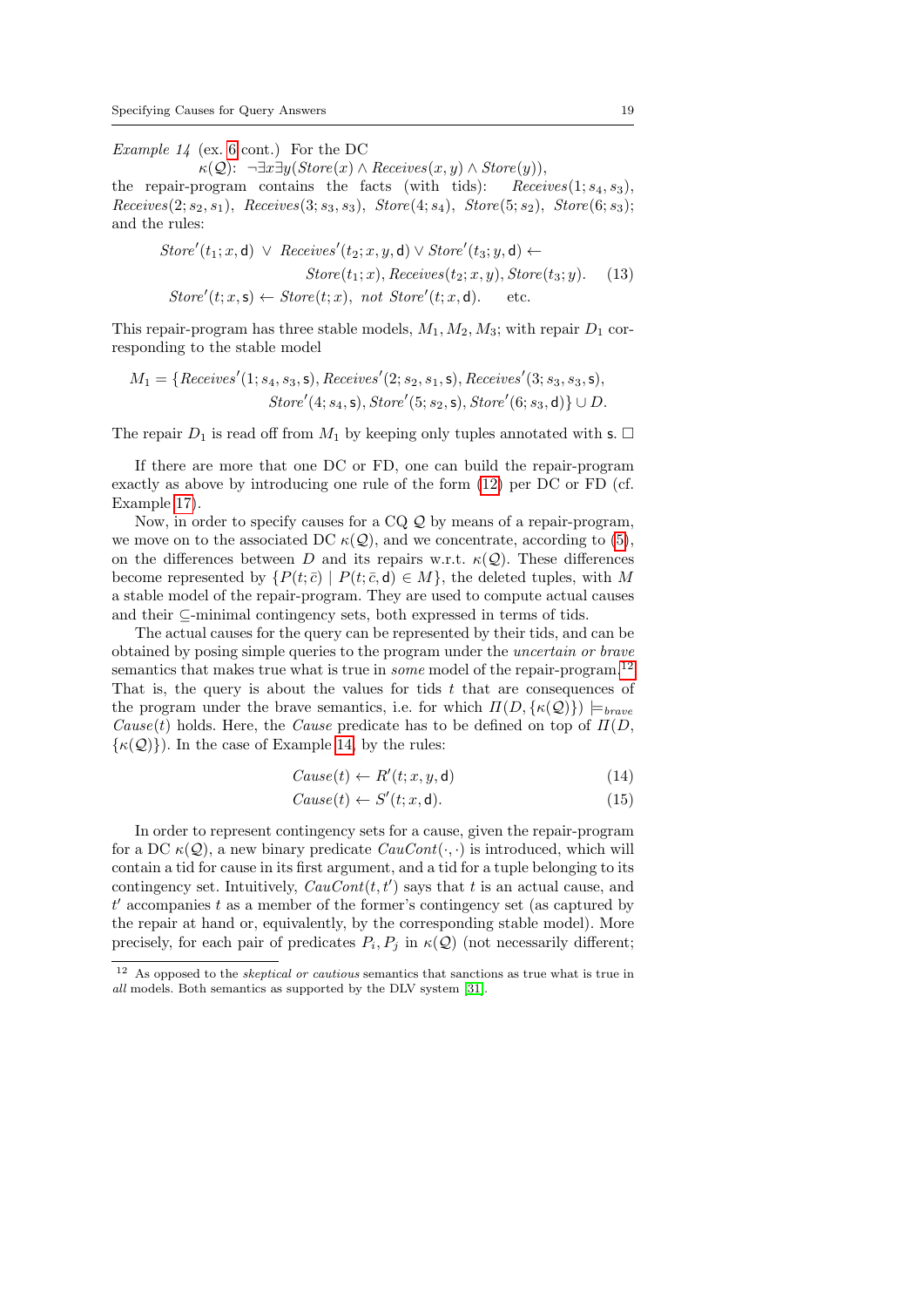they could be the same if the query has self-joins or we have a union of CQs, and then, several DCs), introduce the rule

$$
CauCont(t,t') \leftarrow P'_i(t;\bar{x}_i,\mathsf{d}), P'_j(t';\bar{x}_j,\mathsf{d}), t \neq t',
$$

with the inequality condition only when  $P_i$  and  $P_j$  are the same predicate (it is superfluous otherwise).

<span id="page-19-1"></span>Example 15 (ex. [14](#page-17-3) cont.) In order to compute causes with contingency sets, the repair-program can be extended with the following rules:

$$
CauCont(t, t') \leftarrow Store'(t; x, d), Receives'(t'; u, v, d).
$$

$$
CauCont(t, t') \leftarrow Store'(t; x, d), Store'(t'; u, d), t \neq t'.
$$

$$
CauCont(t, t') \leftarrow Receives'(t; x, y, d), Store'(t'; u, d).
$$

$$
CauCont(t, t') \leftarrow Receives'(t; x, y, d), Receives'(t'; u, v, d), t \neq t'.
$$

For the stable model  $M_2$  corresponding to repair  $D_2$ , we obtain  $CauCont(1, 3)$ and  $CauCont(3,1)$ , from the repair difference  $D \setminus D_2 = \{Receives(s_4, s_3),\}$  $Receives(s_3, s_3)$ .

We can use extensions of ASP with set- and numerical aggregation to build the contingency set associated to a cause, e.g. the DLV system [\[31\]](#page-31-7) by means of its DLV-Complex extension [\[17,](#page-31-8) [18\]](#page-31-9) that supports set membership and union as built-ins. We introduce a binary predicate preCont to hold a cause (id) and a possibly non-maximal set of elements from its contingency set, and the following rules:

<span id="page-19-0"></span>
$$
Cont(t, \{\}) \leftarrow Cause(t), \ not \, Aux_C(t) \tag{16}
$$

$$
Aux_C(t) \leftarrow CauCont(t, t')\tag{17}
$$

$$
preCont(t, \{t'\}) \leftarrow CauCont(t, t'). \tag{18}
$$

$$
preCont(t, \# union(C, \{t''\})) \leftarrow CauCont(t, t''), preCont(t, C),
$$
 (19)  
not 
$$
\# member(t'', C).
$$

$$
Cont(t, C) \leftarrow preCont(t, C), not Holeln(t, C). \quad (20)
$$

$$
HoleIn(t, C) \leftarrow preCont(t, C), CauCont(t, t'), \qquad (21)
$$

$$
not \#member(t', C).
$$

Rules [\(16\)](#page-19-0) and [\(17\)](#page-19-0) associate the empty contingency set to counterfactual causes, i.e. those that do not have to be accompanied by any other tuple to become an actual cause. For a non-counterfactual cause, rules [\(18\)](#page-19-0) and [\(19\)](#page-19-0) build its, possibly non-maximal, "contingency sets" (actually, subsets of contingency sets) within a repair or stable model by starting from a singleton, and adding additional elements from the contingency set. Rules [\(20\)](#page-19-0) and [\(21\)](#page-19-0), which use the auxiliary predicate  $HoleIn$ , make sure that a set-maximal contingency set is built from a pre-contingency set to which nothing can be added.

The responsibility for an actual cause  $\tau$ , with tid t, and associated to a repair D' (i.e. with  $\tau \notin D'$ ), and corresponding to a model M of the extended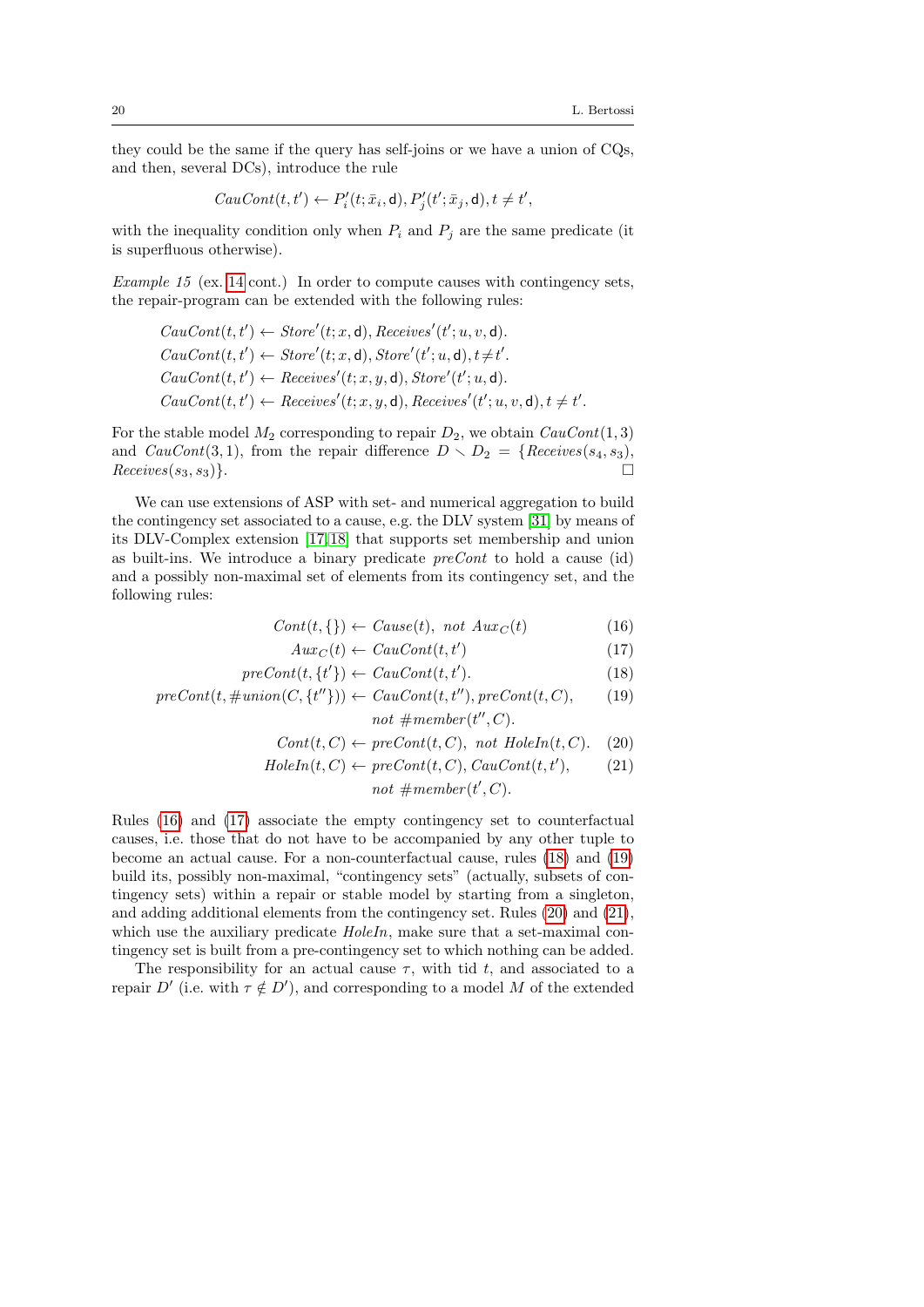repair-program, can be computed by counting the number of tids  $t'$  for which  $CauCont(t, t') \in M$ . This responsibility will be maximum within a repair (or model):  $\rho(t, M) := 1/(1 + |d(t, M)|)$ , where  $d(t, M) := \{CauCont(t, t') \in M\}.$ This value can be computed by means of the count function, supported by DLV [\[26\]](#page-31-17), as follows:

<span id="page-20-0"></span>
$$
pre\text{-}rho(t, n+1) \leftarrow \# count\{t' : \text{CauCont}(t, t')\} = n. \tag{22}
$$

The local responsibility for a cause  $t$  in a given model  $M$  is then computed by:

$$
\rho^M(t) := \frac{1}{m},\tag{23}
$$

with  $pre\text{-}rho(t, m) \in M$ , or, equivalently, as  $1/|d(M)|$ , with  $d(M) := \{$  $P(t'; \bar{c}, d) | P(t'; \bar{c}, d) \in M$ .

The repair-program extended with all the rules added for causality specification and computation will be called the "causality-program". We will keep denoting with  $\Pi$  the extension of the repair-program. Each model  $M$  of the causality program, due to its correspondence with an S-repair, will return, for a given tid  $t$  that is an actual cause, a minimum-cardinality contingency set  $\Gamma_M(t)$  for t within that model: no proper subset is a contingency set for t in that model. However, M may not correspond to a C-repair, and  $\Gamma_M(t)$  (or its cardinality) may not make  $t$  a maximum-responsibility actual cause (cf. Proposition [1](#page-8-2) and Example [6\)](#page-8-1).

Actually, if we want maximum-responsibility causes, we look for tids  $t$  for which  $\rho(t) := \max\{\rho^M(t) \mid M \text{ is a model of } \Pi \text{ with } Cause(t) \in M\}$ , which would be, in principle, an off-line computation, i.e. not within the program.

However, if we are interested only in maximum-responsibility actual causes, we have an alternative way to proceed, fully within the causality program, as we now describe. We know from Proposition [1](#page-8-2) that maximum-responsibility causes are associated to C-repairs, and any C-repair will have a global maximumcardinality from which the global maximum-responsibility for a cause can be obtained. Accordingly, it is good enough to specify and compute only Crepairs.

C-repairs can be specified by adding weak-program-constraints (WPCs) [\[16,](#page-31-18) [31\]](#page-31-7) to the repair-programs we introduced above [\[3\]](#page-30-5). In this case, since we want repairs that minimize the number of deleted tuples, for each database predicate P, we introduce the WPCs into the causality program:

$$
\therefore P'_i(t; \bar{x}_i, \mathsf{d}), \quad i = 1, \dots, m.
$$

In a model  $M$  of the so-extended causality program, the body can be satisfied, and then the program constraint violated, but the number of violations is kept to a minimum (among the models of the program without the WPCs). A causality-program with these WPCs specifies repairs that minimize the number of deleted tuples. As a consequence, minimum-cardinality contingency sets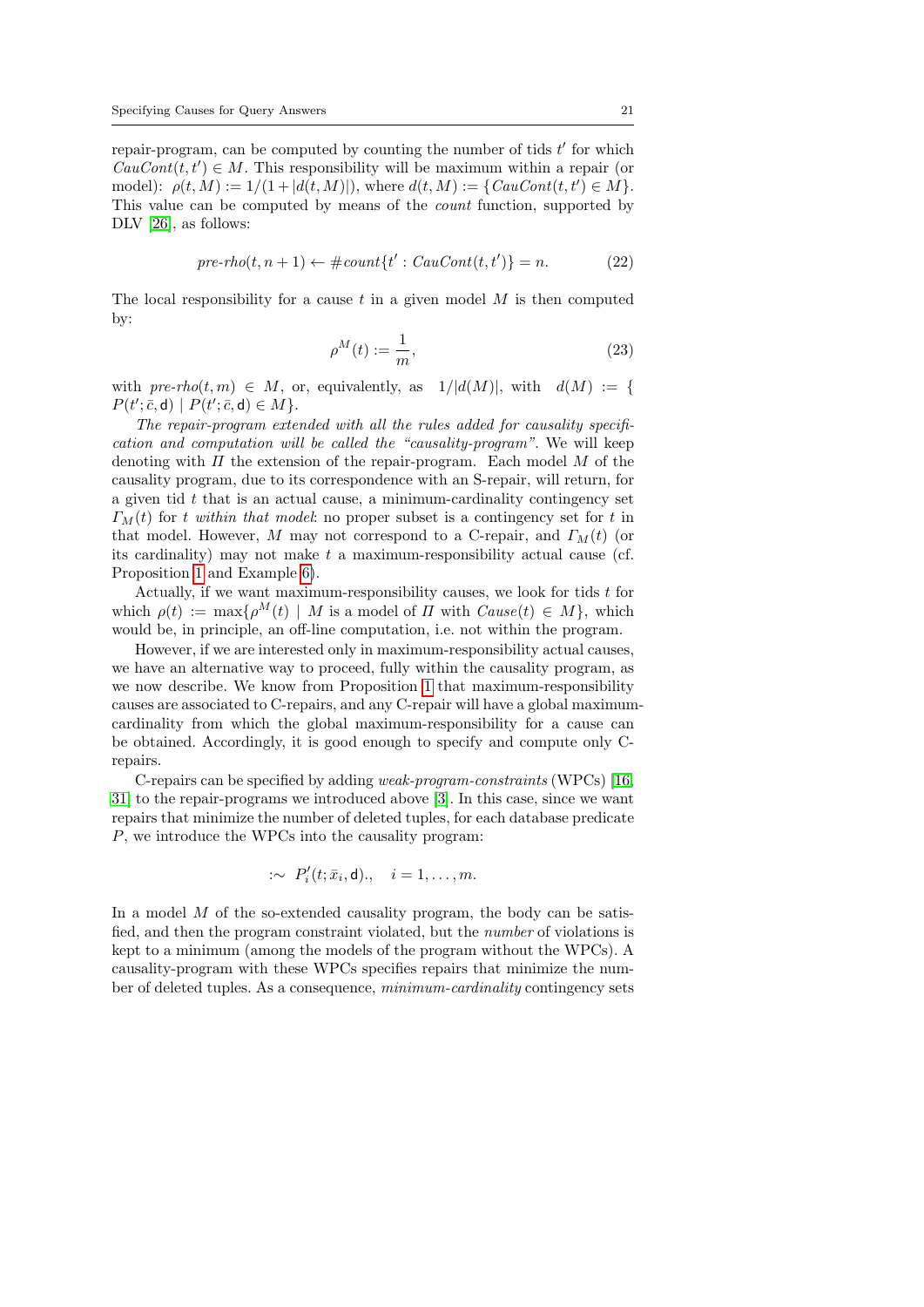and maximum responsibilities can be computed (and only them), as above, but with the extended causality-programs.<sup>[13](#page-21-1)</sup>

<span id="page-21-2"></span>Example 16 (ex. [15](#page-19-1) cont.) If we add to the causality-program  $\Pi$  the WPCs:

$$
\therefore \quad Receives'(t; x, y, d), \text{ and} \\ \therefore \quad Store'(t; x, d),
$$

the only model will be  $M_1$ , from which the maximum-responsibility actual cause  $Store(6; s<sub>3</sub>)$  can be obtained, with its maximum-responsibility:  $\rho(Store(6; s_3)) = \frac{1}{d(M_1)}$ , with  $d(M_1) = |\{Store'(6; s_3, d)\}| = 1$ , which, in its turn, can be obtained by means of the query: :-  $pre\text{-}rho(6, n)$ , under the brave semantics, getting the value  $n = 1$ . The other non-maximum responsibility actual causes in Example [14](#page-17-3) are not obtained, because they are associated to the non-maximum-cardinality repair  $D_2$  (or model  $M_2$ ).

More generally, if we are interested in the responsibility of possibly nonmaximum-responsibility actual causes, (with tid) t, we can get rid of the WPCs above, and, as above, pose to the causality-program the query: : $- pre-rho(t, n)$ under the brave semantics, with  $n$  a variable. The result will be of the form:  $pre-rho(t, n_1), \ldots, pre-rho(t, n_k)$ , where k is the number of S-repairs where t is deleted, and the  $n_i$  are the different values taken by variable n in them. The minimum of the  $n_i$  is used to compute t's responsibility.

<span id="page-21-0"></span>Example 17 Consider instance  $D = \{A(1; a), B(2; a), C(3; a), D(4; a), E(5; a)\},\$ already with tids, and the set of DCs

$$
\Sigma = \{ \neg \exists x (B(x) \land E(x)), \neg \exists x (B(x) \land C(x) \land D(x)), \neg \exists x (A(x) \land C(x)) \}.
$$

The conflict hyper-graph whose hyper-edges connect tuples that simultaneously violate a DC can found in Figure [1](#page-22-1) [\[33\]](#page-31-19). The S-repairs, which are maximal independent sets in the hyper-graph, are:  $D_1 = \{B(a), C(a)\}, D_2 =$  $\{C(a), D(a), E(a)\}, D_3 = \{A(a), B(a), D(a)\}\$ and  $D_4 = \{E(a), D(a), A(a)\}.$ The repair-program contains the repair-rules:

$$
B'(t_1; x, d) \vee E'(t_2; x, d) \leftarrow B(t_1; x), E(t_2; x).
$$
  

$$
B'(t_1; x, d) \vee C'(t_2; x, d) \vee D(t_3; x) \leftarrow B(t_1; x), C(t_2; x), D(t_3; x).
$$
  

$$
A'(t_1; x, d) \vee C'(t_2; x, d) \leftarrow A(t_1; x), C(t_2; x).
$$

Its four stable models  $M_1, M_2, M_3, M_4$  are in correspondence with the S-repairs  $D_1, D_2, D_3, D_4.$ 

Repairs  $D_1$  and  $D_2$  already sanction  $A(a)$  as an actual cause for the query Q that is the disjunction of the negated DCs, i.e. a UBCQs, namely

<span id="page-21-1"></span><sup>&</sup>lt;sup>13</sup> In contrast, hard program-constraints, of the form  $\leftarrow$  Body, eliminate the models where they are violated, i.e. where Body is satisfied. WPCs as those above are sometimes denoted with  $\Leftarrow P'(t; \bar{x}, d)$ . If we used the hard program constraint  $\leftarrow P'(t; \bar{x}, d)$  instead of the WPCs, we would be prohibiting tuple deletions. This would result in the empty set of models or just the original  $D$  in case the latter is consistent.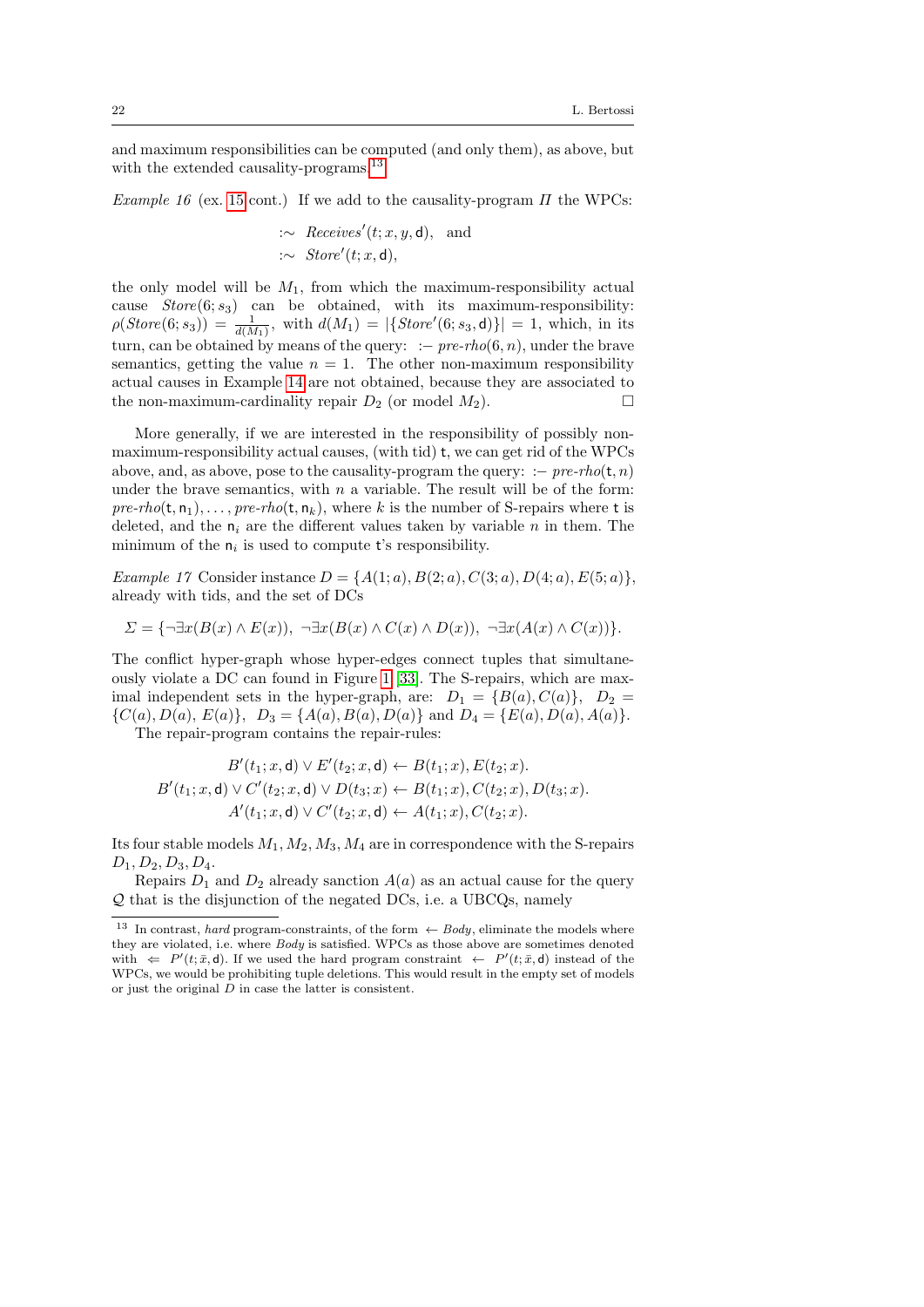

<span id="page-22-1"></span>Fig. 1 Conflict hyper-graph

 $\mathcal{Q}: \ \exists x(B(x) \wedge E(x)) \vee \exists x(B(x) \wedge C(x) \wedge D(x)) \vee \exists x(A(x) \wedge C(x)).$ Furthermore, from  $M_1$  and  $M_2$ , now as extended models for the causalityprogram obtained from the repair-program, we get answers  $n = 2$  and  $n = 1$  to the query :–  $pre-rho(1, n)$  under the brave semantics, because in  $M_1$  two tuples are deleted in addition to  $A(1; a)$ , but only one in  $M_2$ . So,  $n = 1$  minimizes the query about pre-rho(1, n), with "1" here standing for the tid of  $A(a)$ . From the answer, the (global) responsibility  $\rho(A(1; a)) = \frac{1}{2}$  can be obtained.

We can see that, in order to specify causes for UBCQs, it is good enough to start from the single repair-program for the several DCs that correspond to the disjuncts in the query.

When dealing with a set of DCs, each repair rule of the form [\(13\)](#page-18-1) solves the corresponding local inconsistency, even if there is interaction between the DCs, i.e. atoms in common, and other inconsistencies w.r.t. other DCs are solved at the same time. However, the minimal-model property of stable models makes sure that, in the end, a minimal set of atoms is deleted to solve all the inconsistencies [\[19\]](#page-31-6).

The programs for the examples in this section are written and run with the DLV system in Appendix [A.](#page-32-0)

## <span id="page-22-0"></span>6 Specifying Attribute-Based Repairs and Causes

In this section we show how to specify repair-programs for null-based repairs, and how to extend and use them for causality specification and computation. The approach is general, but we use representative examples to convey it.

<span id="page-22-3"></span>Example 18 Consider the instance  $D = \{Path(1, 2), Near(2, 1)\}$  for schema  $\mathcal{R} = \{Path(\cdot, \cdot), Near(\cdot, \cdot)\}.$  With tuple identifiers 8 and 9 it takes the form  $D = \{Path(8; 1, 2), Near(9; 2, 1)\}.$  Consider also the DC:<sup>[14](#page-22-2)</sup>

<span id="page-22-4"></span>
$$
\kappa: \quad \neg \exists x \exists y \exists z (Path(x, y) \land Near(y, z)), \tag{24}
$$

which is violated by D.

<span id="page-22-2"></span><sup>14</sup> It would be easy to consider tids in queries and view definitions, but they do not contribute to the final result and will only complicate the notation. So, we skip tuple ids whenever possible.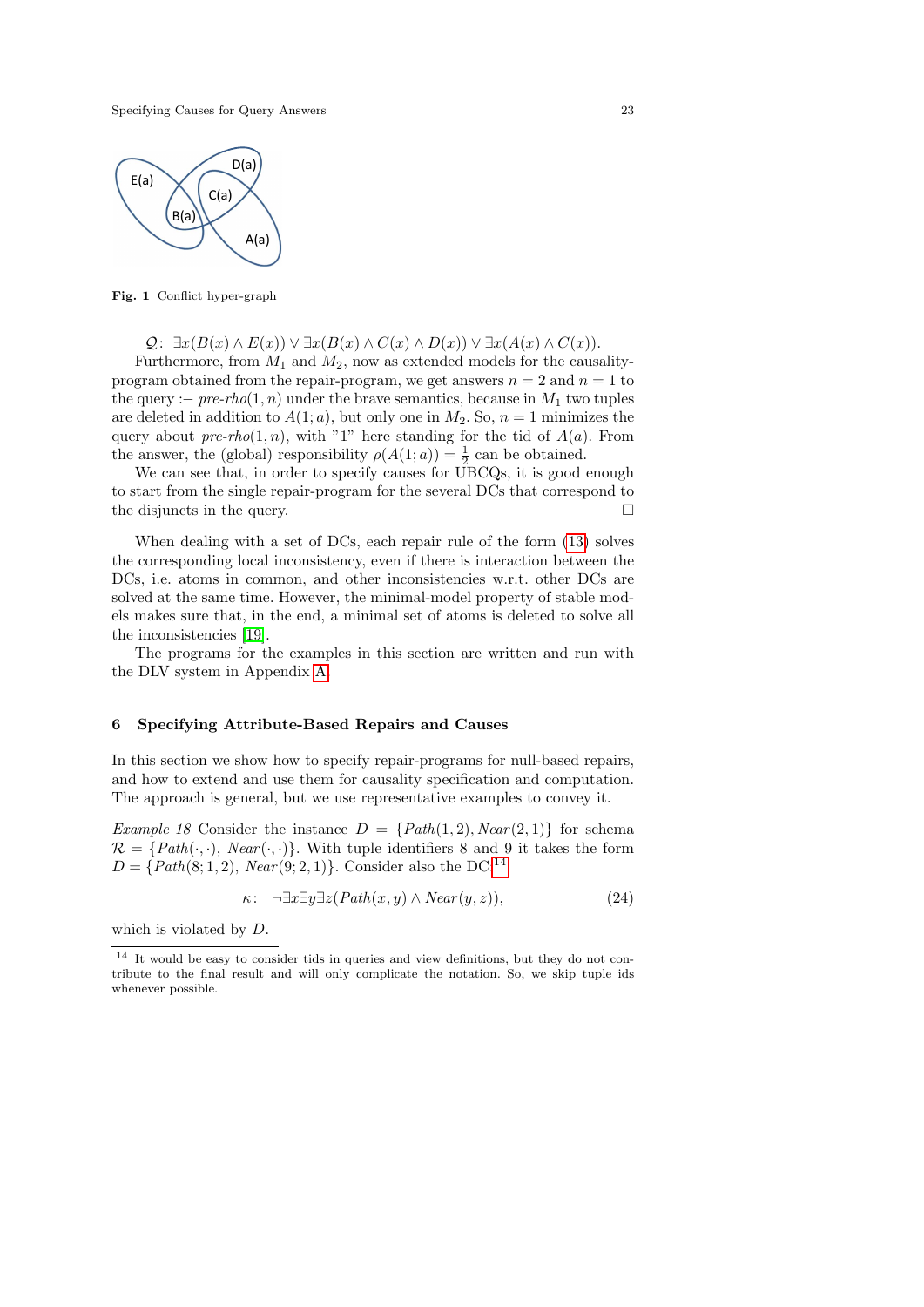Now, consider the following alternative, updated instances  $D_i$ , each them obtained by replacing attribute values by null:

| $D_1$ | $\{Path(8; 1, null), Near(9; 2, 1)\}$           |
|-------|-------------------------------------------------|
|       | $D_2 \,   \, {Path(8; 1, 2), Near(9; null, 1)}$ |
| $D_3$ | $\{Path(8; 1, null), Near(9; null, 1)\}$        |

The sets of changes can be identified with the set of changed positions, as in Section [4,](#page-11-0) e.g.  $\Delta^{null}(D, D_1) = \{Path[8; 2] \}$  and  $\Delta^{null}(D, D_2) = \{Near[9; 2] \}$ (remember that the tuple id goes always in position 0). These  $D_i$  are all consistent, but  $D_1$  and  $D_2$  are the only null-based repairs of  $D$ ; in particular they are  $\leq_{D}^{null}$ -minimal: The sets of changes  $\Delta^{null}(D, D_1)$  and  $\Delta^{null}(D, D_2)$  are incomparable under set inclusion.  $D_3$  is not  $\leq_{D}^{null}$ -minimal, because  $\Delta^{null}(D, D_3)$  =  ${Path[8;2], Near[9;2]} \supsetneq \Delta^{null}(D, D_2).$ 

As in Section [5,](#page-16-0) null-based repairs can be specified as the stable models of a repair-program, which we show next by means of Example [19.](#page-24-0) Actually, repair-programs for null-based repairs are inspired by ASP-programs that have been used to specify virtually and minimally updated versions of a database D that is protected from revealing certain view contents [\[7\]](#page-30-7). This is achieved by replacing direct query answering on D by simultaneously querying (under the certain semantics) the virtual versions of D.

When we have more than one DC, in contrast to the tuple-based repair semantics, where we can locally solve each inconsistency without considering inconsistencies w.r.t. other DCs, a tuple that is subject to a local attributevalue update (into null), to solve one inconsistency, may need further updates to solve other inconsistencies. For example, if we add in Example [18](#page-22-3) the DC  $\kappa'$ : ¬ $\exists x \exists y (Path(x, y) \land Near(y, x)),$ 

the updates in repair  $D_1$  have to be further continued, producing:  $Path(1; null,$ null),  $Near(2; null, null)$ . In other words, every locally updated tuple is considered to: "be in transition" or "being updated" only (not necessarily in a definitive manner), until all inconsistencies are solved.

This observation motivates the introduction of the annotation constants that repair-programs will use now, for null-based repairs. The intended, informal semantics of annotation constants is shown in Table [1.](#page-23-0) The precise semantics is captured through the program that uses them. As in Section [5,](#page-16-0) we use primed versions  $R'$  of the original predicates  $R$ , and they will have tids and annotations as arguments as well.

<span id="page-23-0"></span>Table 1 General tuple annotations

| Annotation | Atom                         | Tuple $R(\bar{a})$ is             |
|------------|------------------------------|-----------------------------------|
| u          | $R'(t; \bar{a}, \mathbf{u})$ | the result of an update           |
| fи         | $R'(t; \bar{a}, {\bf fu})$   | the final update of a tuple       |
|            | $R'(t; \bar{a}, \mathbf{t})$ | an initial or updated tuple       |
| s          | $R'(t; \bar{a}, s)$          | definitive, to stay in the repair |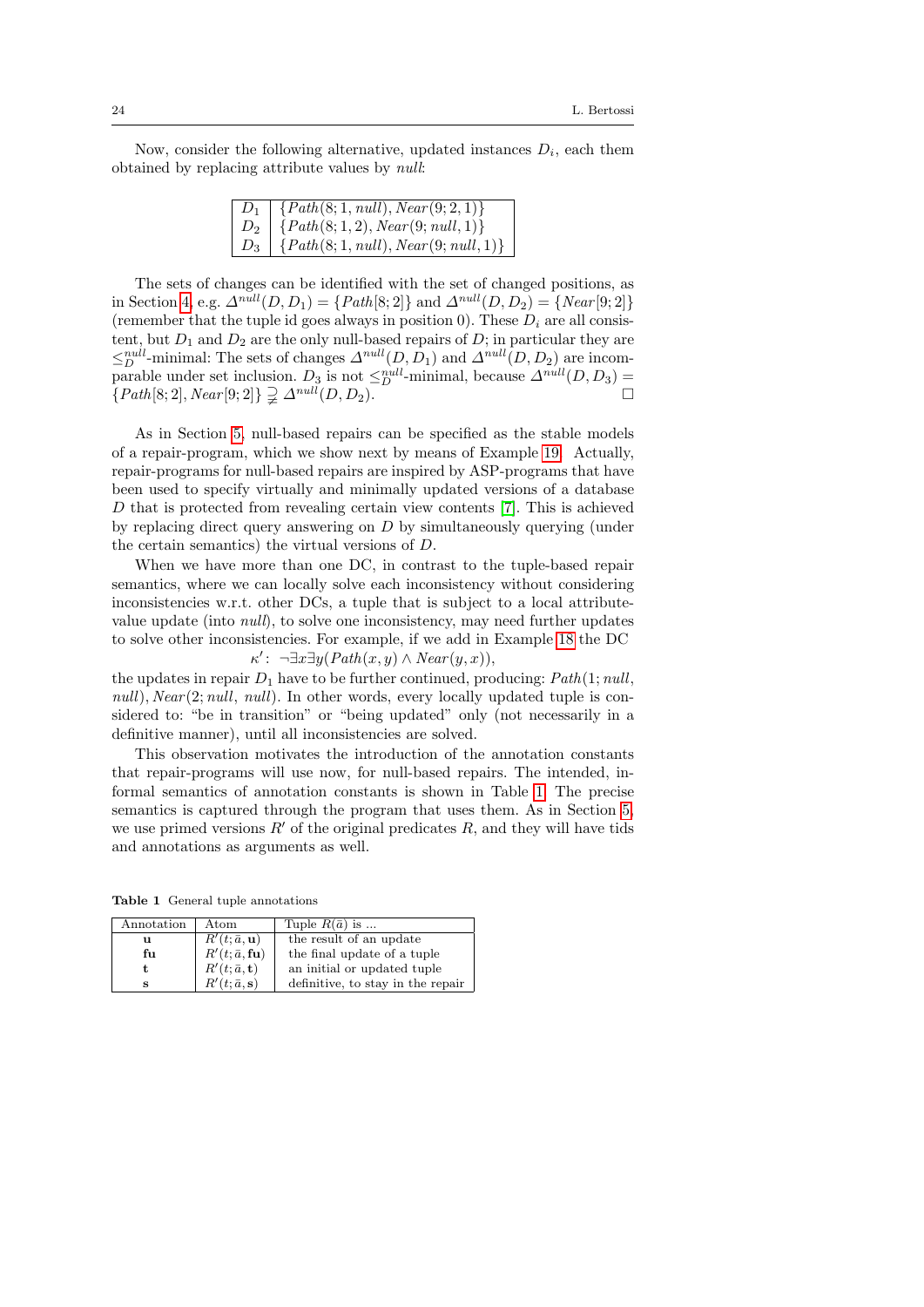The annotation constants are used to keep track of virtual updates, i.e. of old and new tuples: An original tuple  $R(t; \bar{c})$  may be successively updated, each time replacing an attribute value by *null*, creating tuples of the form  $R(t; \vec{c}', \mathbf{u})$ . Eventually the tuple will suffer no more updates, at which point it will become of the form  $R'(t; \bar{c}'', \textbf{fu})$ . In the transition, to check the satisfaction of the DCs, it will be combined with other tuples, which can be updated versions of other tuples or tuples in the database that have never been updated. Both kinds of tuples are uniformly annotated with  $R'(t',\bar{d},\mathbf{t})$ , for being in transition. In this way, several, possibly interacting DCs can be handled. The tuples that eventually form a repaired version of the original database are those of the form  $R'(t; \bar{e}, s)$ , and are the final versions of the updated original tuples or the original tuples that were never updated.

In  $R'(t; \bar{a}, \textbf{fu})$ , annotation fu means that the atom with tid t has reached its final update (during the program evaluation). In particular,  $R(t; \bar{a})$  has already been updated, and u should appear in the new, updated atom, say  $R'(t; \bar{a}', \mathbf{u})$ , and this tuple cannot be updated any further (because relevant updateable attribute values have already been replaced by null if necessary). For example, consider a tuple  $R(t; a, b) \in D$ . A new tuple  $R(t; a, null)$  is obtained by updating b into *null*. Therefore,  $R'(t; a, null, u)$  denotes the updated tuple. If this tuple is not updated any further, it will also eventually appear as  $R'(t; a, null, \textbf{fu})$ , indicating it is a final update.<sup>[15](#page-24-1)</sup> (Cf. rules 3. in Example [19.](#page-24-0))

The repair-program uses these annotations to go through different steps, until its stable models are computed. Finally, the atoms needed to build a repair are read off by restricting a model of the program to atoms with the annotation s. The following example illustrates the main ideas and issues.

<span id="page-24-0"></span>Example 19 (ex. [18](#page-22-3) cont.) Consider  $D = \{Path(1, 2), Near(2, 1)\}\$ and the DC:  $\kappa$ : ¬ $\exists x \exists y \exists z (Path(x, y) \land Near(y, z))$ . The repair-program  $\Pi(D, \{\kappa\})$  uses several auxiliary predicates to make the rules safe, i.e. with all their variables appearing in positive atoms in their bodies. It is as follows:

1.  $Path(1; 1, 2)$ .  $Near(2; 2, 1)$ . (initial database)

2. 
$$
Path'(t_1; x, null, \mathbf{u}) \lor Near'(t_2; null, z, \mathbf{u}) \leftarrow Path'(t_1; x, y, \mathbf{t}),
$$
  
 $Near'(t_2; y, z, \mathbf{t}), y \neq null.$ 

<span id="page-24-1"></span><sup>15</sup> Under null-based repairs no tuples are deleted or inserted, so the original tids stay all in the repairs and none is created.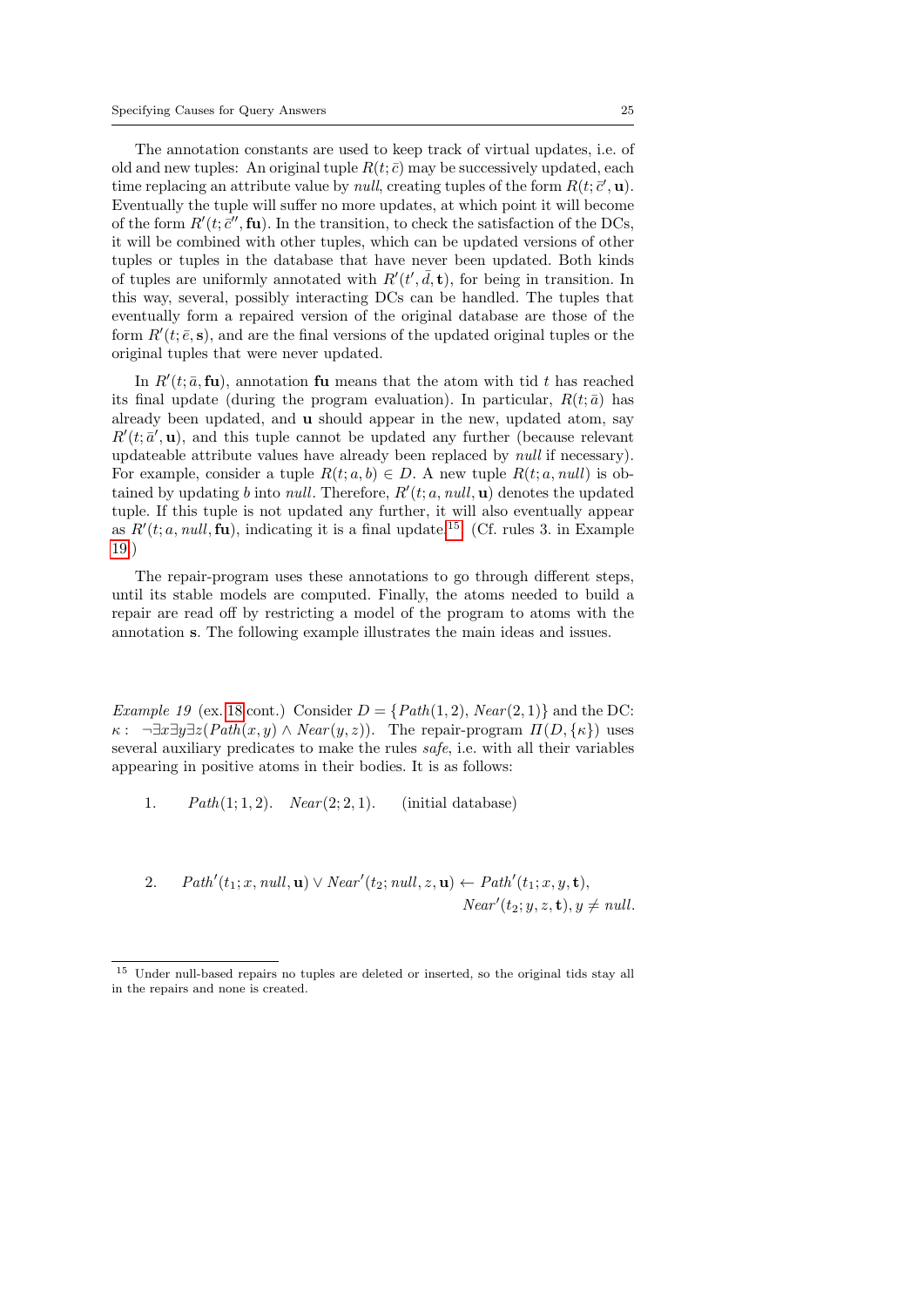- 3.  $Path'(t; x, y, \mathbf{fu}) \leftarrow Path'(t; x, y, \mathbf{u}), not \quad aux_{Path.1}(t; x, y),$ not aux  $P_{ath,2}(t; x, y)$ .  $aux_{Path.1}(t; x, y) \leftarrow Path'(t; null, y, \mathbf{u}), Path(t; x, z), x \neq null.$  $aux_{Path.2}(t; x, y) \leftarrow Path'(t; x, null, \mathbf{u}), Path(t; z, y), y \neq null.$ (idem for Near)
- 4.  $Path'(t; x, y, t) \leftarrow Path(t; x, y).$  $Path'(t; x, y, t) \leftarrow Path'$  $(idem for Near)$ 5.  $Path'(t; x, y, s) \leftarrow Path'$ 
	- $(idem for Near)$  $Path'(t; x, y, s) \leftarrow Path(t; x, y), \text{ not aux }_{Path}(t).$  $aux_{Path}(t) \leftarrow Path'(t; u, v, \mathbf{u}).$

In this repair-program tids in rules are handled as variables; and constant null in the program is treated as any other constant. The latter is the reason for the condition  $y \neq null$  in the body of 2, to avoid considering the join through null a violation of the  $DC<sup>16</sup>$  $DC<sup>16</sup>$  $DC<sup>16</sup>$  A quick look at the program shows that the original tids are never destroyed and no new tids are created, which simplifies keeping track of tuples under repair updates. It also worth mentioning that for this particular example, with a single DC, a much simpler program could be used, but we keep the general form that can be applied to multiple, possibly interacting DCs.

Facts in 1. belong to the initial instance  $D$ , and become annotated right away with t by rules 4. The most important rules of the program are those in 2. They enforce one step of the update-based repair-semantics in the presence of null and using null (right, already having nulls in the initial database is not a problem). Rules in 2. capture in the body the violation of DC; and in the head, the intended way of restoring consistency, namely making one of the attributes participating in a join take value null.

Rules in 3. collect the final updated versions of the tuples in the database, as those whose values are never replaced by a null in another updated version. Rules in 4. annotate the original atoms and also new versions of updated atoms. They all can be subject of additional updates and have to be checked for DC satisfaction, with rule 2.. Rules in 5. collect the tuples that stay in the final state of the updated database, namely the original and never updated tuples plus the final, updated versions of tuples.  $\Box$ 

Proposition 3 There is a one-to-one correspondence between the null-based repairs of D w.r.t. a set of DCs  $\Sigma$  and the stable models of the repair-program  $\Pi(D, \Sigma)$ . More specifically, a repair D' can be obtained by collecting the s-

<span id="page-25-0"></span><sup>&</sup>lt;sup>16</sup> If instead of [\(24\)](#page-22-4) we had  $\kappa$ :  $\neg \exists x \exists y \exists z (Path(x, y) \land Near(y, z) \land y < 3)$ , the new rule body could be  $Path'(t_1; x, y, t)$ ,  $Near'(t_2; y, z, t), y < 3$ , because null  $< 3$  would be evaluated as false.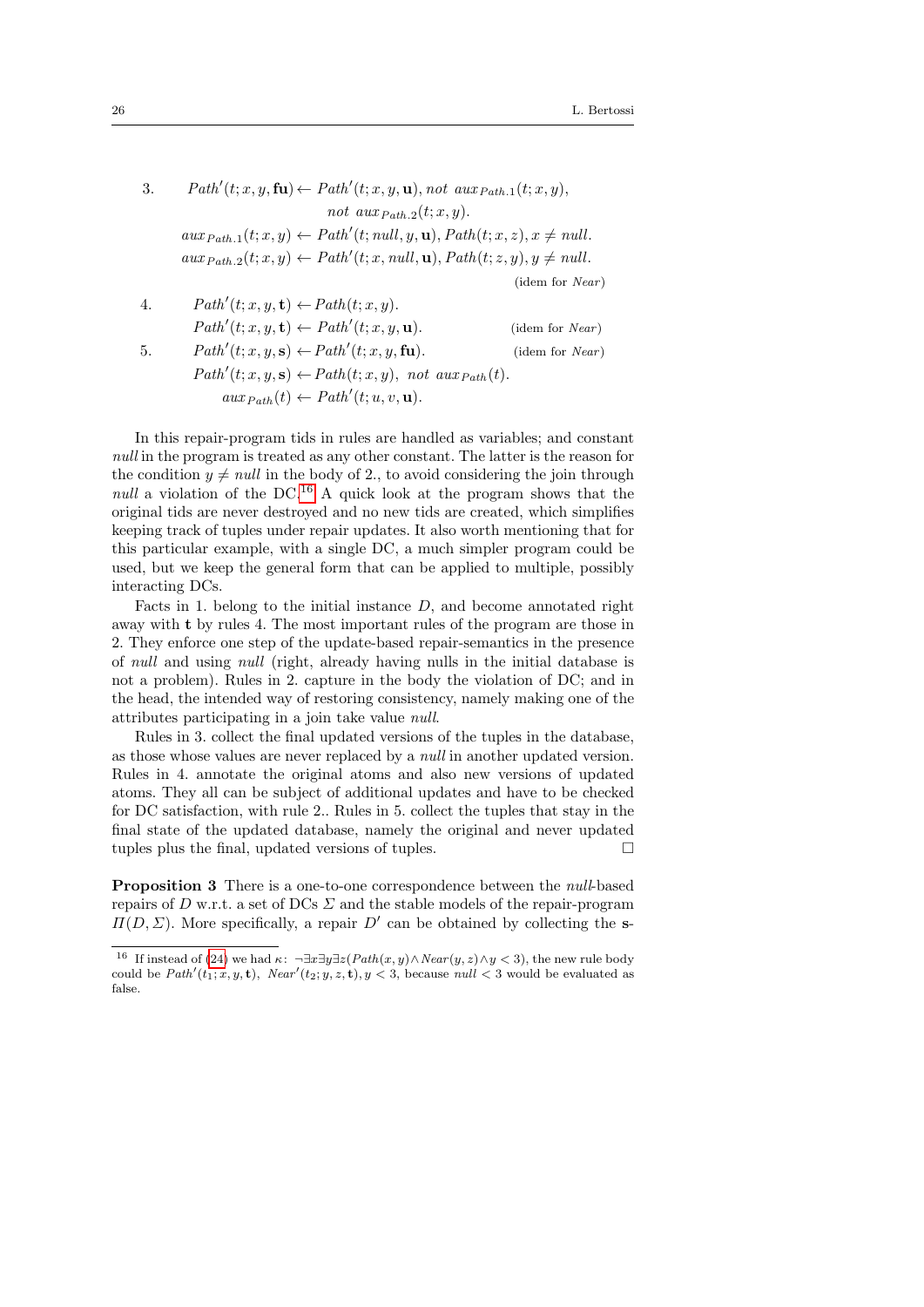annotated atoms in a stable model M, i.e.  $D' = \{P(\bar{c}) \mid P'(t; \bar{c}, s) \in M\};$  and every repair can be obtained in this way.<sup>[17](#page-26-0)</sup>

Example 20 (ex. [19](#page-24-0) cont.) The program has two stable models: (the facts in 1. and the aux-atoms are omitted)

$$
M_1 = \{Path'(1; 1, 2, \mathbf{t}), \text{ Near}'(2; 2, 1, \mathbf{t}), \text{Near}'(2; 2, 1, \mathbf{s}), Path'(1; 1, null, \mathbf{u}),
$$

$$
Path'(1; 1, null, \mathbf{t}), Path'(1; 1, null, \mathbf{fu}), \underline{Path'(1; 1, null, \mathbf{s})}\}.
$$

$$
M_2 = \{Path'(1; 1, 2, \mathbf{t}), \text{ Near}'(2; 2, 1, \mathbf{t}), \underline{Path'(1; 1, 2, \mathbf{s})}, Near'(2; null, 1, \mathbf{u}),
$$

$$
Near'(2; null, 1, \mathbf{t}), Near'(2; null, 1, \mathbf{fu}), Near'(2; null, 1, \mathbf{s})\}.
$$

The repairs are built by selecting the underlined atoms:  $D_1 = \{Path(1, null),\}$ *Near* $(2, 1)$ } and  $D_2 = \{Path(1, 2), Near(null, 1)\}.$  They coincide with those in Example [18.](#page-22-3)

Appendix [B](#page-36-0) shows, in Example [26,](#page-36-1) a program written in DLV for null-based causes.

Finally, and similarly to the use of repair-programs for cause computation in Section [5,](#page-16-0) we can extend the new repair-programs into causality-programs, to compute attribute-null-based causes (we do not consider here tuple-nullbased causes, nor the computation of responsibilities, all of which can be done along the lines of Section [5\)](#page-16-0). All we need to do is add to the repair-program the definition of a cause predicate, through rules of the form:

$$
Cause(t; i; v) \leftarrow R'(t; \bar{x}, null, \bar{z}, s), R(t; \bar{x}', v, \bar{z}'), v \neq null,
$$

(with v and null in the body in the same position i), saying that value  $v$  in the  $i$ -th position in original tuple with tid  $t$  is an attribute-null-based cause. The condition  $v \neq null$  can be skipped in general since it is useful only in case the original instance already has null values. The rule collects the original values (with their tids and positions) that have been changed into null.

In Example [19](#page-24-0) we would add to the repair-program the rules (with similar rules for predicate Near )

$$
Cause(t;1;x) \leftarrow Path'(t; null,y,s), Path(t;x,y').
$$
  

$$
Cause(t;2;y) \leftarrow Path'(t;x, null,s), Path(t;x',y).
$$

The rules for contingency set and responsibility computation are as for tuplebased causes in Section [5.](#page-16-0)

<span id="page-26-0"></span><sup>&</sup>lt;sup>17</sup> The proof of this claim is relatively straightforward, but rather long. It follows the same pattern as the proof that tuple-based repairs w.r.t. integrity constraints can be specified by means of disjunctive logic programs with stable model semantics [\[8,](#page-30-8) prop. 6.1].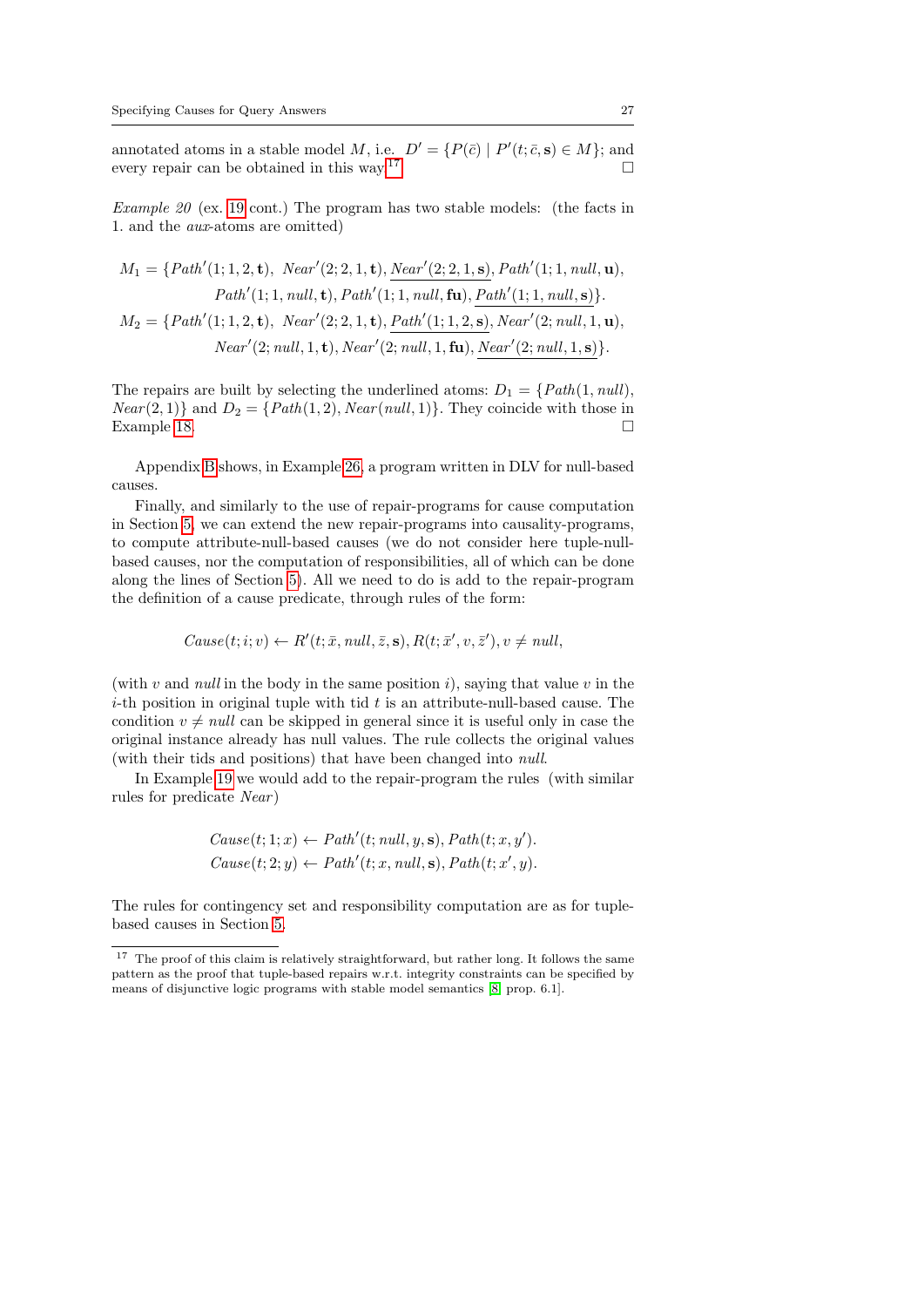## <span id="page-27-0"></span>7 Causes under Integrity Constraints

For query-answer causality in databases, taking into account ICs that are expected to be satisfied by the database becomes natural. In fact, the problem of characterizing and computing causes for query answers in the presence of ICs was investigated in [\[10\]](#page-30-1). We now briefly recall the main notions involved.

Assume we have a set  $\Psi$  of ICs, and a database D, and  $D \models \Psi$ . This set of constraints is assumed to be hard, in that their violation is never acceptable. The definition of  $\tau \in D$  as an actual cause for  $\mathcal{Q}(\bar{a})$  in D and wrt.  $\Psi$  is as in Section [2.2,](#page-5-0) but now for the contingency set  $\Gamma$  we require:  $D \setminus \Gamma = \Psi$ ,  $D \setminus \Gamma$  =  $\mathcal{Q}(\bar{a}), \quad D \setminus (\Gamma \cup \{\tau\})$  =  $\Psi$ , and  $D \setminus (\Gamma \cup \{\tau\})$   $\models \mathcal{Q}(\bar{a}).$ Responsibility, denoted  $\rho_{\mathcal{Q}(\bar{a})}^{D,\Psi}(\tau)$ , is defined as before.

<span id="page-27-2"></span>Example 21 Consider the instance  $D$  and the inclusion dependency

$$
\psi
$$
:  $\forall x \forall y \ (Dep(x, y) \rightarrow \exists u \ Course(u, y)),$ 

which is a non-monotonic IC, and is satisfied by  $D^{18}$  $D^{18}$  $D^{18}$ 

|          |            |         | Course   | CName              | TStaff  |
|----------|------------|---------|----------|--------------------|---------|
| Dep      | DName      | TStaff  | $\tau_4$ | com08              | john    |
| $\tau_1$ | computing  | iohn    | $\tau_5$ | math01             | kevin   |
| $\tau_2$ | philosophy | patrick | $\tau_6$ | hist <sub>02</sub> | patrick |
| $\tau_3$ | math       | kevin   | $\tau_7$ | math08             | eli     |
|          |            |         | $\tau_8$ | com01              | iohn    |

Consider the query  $Q_1(x)$ :  $\exists y \exists z (Dep(y, x) \land Course(z, x))$ , for which  $\langle \text{John} \rangle \in \mathcal{Q}_1(D)$ . Without considering  $\psi$ : (a)  $\tau_1$  is a counterfactual cause; (b)  $\tau_4$  is actual cause with minimal contingency set  $\Gamma_1 = {\tau_8}$ ; (c)  $\tau_8$  is actual cause with minimal contingency set  $\Gamma_2 = {\tau_4}$ . However, under  $\psi$ ,  $\tau_4$  and  $\tau_4$ are not actual causes anymore; but  $\tau_1$  is still is counterfactual cause.

Now consider the query  $Q_2(x)$ :  $\exists z \text{Course}(z, x)$ , for which  $\langle \text{John} \rangle \in Q_2(D)$ . Without  $\psi$ ,  $\tau_4$  and  $\tau_8$  are the only actual causes, with minimal contingency sets  $\Gamma_1 = {\tau_8}$  and  $\Gamma_2 = {\tau_4}$ , resp.

If we consider  $\psi$ ,  $\tau_4$  and  $\tau_8$  are still actual causes, but we lose  $\varGamma_1$  and  $\varGamma_2$  as contingency sets. Actually, the smallest contingency set for  $\tau_4$  is  $\Gamma_3 = {\tau_8, \tau_1}$ , and for  $\tau_8$ , it is  $\Gamma_4 = {\tau_4, \tau_1}$ . Accordingly, the responsibilities of  $\tau_4$ ,  $\tau_8$ decrease:  $\rho^D_{\alpha}$  $\frac{D}{\mathcal{Q}_2(\textsf{john})}(\tau_4) = \frac{1}{2}, \text{ but } \rho_{\mathcal{Q}_2(\textsf{j}}^{D,\psi})$  $D, \psi$ <sub> $\mathcal{Q}_2$ (john)</sub>  $(\tau_4) = \frac{1}{3}$ . Notice that  $\tau_1$  is still not an  $\alpha$  actual cause, but it affects the responsibility of actual causes.

From [\[10\]](#page-30-1), we know that causes are preserved under logical equivalence of queries under ICs, and that deciding causality for conjunctive queries under inclusion dependencies can be NP-complete (the same problem is tractable without ICs).

<span id="page-27-3"></span><span id="page-27-1"></span><sup>18</sup> It is non-monotonic in that its violation view, which captures the tuples that violate it, is defined by a non-monotonic query. Monotonic ICs, i.e. for which a growing database may only produce more violations (e.g. denial constraints and FDs), are not much of an issue in this causality setting with conjunctive queries, because they stay satisfied under counterfactual deletions associated to causes. So here, the most relevant of the usual ICs are non-monotonic.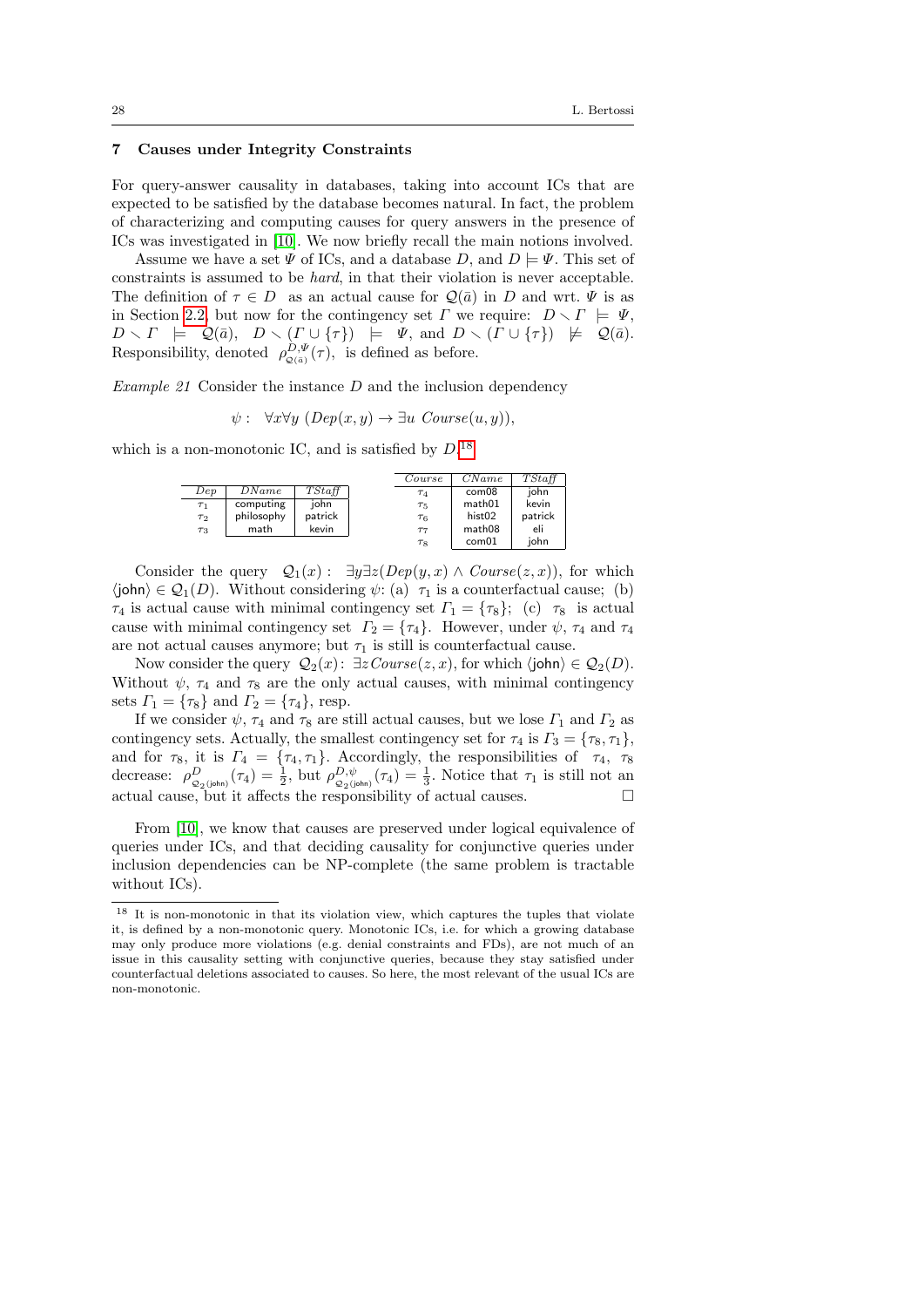Example 22 (ex. [21](#page-27-2) cont.) Database D violates the DC  $\kappa_2$ : ¬ $\exists z \text{Course}(z,$ John) associated to query  $\mathcal{Q}_2$  and its answer John. Without considering  $\psi$ , its only minimal repair is  $D' = D \setminus \{\tau_4, \tau_8\}$ . However, if we accept minimal repairs that also satisfy  $\psi$  (when D already did so), then the only minimal repair is  $D'' = D \setminus {\tau_1, \tau_4, \tau_8}$ .

This example shows that, in the presence of a set of hard ICs  $\Psi$ , the repairs wrt. to another set of ICs  $\Sigma$  that also satisfy  $\Psi$  may not be among the repairs wrt.  $\Sigma$  without consideration for  $\Psi$ . So, it is not only a matter of discarding some of the unwanted repairs wrt.  $\Sigma$  alone.

The example also shows that, in the presence of a hard set of ICs  $\Psi$ , the characterization of causes in terms of repairs and Proposition [1](#page-8-2) have to be revised. Doing this should be relatively straightforward for repairs of D w.r.t. the DCs  $\Sigma$  that have origin in the UBCQs, and are maximally contained in D under set-inclusion, and also satisfy the hard constraints  $\Psi$ . Instead of doing this, we show how a repair-program could be used to reobtain the results obtained in Example [21.](#page-27-2)

Example 23 (exs. [21](#page-27-2) and [22](#page-27-3) cont.) Without considering the IC  $\psi$ , the repairprogram for D wrt. the DC  $\kappa_2$  is:

- 1. The extensional database as a set of facts corresponding to the table. For example,  $Depth(1; computing, john)$ , etc.
- 2. Repair rule for  $\kappa_2$ :  $Course'(t; z, \text{john}, d) \leftarrow Course(t; z, \text{john}).$
- 3. Persistence rule:  $Course'(t; x, y, s) \leftarrow Course(t; x, y), not Course'(t; x, y, d).$

To this program we have to add rules that take care of repairing w.r.t.  $\psi$  in case it is violated via deletions from Course:

- 4.  $Depth'(t', x, y, d) \leftarrow Depth(t', x, y), not \, aux(y)$
- 5.  $aux(y) \leftarrow Course'(t; x, y, s)$ .
- 6. Dept<sup> $\ell'(t; x, y, s) \leftarrow \text{Depth}(t; x, y), \text{ not }\text{Depth}'(t; x, y, d).$ </sup>

Notice that violations of the inclusion dependency that may arise from deletions from Course are being repaired through deletions from Dept. The only stable model of this program corresponds to the repair in Example [22.](#page-27-3)

Notice that the definition of actual cause under ICs opens the ground for a definition of a notion of underlying (hidden, latent) cause. In Example [21,](#page-27-2)  $\tau_1$ could be such a cause. It is not strictly an actual cause, but it has to appear in every minimal contingency set. Similarly, Example [22](#page-27-3) shows that  $\tau_1$  has to appear in the difference between the original instance and every minimal repair. We leave this extension and its analysis for future work.

## <span id="page-28-0"></span>8 Discussion

Complexity. Computing causes for CQs can be done in polynomial time in data [\[35\]](#page-31-2), which also holds for UBCQs [\[9\]](#page-30-0). In [\[10\]](#page-30-1) it was established that cause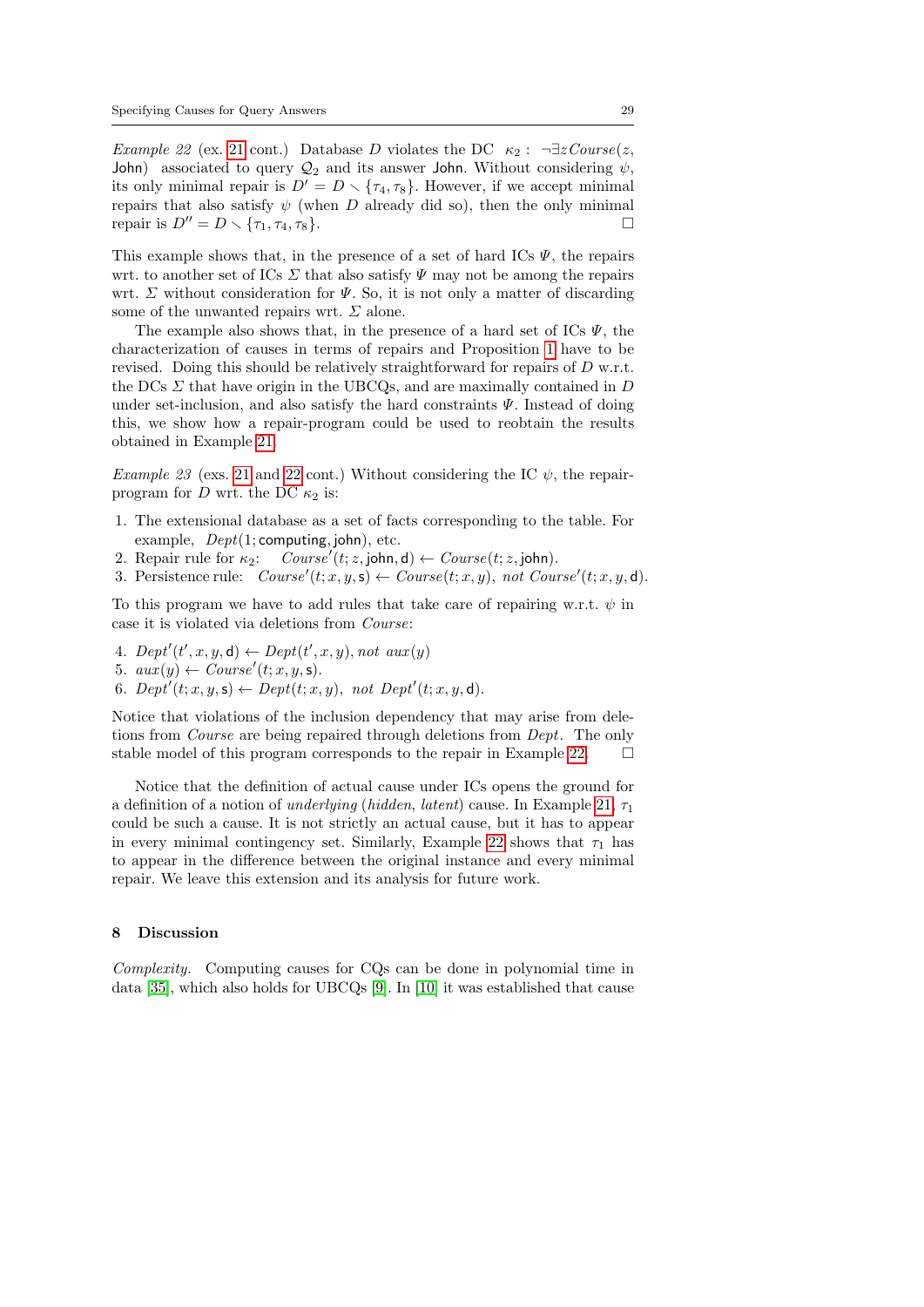computation for Datalog queries falls in the second level of the polynomial hierarchy (PH). As has been established in [\[35,](#page-31-2)9], the computational problems associated to contingency sets and responsibility are on the second level of PH, in data complexity.

On the other side, our repairs programs, and so our causality-programs, i.e. repair-programs with causality extensions, can be transformed into nondisjunctive, unstratified programs [\[4,](#page-30-4) [19\]](#page-31-6), whose reasoning tasks are also on the second level of PH (in data complexity) [\[23\]](#page-31-20). It is worth mentioning that the ASP approach to causality via repair-programs could be extended to deal with queries that are more complex than CQs or UCQs, e.g. Datalog queries and queries that are conjunctions of literals (that were investigated in [\[36\]](#page-31-21)). This corresponds to ongoing work.

Negative CQs and inclusion dependencies In this work we investigated CQs, and what we did can be extended to UCQs. However, it is possible to consider queries that are conjunctions of literals, i.e. atoms or negations thereof, e.g. Q:  $\exists x \exists y (P(x, y) \land \neg S(x)).$ <sup>[19](#page-29-0)</sup> Causes for these queries were investigated in [\[36\]](#page-31-21). If causes are defined in terms of counterfactual deletions (as opposed to insertions that can also be considered for these queries), then the repair counterpart can be constructed by transforming the query into the unsatisfied inclusion dependency (ID):  $\forall x \forall y (P(x, y) \rightarrow S(x))$ . Repairs w.r.t. this kind of IDs that allow only tuple deletions were considered in [\[21\]](#page-31-22), and repairs programs for them in [\[19\]](#page-31-6). Causes for CQs in the presence of IDs were considered in [\[10\]](#page-30-1). Actually, Example [22](#page-27-3) shows this approach in that only deletions are used to restore consistency wrt. the inclusion dependency.

Endogenous and prioritized causes and repairs. As indicated in Section [3.1,](#page-10-0) different kinds of causes can be introduced by considering different repairsemantics. Apart from those investigated in this work, we could consider *en*-dogenous repairs, which are obtained by removing only endogenous tuples [\[9\]](#page-30-0). In this way we could give an account of causes as in Section [2.2,](#page-5-0) but considering the partition of the database between endogenous and exogenous tuples.

Again, considering the abstract setting of Section [3.1,](#page-10-0) with the generic class of repairs  $Rep^{S^{\preceq}}(D, \Sigma)$ , it is possible to consider different kinds of *prioritized* repairs [\[37\]](#page-32-1), and through them introduce prioritized actual causes. Repairprograms for the kinds of priority relations  $\leq$  investigated in [\[37\]](#page-32-1) could be constructed with the ASPs introduced and investigated in [\[27\]](#page-31-23) for capturing different optimality criteria. The repair-programs could be used, as done in this work, to specify and compute the corresponding prioritized actual causes and responsibilities.

Qualitative responsibilities. The abstract definition of an actual cause on the basis of an also abstract repairs semantics (cf. Definition [1\)](#page-10-4) opens the ground for defining a qualitative, preference-based notion of responsibility. Priorities and preferences on tuples could be considered when bringing tuples into a an

<span id="page-29-0"></span> $19$  They should be *safe* in the sense that a variable in a negative literals has to appear in some positive literal too.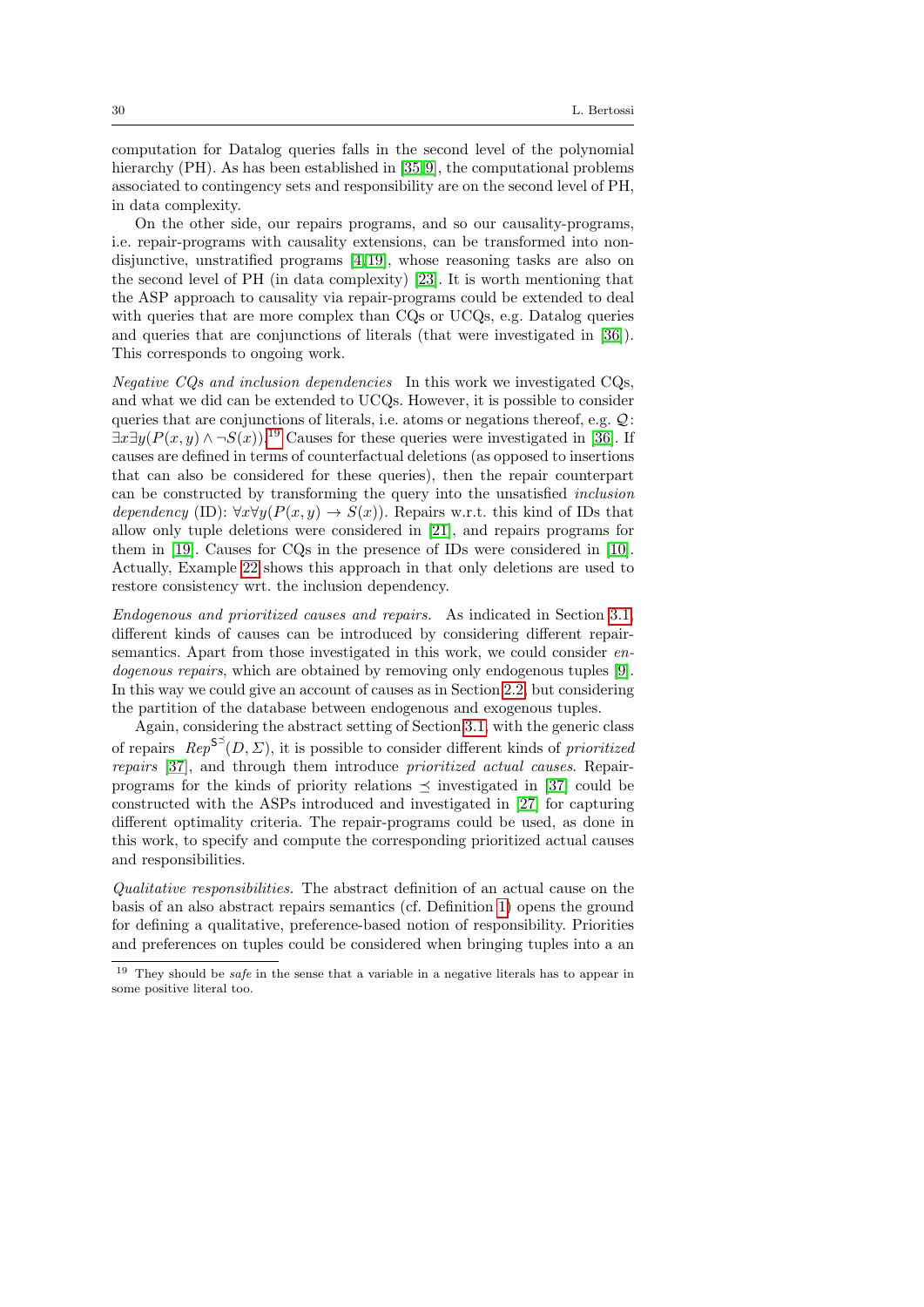actual cause's contingency set. The "better" the tuples in a contingency set, the better the actual cause for the query result. This idea deserves investigation.

Optimization of causality programs. Different queries about causality could be posed to our causality-programs or directly to the underlying repair-programs. Query answering could benefit from query-dependent, magic-set-based optimizations of causality and repair-programs as reported in [\[19\]](#page-31-6). Implementation and experimentation in general are left for future work.

Connections to Belief Revision/Update. As discussed in  $[2]$  (cf. also  $[6]$ ), there are some connections between database repairs and belief updates as found in knowledge representation, most prominently with [\[22\]](#page-31-24). In [\[3\]](#page-30-5), some connections were established between repair-programs and revision programs [\[34\]](#page-31-25). The applicability of the latter in a causality scenario like ours becomes a matter of future investigation.

Acknowledgements Part of this work was done by the author as a Senior Computer Scientist at RelationalAI Inc., and also while the author was spending a sabbatical at the "Database and Artificial Intelligence" Group of the Technical University of Vienna with support from the "Vienna Center for Logic and Algorithms" and the Wolfgang Pauli Society. The author is extremely grateful for their support and hospitality, and especially to Prof. Georg Gottlob for making the stay possible. Many thanks to the anonymous reviewers [\[11\]](#page-31-11) for their excellent feedback. The valuable help provided by Jordan Li with the examples in DLV is much appreciated. Part of this work was funded by ANID - Millennium Science Initiative Program - Code ICN17 002.

#### References

- <span id="page-30-3"></span>1. Abiteboul, S., Hull, R. and Vianu, V. Foundations of Databases. Addison-Wesley, 1995.
- <span id="page-30-9"></span>2. Arenas, M., Bertossi, L. and Chomicki, J. Consistent Query Answers in Inconsistent Databases. Proc. PODS, 1999, pp. 68-79.
- <span id="page-30-5"></span>3. Arenas, M., Bertossi, L., Chomicki, J. Answer Sets for Consistent Query Answers. Theory and Practice of Logic Programming, 2003, 3(4&5):393-424.
- <span id="page-30-4"></span>4. Barcelo, P., Bertossi, L. and Bravo, L. Characterizing and Computing Semantically Correct Answers from Databases with Annotated Logic and Answer Sets. In Semantics in Databases, Springer LNCS 2582, 2003, pp. 7-33.
- <span id="page-30-6"></span>5. Bertossi, L., Bravo, L., Franconi, E. and Lopatenko, A. The Complexity and Approximation of Fixing Numerical Attributes in Databases Under Integrity Constraints. Information Systems, 2008, 33(4):407-434.
- <span id="page-30-2"></span>6. Bertossi, L. Database Repairing and Consistent Query Answering. Morgan & Claypool, Synthesis Lectures on Data Management, 2011.
- <span id="page-30-7"></span>7. Bertossi, L. and Li, L. Achieving Data Privacy through Secrecy Views and Null-Based Virtual Updates. IEEE Trans. Knowledge and Data Engineering, 2013, 25(5):987-1000.
- <span id="page-30-8"></span>8. Bertossi, L. and Bravo, L. Consistency and Trust in Peer Data Exchange Systems. Theory and Practice of Logic Programming, 2017, 17(2):148-204. Extended version as Corr Arxiv Paper cs.DB/1606.01930.
- <span id="page-30-0"></span>9. Bertossi, L. and Salimi, B. From Causes for Database Queries to Repairs and Model-Based Diagnosis and Back. Theory of Computing Systems, 2017, 61(1):191-232.
- <span id="page-30-1"></span>10. Bertossi, L. and Salimi, B. Causes for Query Answers from Databases: Datalog Abduction, View-Updates, and Integrity Constraints. International Journal of Approximate Reasoning, 2017, 90:226-252.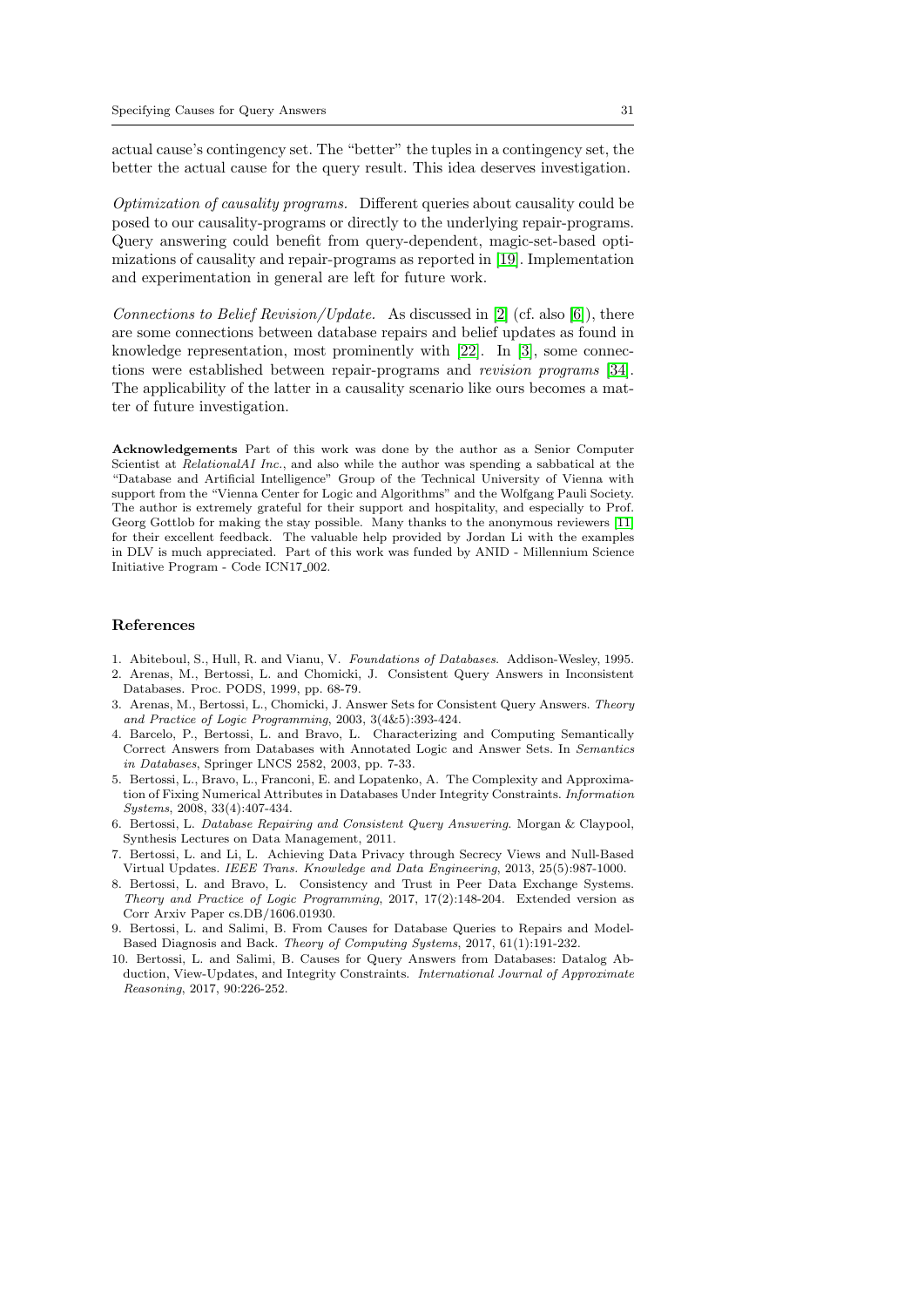- <span id="page-31-11"></span>11. Bertossi, L. Characterizing and Computing Causes for Query Answers in Databases from Database Repairs and Repair Programs. Proc. FoIKs, 2018, Springer LNCS 10833, pp. 55-76.
- <span id="page-31-12"></span>12. Bertossi, L. Characterizing Causes for Query Answers in Databases via Database Repairs and their Computation through Repair Programs". Corr Arxiv Paper cs.DB/1712.01001. Revised and extended version of [\[11\]](#page-31-11).
- <span id="page-31-15"></span>13. Bertossi, L. Measuring and Computing Database Inconsistency via Repairs. In Proc. SUM, 2018, Springer LNAI 11142, pp. 368-372.
- <span id="page-31-16"></span>14. Bertossi, L. Repair-Based Degrees of Database Inconsistency: Computation and Complexity. Proc. LPNMR, 2019, Springer LNCS 11481, pp. 195-209.
- <span id="page-31-3"></span>15. Brewka, G., Eiter, T. and Truszczynski, M. Answer Set Programming at a Glance. Comm. of the ACM, 2011, 54(12):93-103.
- <span id="page-31-18"></span>16. Buccafurri, F., Leone, N. and Rullo, P. Enhancing Disjunctive Datalog by Constraints. IEEE Tran. Knowledge and Data Engineering, 2000, 12(5):845-860.
- <span id="page-31-8"></span>17. Calimeri, F. Cozza, S. Ianni, G. and Leone, N. Computable Functions in ASP: Theory and Implementation. Proc. ICLP 2008, Springer LNCS 5366, pp. 407-424
- <span id="page-31-9"></span>18. Calimeri, F. Cozza, S. Ianni, G. and Leone, N. An ASP System with Functions, Lists, and Sets. Proc. LPNMR 2009, Springer LNCS 5753, 2009, pp. 483-489.
- <span id="page-31-6"></span>19. Caniupan-Marileo, M. and Bertossi, L. The Consistency Extractor System: Answer Set Programs for Consistent Query Answering in Databases". Data & Know. Eng., 2010, 69(6):545-572.
- <span id="page-31-1"></span>20. Chockler, H. and Halpern, J. Y. Responsibility and Blame: A Structural-Model Approach. J. Artif. Intell. Res., 2004, 22:93-115.
- <span id="page-31-22"></span>21. Chomicki, J. and Marcinkowski, J. Minimal-Change Integrity Maintenance using Tuple Deletions. Inf. and Comput., 2005, 197(1-2):90-121.
- <span id="page-31-24"></span>22. Chou, T. and Winslett, M. A Model-Based Belief Revision System. Journal of Automated Reasoning, 1994, 12:157-208.
- <span id="page-31-20"></span>23. Dantsin, E., Eiter, T., Gottlob, G. and Voronkov, A. Complexity and Expressive Power of Logic Programming, ACM Computing Surveys, 2001, 33(3):374-425.
- <span id="page-31-14"></span>24. Eiter, T., Gottlob, G. and Mannila, H. Disjunctive Datalog. ACM Transactions on Database Systems, 1997, 22(3):364-418.
- <span id="page-31-10"></span>25. Eiter, T., Ianni, G., Lukasiewicz, T., Schindlauer, R. and Tompits, H. Combining Answer Set Programming with Description Logics for The Semantic Web. Artificial Intelligence, 2008, 172(12-13):1495-1539.
- <span id="page-31-17"></span>26. Faber, W., Pfeifer, G., Leone, N., Dell'Armi, T. and Ielpa, G. Design and Implementation of Aggregate Functions in the DLV System. The. Pr. Logic Prog., 2008, 8(5-6):545- 580.
- <span id="page-31-23"></span>27. Gebser, M., Kaminski, R. and Schaub, T. Complex Optimization in Answer Set Programming. Theory and Practice of Logic Programming, 2011, 11(4-5):821-839.
- <span id="page-31-5"></span>28. Gebser, M., Kaminski, R., Kaufmann, B. and Schaub, T. Answer Set Solving in Practice. Synthesis Lectures on Artificial Intelligence and Machine Learning, Morgan & Claypool Publishers, 2012.
- <span id="page-31-4"></span>29. Gelfond, M. and Kahl, Y. Knowledge Representation and Reasoning, and the Design of Intelligent Agents. Cambridge Univ. Press, 2014.
- <span id="page-31-0"></span>30. Halpern, J. and Pearl, J. Causes and Explanations: A Structural-Model Approach: Part 1. British J. Philosophy of Science, 2005, 56:843-887.
- <span id="page-31-7"></span>31. Leone, N., Pfeifer, G., Faber,W., Eiter, T., Gottlob, G., Perri, S. and Scarcello, F. The DLV System for Knowledge Representation and Reasoning. ACM Trans. Comput. Logic., 2006, 7(3):499-562.
- <span id="page-31-13"></span>32. Lloyd, J. Foundations of Logic Programming, Springer, 1987.
- <span id="page-31-19"></span>33. Lopatenko, A. and Bertossi, L. Complexity of Consistent Query Answering in Databases under Cardinality-Based and Incremental Repair Semantics. Proc. ICDT 07, 2007, Springer LNCS 4353, pp. 179-193.
- <span id="page-31-25"></span>34. Marek, V. and Truszczynski, M. Revision Programming. Theoretical Computer Science, 1998, 190(2):241-277.
- <span id="page-31-2"></span>35. Meliou, A., Gatterbauer, W., Moore, K. F. and Suciu, D. The Complexity of Causality and Responsibility for Query Answers and Non-Answers. Proc. VLDB, 2010, pp. 34-41.
- <span id="page-31-21"></span>36. Salimi, B., Bertossi, L., Suciu, D. and Van den Broeck, G. Quantifying Causal Effects on Query Answering in Databases. Proc. TaPP, 2016.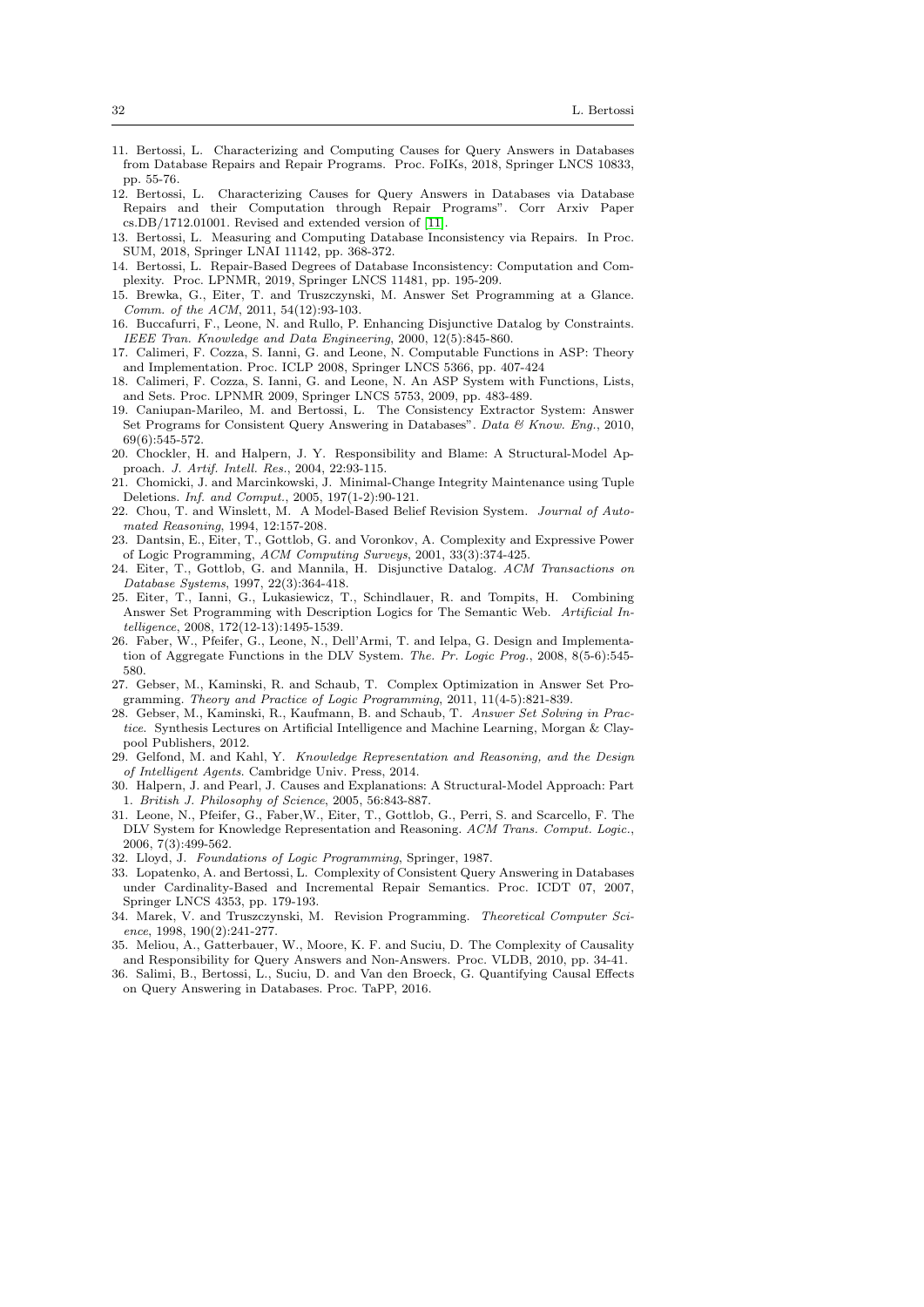- <span id="page-32-1"></span>37. Staworko, S., Chomicki, J. and Marcinkowski, J. Prioritized Repairing and Consistent Query Answering in Relational Databases. Ann. Math. Artif. Intell. , 2012, 64(2-3):209- 246.
- <span id="page-32-2"></span>38. Wijsen, J. Database Repairing using Updates. ACM Trans. Database Syst., 2005, 30(3):722-768.

#### <span id="page-32-0"></span>A Examples of Tuple-Based Causes with DLV-Complex

In this section we show in detail how the examples and repairs-programs extended with causality elements of Section [5](#page-16-0) can be specified and executed in the DLV-Complex system [\[17,](#page-31-8)[18\]](#page-31-9).

<span id="page-32-3"></span>Example  $24$  (ex. [4,](#page-5-1) [6,](#page-8-1) [14](#page-17-3)[-16](#page-21-2) cont.) The first fragment of the DLV program below, in its non-disjunctive version, shows facts for database  $D$ , and the three repair rules for the DC  $\kappa(Q)$ . In it, and in the rest of this section, predicates R, S stand for *Receives* and *Store*, resp.; and R\_a, S\_a, ... stand for  $Receives'$ ,  $Store', ...$  used before, with the subscript \_a for "auxiliary". We recall that the first attribute of a predicate holds a variable or a constant for a tid; and the last attribute of R\_a, etc. holds an annotation constant, d or s, for "deleted" (from the database) or "stays" in a repair, resp.

 $R(1, a4, a3)$ .  $R(2, a2, a1)$ .  $R(3, a3, a3)$ .  $S(4, a4)$ .  $S(5, a2)$ .  $S(6, a3)$ .

```
S_a(T,X,d) :- S(T,X), R(T2,X,Y), S(T3,Y), not R_a(T2,X,Y,d),
                not S_a(T3,Y,d).
S_a(T,X,d) :- S(T,X), R(T2,Y,X), S(T3,Y), not R_a(T2,Y,X,d),
                not S_a(T3,Y,d).
R_a(T,X,Y,d) :- R(T,X,Y), S(T2,X), S(T3,Y), not S_a(T2,X,d),
                not S_a(T3,Y,d).
S_a(T,X,s) :- S(T,X), not S_a(T,X,d).
R_a(T, X, Y, s) :- R(T, X, Y), not R_a(T, X, Y, d).
```
This is the non-disjunctive version of the repair-program given in disjunctive form in Example [14,](#page-17-3) which in DLV takes the following form: (we will keep using the non-disjunctive versions of these programs)

R(1,a4,a3). R(2,a2,a1). R(3,a3,a3). S(4,a4). S(5,a2). S(6,a3).

 $S_a(T1,X,d)$  v  $R_a(T2,X,Y,d)$  v  $S_a(T3,Y,d)$  :-  $S(T1,X),R(T2,X,Y)$ ,  $S(T3,Y)$ .  $S_a(T,X,s)$  :-  $S(T,X)$ , not  $S_a(T,X,d)$ .  $R_a(T,X,Y,s) := R(T,X,Y)$ , not  $R_a(T,X,Y,d)$ .

DLV returns the stable models of the program, as follows:

{S\_a(4,a4,d), R\_a(3,a3,a3,d), R\_a(1,a4,a3,s), R\_a(2,a2,a1,s), S\_a(5,a2,s), S\_a(6,a3,s)}

{R\_a(1,a4,a3,d), R\_a(3,a3,a3,d), R\_a(2,a2,a1,s), S\_a(4,a4,s), S\_a(5,a2,s), S\_a(6,a3,s)}

{S\_a(6,a3,d), R\_a(1,a4,a3,s), R\_a(2,a2,a1,s), R\_a(3,a3,a3,s), S\_a(4,a4,s), S\_a(5,a2,s)}

These three stable models (that do not show here the original EDB) are associated to the S-repairs  $D_1, D_2, D_3$  in Example [6,](#page-8-1) resp. As expected from Example [4,](#page-5-1) only tuples with tids 1, 3, 4, 6 are at some point deleted. In particular, the last model corresponds to the C-repair

 $D_1 = \{Receives(s_4, s_3), Receives(s_2, s_1), Receives(s_3, s_3), Store(s_4), Store(s_2)\}.$ 

Now, to compute causes and their accompanying deleted tuples we add to the program the rules defining Cause, in [\(14\)](#page-18-2)-[\(15\)](#page-18-2), and CauCont, in Example [15:](#page-19-1)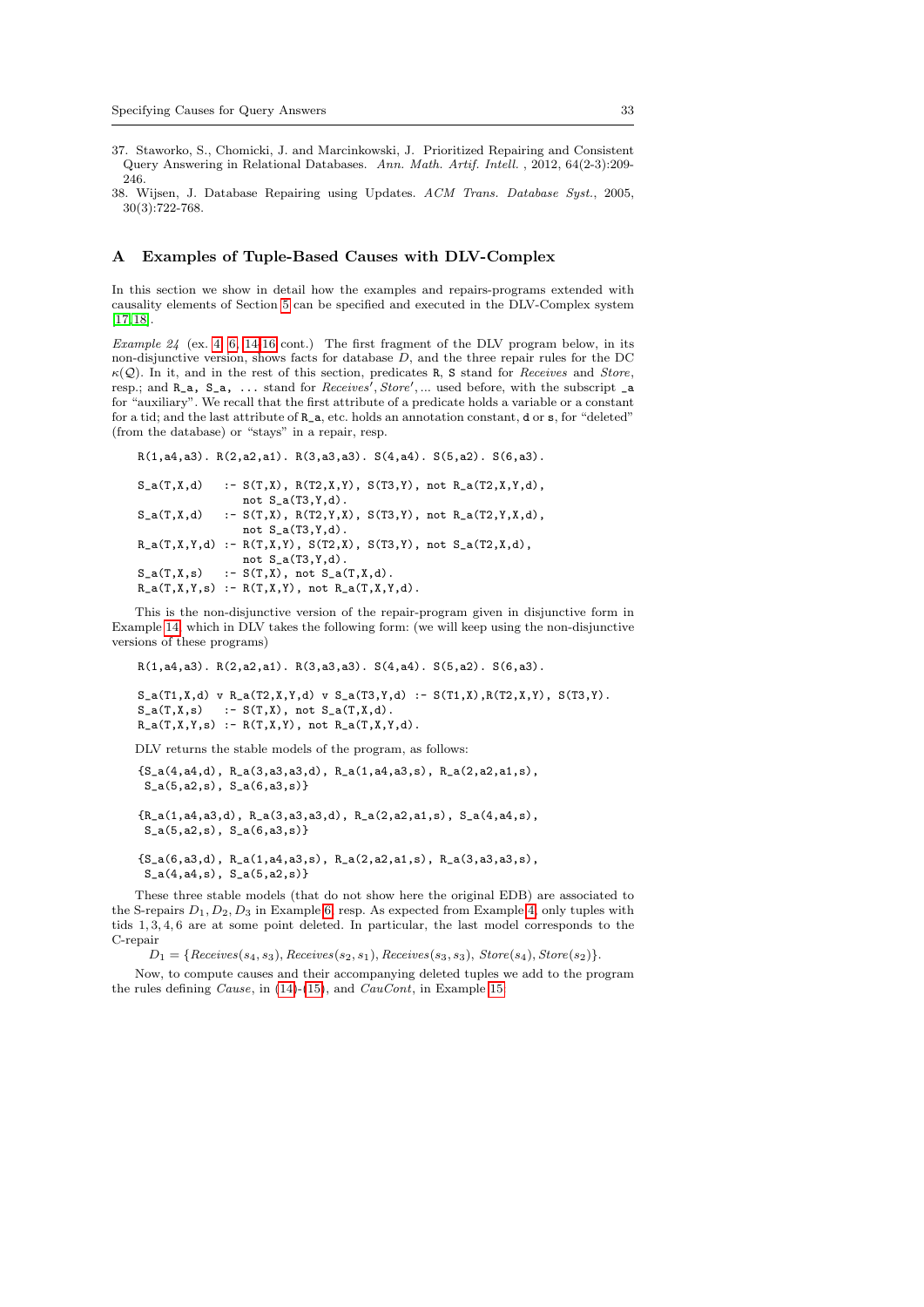```
cause(T) :- S_a(T,X,d).
      cause(T) :- R_a(T,X,Y,d).cauCont(T,TC) :- S_a(T,X,d), S_a(TC,U,d), T != TC.
cauCont(T,TC) :- R_a(T,X,Y,d), R_a(TC,U,V,d), T != TC.
cauCont(T,TC) :- S_a(T,X,d), R_a(TC,U,V,d).
\mathtt{cauCont(T,TC)} \coloneq \mathtt{R\_a(T,X,Y,d)}\text{, } \mathtt{S\_a(TC,U,d)}\text{.}
```
Next, contingency sets can be computed by means of DLV-Complex, on the basis of the rules defining predicates cause and cauCont above:

```
preCont(T, \{TC\}) :- cauCont(T, TC).
\begin{array}{lcl} \texttt{preCont(T,#union(C, \{TC\}))} & \texttt{:-} \texttt{ caUCont(T, TC)}, \texttt{ preCont(T, C)}, \texttt{ not #member(TC, C)}\\ & \texttt{cont(T, C)} & \texttt{:-} \texttt{ preCont(T, C)}, \texttt{ not HoleIn(T, C)}. \end{array}: - preCont(T,C), not HoleIn(T,C).
                           HoleIn(T, C) :- preCont(T, C), cauCont(T, TC), not #member(TC, C).
                           \label{eq:opt1} \texttt{tmpCont(T)} \quad \texttt{:=} \ \ \texttt{cont(T,C)} \texttt{,} \ \ \texttt{not} \ \ \texttt{#card(C,0)} \,.cont(T, {}_{1}) :- cause(T), not tmpCont(T).
```
The last two rules play the role of rules [\(16\)](#page-19-0) and [\(17\)](#page-19-0), that associate the empty contingency set to counterfactual causes.

The three stable models obtained above will now be extended with cause- and contatoms, among others (unless otherwise stated, preCont-, tmpCont-, and HoleIn-atoms will be filtered out from the output); as follows:

```
{S_a(4,a4,d), R_a(3,a3,a3,d), R_a(1,a4,a3,s), R_a(2,a2,a1,s),
S_a(5,a2,s), S_a(6,a3,s), cause(4), cause(3), cauCont(4,3),
cauCont(3,4), cont(3,\{4\}), cont(4,\{3\})
```

```
{R_a(1,a4,a3,d), R_a(3,a3,a3,d), R_a(2,a2,a1,s), S_a(4,a4,s),
S_a(5,a2,s), S_a(6,a3,s), cause(1), cause(3), cauCont(1,3),
 cauCont(3,1), cont(1,\{3\}), cont(3,\{1\})
```

```
{S_a(6,a3,d), R_a(1,a4,a3,s), R_a(2,a2,a1,s), R_a(3,a3,a3,s),
S_a(4,a4,s), S_a(5,a2,s), cause(6), cont(6,{})}
```
The first two models above show tuple 3 as an actual cause, with one contingency set per each of the models where it appears as a cause. The last line of the third model shows that cause (with tid) 6 is the only counterfactual cause (its contingency set is empty).

The responsibility  $\rho$  can be computed via predicate  $preRho(T, N)$ , defined in [\(22\)](#page-20-0), that returns  $N = \frac{1}{\rho}$ , that is the inverse of the responsibility, for each tuple with tid T and local to a model that shows T as a cause. We concentrate on the computation of preRho in order to compute with integer numbers, as supported by DLV-Complex, which requires setting an upper integer bound by means of maxint, in this case, at least as large as the largest tid:

```
\text{t} maxint = 100
preRho(T, N + 1) :- cause(T), \#int(N), \#count{TC: cauCont(T, TC)} = N.
```
where the local (pre)responsibility of a cause (with tid) T within a repair is obtained by counting how many instances of  $cauCont(T, ?)$  exist in the model, which is the size of the local contingency set for T plus 1. We obtain the following (filtered) output:

```
{S_a(4,a4,d), R_a(3,a3,a3,d), cause(4), cause(3),
preRho(3,2), preRho(4,2), cont(3,\{4\}), cont(4,\{3\})}
{R_a(1,a4,a3,d), R_a(3,a3,a3,d), cause(1), cause(3),
preRho(1,2), preRho(3,2), cont(1,{3}), cont(3,{1})}
```
 ${S_a(6,a3,d),}$  cause(6), preRho(6,1), cont(6,{})}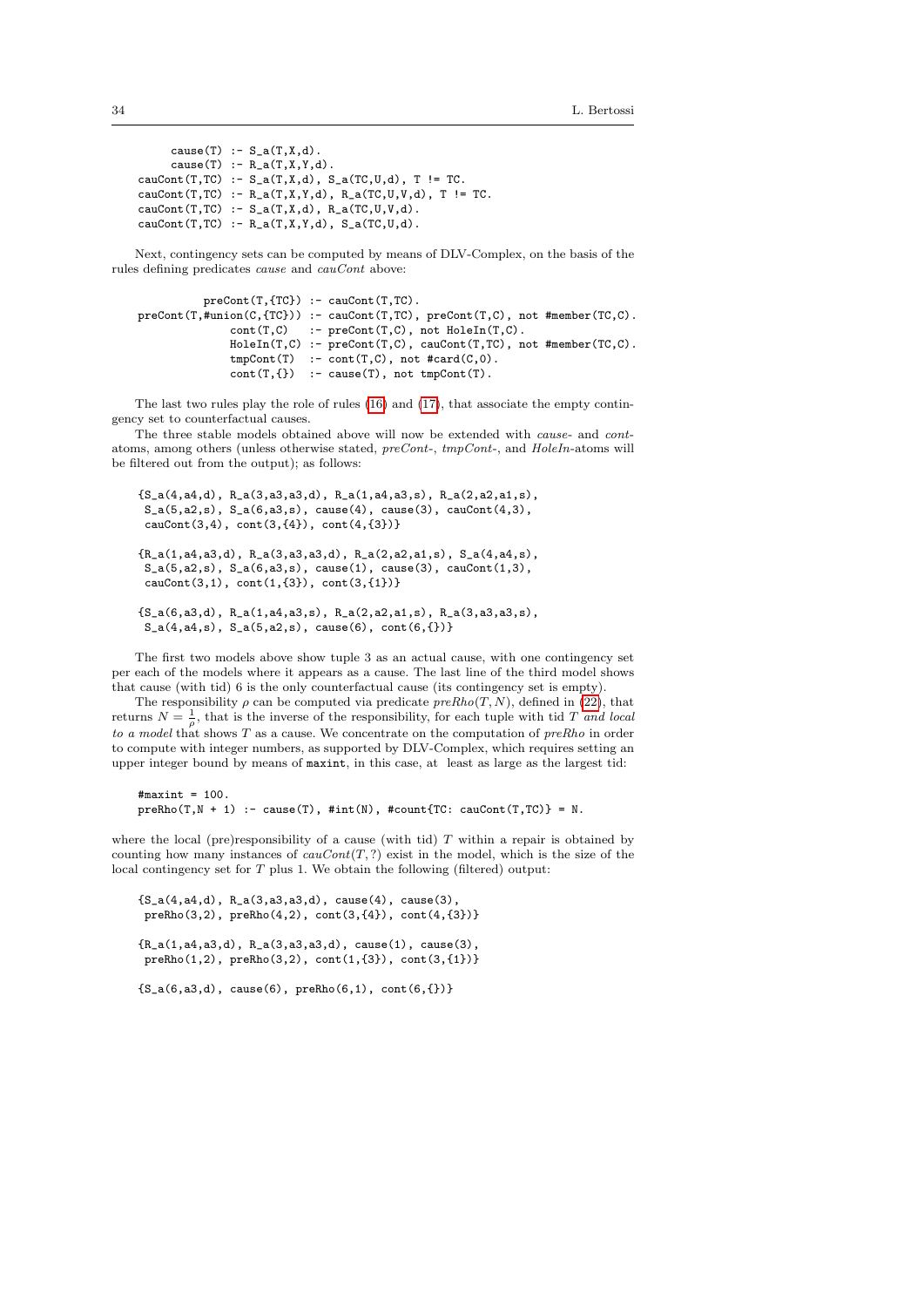The first model shows causes 3 and 4 with a pre-rho value of 2. The second one, causes 3 and 1 with a pre-rho value of 2. The last model shows cause 6 with a pre-rho value of 1. This is also a maximum-responsibility cause, actually associated to a C-repair. Inspecting the three models, we can see that the overall pre-responsibility of cause 3 (the minimum of its pre-rho values) is 2, similarly for cause 1. For cause 6 the overall pre-responsibility value is 1.

Now, if we want only maximum-responsibility causes, we add weak program constraints to the program above, to minimize the number of deletions:

```
: S a(T,X,d).
: R_a(T, X, Y, d).
```
DLV shows only repairs with the least number of deletions, in this case:

Best model: {S\_a(6,a3,d), R\_a(1,a4,a3,s), R\_a(2,a2,a1,s), R\_a(3,a3,a3,s),  $S_a(4, a4, s)$ ,  $S_a(5, a2, s)$ , cause(6), preRho(6,1), cont(6,{})} Cost ([Weight:Level]): <[1:1]>

As expected, only repair  $D_1$  is obtained, where only  $Store(6, s_3)$  is a cause, and with responsibility 1, making it a maximum-responsibility cause.

Example 25 (ex. [17](#page-21-0) cont.) We proceed as in Example [24,](#page-32-3) with the repair-program being: (again, in non-disjunctive form, but DLV accepts disjunction)

 $A(1,a)$ .  $B(2,a)$ .  $C(3,a)$ .  $D(4,a)$ .  $E(5,a)$ .

 $B_a(T,X,d) := B(T,X), E(T2,X), \text{ not } E_a(T2,X,d).$  $E_a(T,X,d) := E(T,X), B(T2,X), \text{not } B_a(T2,X,d).$  $B_a(T,X,d) := B(T,X), C(T2,X), D(T3,X),$  not  $C_a(T2,X,d),$  not  $D_a(T3,X,d)$ .  $C_a(T,X,d) := C(T,X), B(T2,X), D(T3,X), \text{not } B_a(T2,X,d), \text{not } D_a(T3,X,d).$  $D_a(T,X,d) := D(T,X)$ ,  $B(T2,X)$ ,  $C(T3,X)$ , not  $B_a(T2,X,d)$ , not  $C_a(T3,X,d)$ .  $A_a(T,X,d)$  :-  $A(T,X)$ ,  $C(T2,X)$ , not  $C_a(T2,X,d)$ .  $C_a(T,X,d) := C(T,X), A(T2,X), \text{ not } A_a(T2,X,d).$  $A_a(T,X,s)$  :-  $A(T,X)$ , not  $A_a(T,X,d)$ .  $B_a(T,X,s) := B(T,X)$ , not  $B_a(T,X,d)$ .  $C_a(T,X,s) := C(T,X)$ , not  $C_a(T,X,d)$ .  $\mathtt{D\_a(T, X, s)} \coloneq \mathtt{D(T, X), not} \mathtt{D\_a(T, X, d)}.$  $E_a(T,X,s)$  :-  $E(T,X)$ , not  $E_a(T,X,d)$ .

Now we define the contingency sets and the local (pre)responsibilities for every cause in each model:

cause $(T)$  :-  $A_a(T,X,d)$ . cause $(T)$  :-  $B_a(T,X,d)$ . cause $(T)$  :-  $C_a(T,X,d)$ . cause $(T)$  :-  $D_a(T,X,d)$ .  $cause(T) :- E_a(T,X,d).$ cauCont(T,TC) :-  $A_a(T,X,d)$ ,  $A_a(TC,Y,d)$ , T != TC.  $\mathtt{cauCont(T,TC)} \coloneq \mathtt{A\_a(T,X,d)}\text{, } \mathtt{B\_a(TC,Y,d)}\text{.}$  $\mathtt{cauCont(T,TC)} \coloneq \mathtt{A\_a(T,X,d)}\text{, } \mathtt{C\_a(TC,Y,d)}\text{.}$ cauCont(T,TC) :-  $A_a(T,X,d)$ ,  $D_a(TC,Y,d)$ .  $cauCont(T,TC)$  :-  $A_a(T,X,d)$ ,  $E_a(TC,Y,d)$ .  $cauCont(T,TC) :- B_a(T,X,d), A_a(TC,Y,d).$ cauCont $(T, TC)$  :-  $B_a(T,X,d)$ ,  $B_a(TC,Y,d)$ ,  $T$  != TC.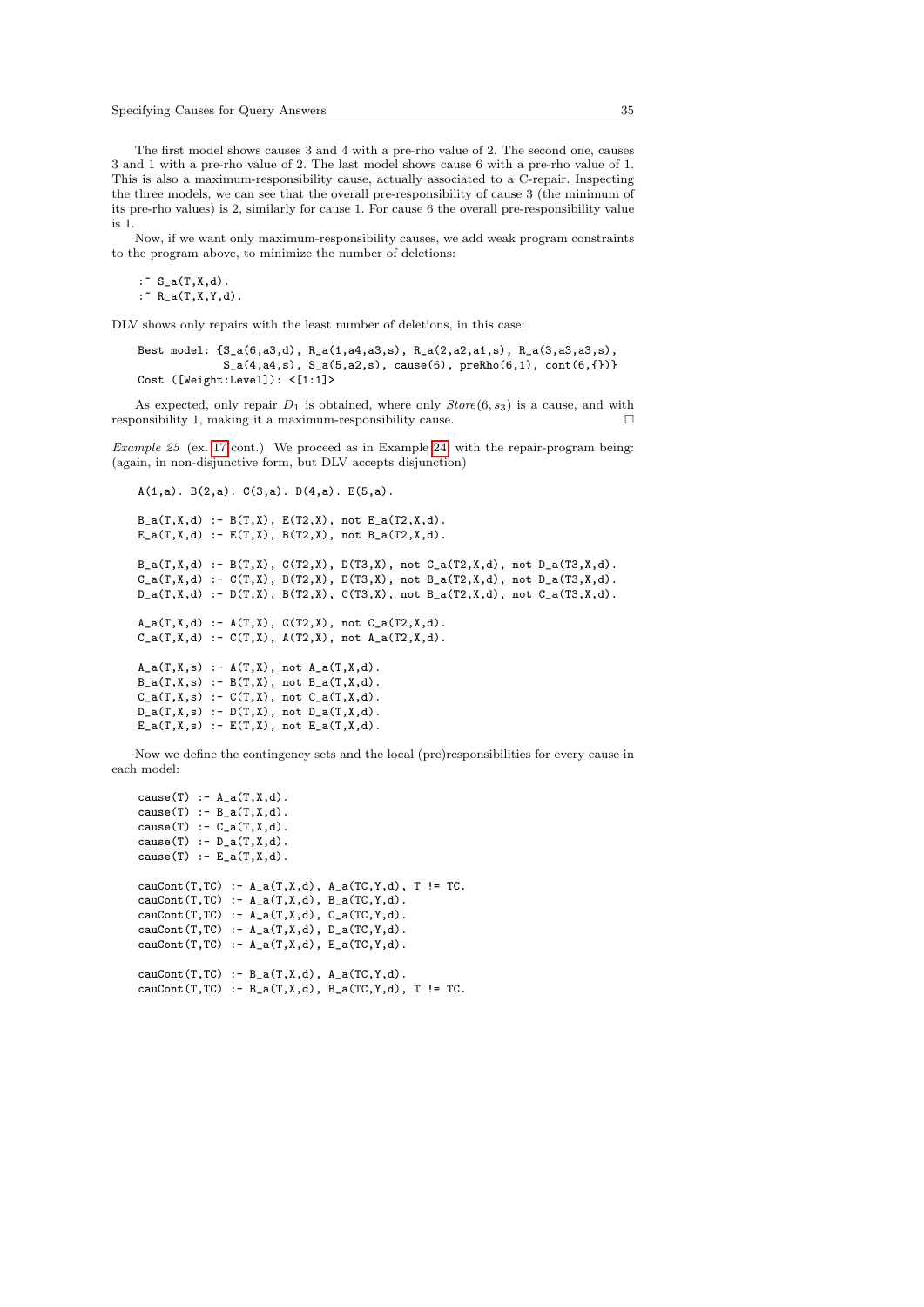$cauCont(T,TC) := B_a(T,X,d), C_a(TC,Y,d).$  $cauCont(T,TC) := B_a(T,X,d), D_a(TC,Y,d).$  $cauCont(T,TC)$  :-  $B_a(T,X,d)$ ,  $E_a(TC,Y,d)$ . ...

We obtain the following output, showing four S-repairs, with the last three being Crepairs:

```
{D_a(4,a,d), C_a(3,a,s), A_a(1,a,d), E_a(5,a,d), B_a(2,a,s), cause(1),
cause(4), cause(5), preRho(1,3), preRho(4,3), preRho(5,3), cont(1,{4,5}),
 cont(4,{1,5}), cont(5,{1,4})}
{D_a(4,a,s), B_a(2,a,d), C_a(3,a,d), A_a(1,a,s), E_a(5,a,s), cause(2),
cause(3), preRho(2,2), preRho(3,2), cont(2,\{3\}), cont(3,\{2\}){D_a(4,a,s), C_a(3,a,d), A_a(1,a,s), E_a(5,a,d), B_a(2,a,s), cause(3),
cause(5), preRho(3,2), preRho(5,2), cont(3,\{5\}), cont(5,\{3\})
```
 ${D_a(4,a,s)}$ ,  $B_a(2,a,d)$ ,  $C_a(3,a,s)$ ,  $A_a(1,a,d)$ ,  $E_a(5,a,s)$ , cause(1),  $cause(2), preRho(1,2), preRho(2,2), cont(1,\{2\}), cont(2,\{1\})$ 

Cause 5, for example, appears in the first and third repairs, which are an S-repair and Crepair, resp. If we do not want to start inspecting the kinds of repairs where a cause appears, and we haven't pruned non-C-repairs, then we may pose a query of the form  $preRho(5, N)$ ? against this program under. This is done by inserting the query at the end of the program (in file file), as  $preRho(5,N)$ ?. Then in the command line, one types: dlv -brave file, obtaining as expected:

2 3

The least of the returned values will give us the global pre-responsibility value, which can be used to compute tuple 5's (global) responsibility:  $\frac{1}{2}$ . If we want all causes with their be used to compute tuple 5 s (grobar) responsibility.  $_2$ . If we wall ocal pre-responsibilities, we pose instead the query:  $\text{preRho}(T,N)$ ?.

If, as in Example [24,](#page-32-3) we impose weak constraints to obtain only C-repairs:

```
: A_a(T,X,d).
: B_a(T,X,d).
: C_a(T, X, d).
: D_a(T, X, d).
: E_a(T,X,d).
```
we obtain:

```
Best model: {D_a(4,a,s), B_a(2,a,d), C_a(3,a,s), A_a(1,a,d), E_a(5,a,s),
             cause(1), cause(2), preRho(1,2), preRho(2,2), cont(1,{2}),
             cont(2,{1})}
Cost ([Weight:Level]): <[2:1]>
Best model: {D_a(4,a,s)}, C_a(3,a,d), A_a(1,a,s), E_a(5,a,d), B_a(2,a,s),
             cause(3), cause(5), preRho(3,2), preRho(5,2), cont(3,{5}),
             cont(5,{3})}
Cost ([Weight:Level]): <[2:1]>
Best model: {D_a(4,a,s), B_a(2,a,d), C_a(3,a,d), A_a(1,a,s), E_a(5,a,s),
             cause(2), cause(3), preRho(2,2), preRho(3,2), cont(2,\{3\}),
             cont(3,{2})}
Cost ([Weight:Level]): <[2:1]>
```
As expected for C-repairs, the local pre-responsibilities for a cause coincide.  $\Box$